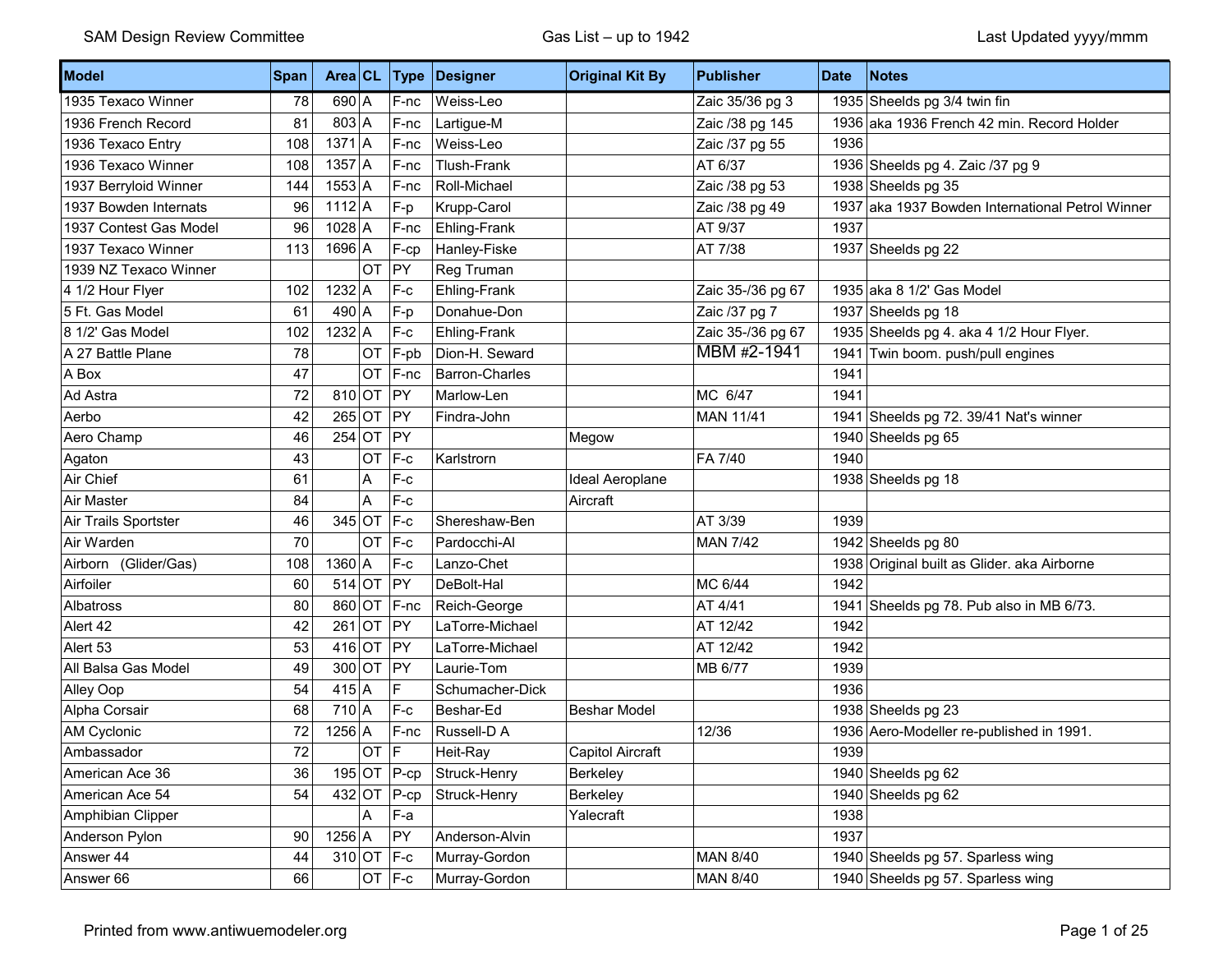| Model                         | <b>Span</b> | Area CL      |   |               | <b>Type Designer</b> | <b>Original Kit By</b> | <b>Publisher</b> | <b>Date</b> | <b>Notes</b>                                    |
|-------------------------------|-------------|--------------|---|---------------|----------------------|------------------------|------------------|-------------|-------------------------------------------------|
| Anzac                         | 64          | 665 OT PY    |   |               | McCullough-Claude    |                        | MC 10/46         | 1941        |                                                 |
| Apache                        | 77          | 756 OT       |   | $F-cp$        | Struck-Henry         |                        | AT 6-7/41        |             | 1941 Wing spoilers-Retract single leg L/G       |
| Archer                        | 85          | $964$ A      |   | F             | Gregory-Woody        |                        |                  | 1938        |                                                 |
| Aristocrat                    | 112         | $1157$ A     |   | F-nc          | Weiss-Leo            |                        | MAN 2-3/37       |             | 1936 Sheelds pg 8                               |
| Arrow                         | 46          | $392$ OT     |   | PY            | Gibson/Beeler        |                        | AT 12/40         |             | 1940 1940 Class A Nat's Winner                  |
| Ascender 46                   | 46          | $320$ OT     |   | PY            | Fletcher             |                        |                  | 1941        |                                                 |
| Ascender 51                   | 51          | $380$ OT     |   | $ $ PY        | Fletcher             |                        | MC 8/45          | 1941        |                                                 |
| At Ease                       | 96          | $1080$ A     |   | F-nc          | Myers-Tracy          |                        | Zaic /38 pg 143  |             | 1938 Sheelds pg 35                              |
| Atomiser                      | 46          | $217$ OT     |   | $ C-f $       | Tatone-John          |                        |                  |             | 1941 Powered by Atom .09 engine, hence the name |
| Australian 1939 Champion      | 64          | $624$ OT     |   | $F$ -nc       | Mackay               |                        |                  | 1939        |                                                 |
| Avion Rapide                  | 75          | $652$ A      |   | $F$ -nc       | Lartigue-M           |                        | Zaic /34 pg 142  |             | 1936 Power-Brown Jr.                            |
| Baby                          | 70          | $875$ A      |   | F-nc          | McCorrison           |                        |                  | 1938        |                                                 |
| <b>Baby Barnstormer</b>       | 50          | $303$ OT F-c |   |               | <b>Tuxworth-Fred</b> |                        | FA 2/39          |             | 1939 Twin fins, polyhedral wing                 |
| <b>Baby Burd</b>              | 37          | $208$ OT     |   | PY            | Lanzo-Chet           | <b>Burd</b>            | <b>MAN 8/40</b>  | 1938        |                                                 |
| Baby Corsair (Alpha)          | 42          | $275$ A      |   | F-c           | Beshar-Ed            | <b>Beshar Model</b>    |                  | 1938        |                                                 |
| <b>Baby Playboy</b>           | 33          | $144$ OT     |   | $ $ PY        | Elgin-Joe            | Cleveland              |                  |             | 1940 Gas or rubber power. Sheelds pg 68         |
| <b>Baby Sailplane</b>         | 51          | $352$ OT     |   | PY            | Goldberg-Carl        |                        |                  |             | 1942 W/S specs is planform span and area        |
| Banshee                       | 41          | $235$ OT     |   | PY            | Shulman-Leon         |                        |                  | 1941        |                                                 |
| Banshee (Meg)                 | 50          | $353$ OT     |   | PY            | Shulman-Leon         | Megow (1945)           |                  |             | 1941 Twin sub rudders, polyhedral               |
| Banshee (Shu)                 | 50          | $353$ OT     |   | $ $ PY        | Shulman-Leon         |                        | AT 10/45         |             | 1941 Twin sub rudders, polyhedral               |
| Bantom                        | 56          | $327$ A      |   | F-c           | Foti-Ted             |                        | Zaic /38 pg 63   | 1938        |                                                 |
| Bee (G/Z)                     | 52          | $380$ OT     |   | $F-c$         | Garami & Zaic        |                        | <b>MAN 5/39</b>  | 1939        |                                                 |
| Bee (H&F)                     | 48          | $275$ OT     |   | $F-c$         | Struhl-Sidney        | Airplane               |                  |             | 1939 Sheelds pg 45                              |
| Benny Boxcar                  | 69          |              | Α | F-nc          | Struck-Henry         |                        |                  |             | 1938 Forerunner to the Record Hound             |
| Benzinmotor Flugmodel         | 63          | $449$ A      |   | F-nc          | Michalicka-Otto      |                        | Zaic /38 pg 52   |             | 1938 Twin boom                                  |
| Berryloid 1937 Winner         | 144         | $1553$ A     |   | F-nc          | Roll-Michael         |                        | Zaic /38 pg 53   | 1938        |                                                 |
| Berryloid 1938 Winner         | 72          | $686$ A      |   | $F-c$         | Coovert-Harold       |                        | AT 11/38         | 1938        |                                                 |
| <b>BG Special</b>             | 77          |              | A | F-nc          | Gadeburg             |                        | MAN 12/38        |             | 1938 planform wing area (in your kit)           |
| <b>Bi Plane</b>               | 48          |              | A | <b>Bipe</b>   |                      | Loutrel Speciality     |                  | 1934        |                                                 |
| <b>Big Crate Biplane</b>      | 130         | $3024$ A     |   | <b>Bipe</b>   | Carlson-Carl         |                        | AM               | 1932        |                                                 |
| <b>Big Crate II Low Wing</b>  |             |              | Α | $\mathsf F$   | Carlson-Carl         |                        |                  | 1933        |                                                 |
| <b>Big Crate III Low Wing</b> | 130         | $1512$ A     |   | F             | Carlson-Carl         |                        |                  | 1934        |                                                 |
| <b>Big Gull</b>               | 152         | $1350$ A     |   | $F-nc$        | Davis-Winnie         |                        | <b>MAN 7/38</b>  |             | 1938 Sheelds pg 34. Gull Wing                   |
| Big Ole Plane                 | 76          | 788 OT PY    |   |               | McLaughlin-Tom       |                        |                  | 1940        |                                                 |
| Big Pappy                     | 68          |              | Α | p/cp          | Moyer                |                        |                  | 1938        |                                                 |
| Bird Wing, G-8                | 79          | 831 OT F-c   |   |               | Evalenko-George      |                        | <b>MAN 7/43</b>  |             | 1942 aka G-8 Bird Gas Wing                      |
| <b>Black Hawk</b>             | 72          | 760 OT F-c   |   |               | Coovert-Harold       | Peerless               |                  |             | 1940 Twin Fins-Dihedral wing. Sheelds pg59      |
| Blippo                        | 42          |              |   | $290$ OT F-nc | Barron-Charles       |                        |                  | 1941        |                                                 |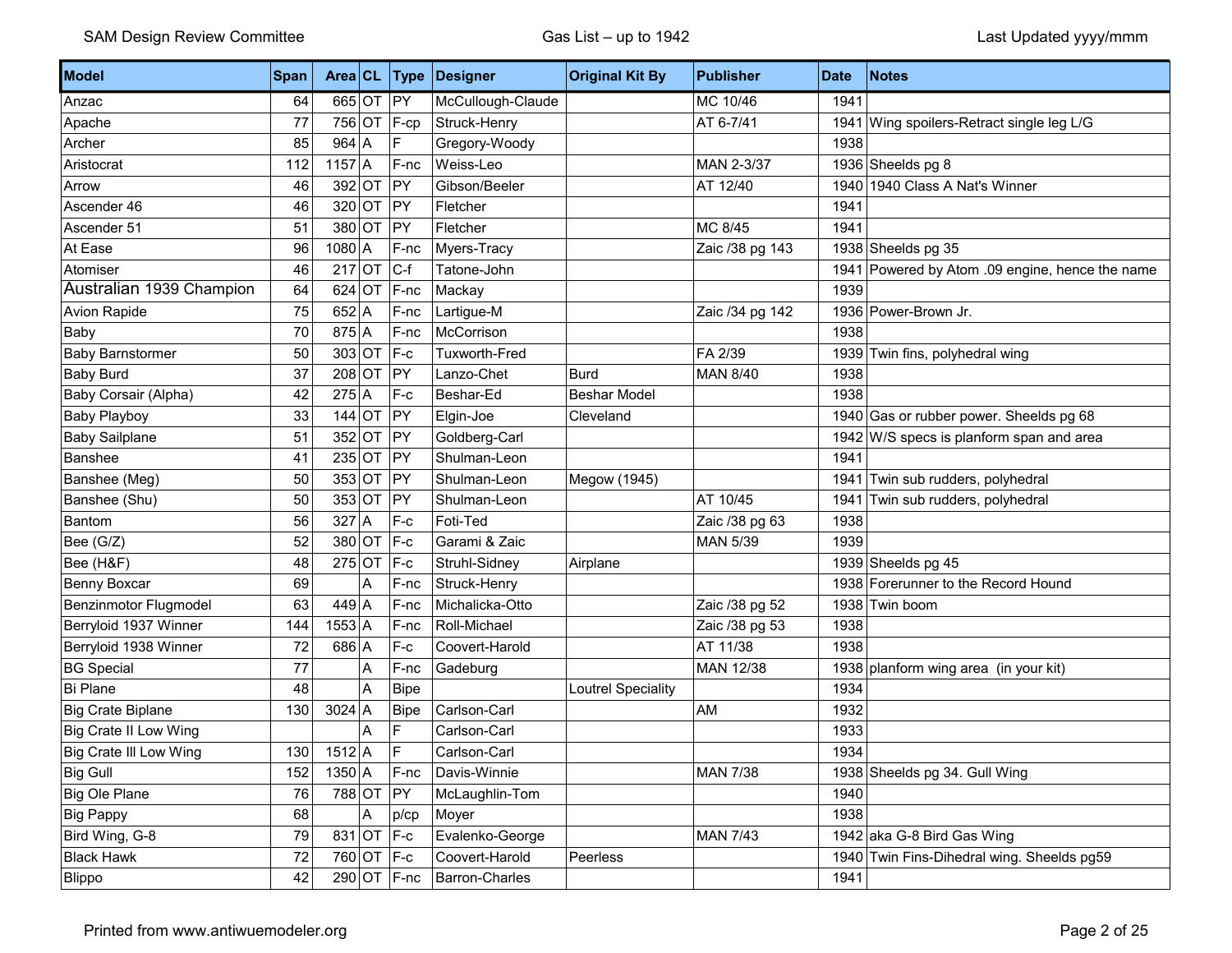| Model                      | Span | Area CL       |           | <b>Type</b>  | Designer          | <b>Original Kit By</b> | <b>Publisher</b> | <b>Date</b> | <b>Notes</b>                                      |
|----------------------------|------|---------------|-----------|--------------|-------------------|------------------------|------------------|-------------|---------------------------------------------------|
| <b>Blitz Buggy</b>         | 80   |               | <b>OT</b> | F-nc         | Lester-Bruce      |                        |                  | 1940        |                                                   |
| Blitzkreig 60              | 60   | $550 \mid A$  |           | F-nc         | DeBolt-Hal        |                        | MAN 11/89        | 1938        |                                                   |
| <b>Blue Bonnet Special</b> | 44   |               | OT        | PY           | Stokes-Clyde      |                        |                  | 1941        |                                                   |
| <b>Blue Dragon</b>         | 96   | $1170$ A      |           | $F-c$        | Bowden-CE         |                        | Mdl Engr /42     | 1933        |                                                   |
| <b>Blue Star</b>           | 60   |               | OT        | $F-c$        |                   | James Motors           |                  |             | 1939 Sheelds pg 45                                |
| Bobalink (Duckie)          | 84   |               | OT        | F-a          | Jesperson         |                        |                  | 1940        |                                                   |
| <b>Bobtail Contender</b>   | 72   | $849$ OT      |           | F-w          | Kulick-Fred       |                        | AT 2/41          | 1941        |                                                   |
| Bomber                     | 96   | $1207$ A      |           | PY           | Lanzo-Chet        |                        |                  |             | 1938 Short center wing section. Aspect ratio 7.64 |
| Bomber                     | 96   | $1232$ A      |           | PY           | Lanzo-Chet        |                        |                  |             | 1938 Long center wing section. Aspect ratio 7.48  |
| Bomber 52                  | 52   |               | OT        | PY           | Lanzo-Chet        |                        |                  | 1940        |                                                   |
| Boomer Bus                 | 54   | 380 OT        |           | $F$ -pb      | Struck-Henry      |                        | AT 2/41          |             | 1941 Sheelds pg 74. Pod/Boom fuselage. O&R .23    |
| Boomerang                  | 72   | $432$ OT      |           | $ F-c$       | Ehling-Frank      |                        | AT 9/42          | 1942        |                                                   |
| Bowden International       | 96   | $1112$ A      |           | F-p          | Krupp-Carol       |                        | Zaic /38 pg 49   |             | 1937 aka 1937 Bowden International Winner         |
| <b>Bowden Midget</b>       | 23   | $126$ OT      |           | lF.          | Bowden-Carrol P.  |                        |                  | 1941        |                                                   |
| Box Car                    | 76   | $912$ OT      |           |              | <b>Naples</b>     |                        |                  | 1941        |                                                   |
| Boynton                    | 65   | 664           | $ $ PY    |              | Boynton           |                        |                  |             | 1941 Available from Roland Friestad               |
| <b>Brigadier</b>           | 58   |               |           | 459 OT F-c   |                   | Berkeley               |                  |             | Sheelds pg 72                                     |
| <b>Brigand</b>             | 64   | 700 OT        |           | PY           | McCullough-Claude |                        | MC 4/47          | 1941        |                                                   |
| Brooklyn Dodger 48         | 48   | $340$ OT      |           | $ F-c$       | Taibi-Sal         |                        |                  | 1942        |                                                   |
| Brooklyn Dodger 56         | 56   | $476$ OT      |           | $ F-c$       | Taibi-Sal         | H&F                    |                  |             | 1942 Sheelds pg 81                                |
| Brooklyn Dodger 56         | 56   | 476 OT F-c    |           |              | Taibi-Sal         |                        | AT 1/42          | 1942        |                                                   |
| Brooklyn Dodger 72         | 72   | $770$ OT      |           | $ F-c$       | Taibi-Sal         |                        |                  | 1942        |                                                   |
| <b>Brown Gas Model</b>     |      |               | Α         | F            |                   | Plnneyhurst            |                  | 1938        |                                                   |
| <b>Brummer</b>             | 66   | $600$ OT      |           | lF.          | Hass              |                        |                  | 1939        |                                                   |
| Buccaneer 36               | 36   |               | $180$ OT  | $ F-c$       | Effinger-Bill     | Berkeley               |                  | 1940        |                                                   |
| Buccaneer 48               | 48   | $360$ A       |           | $F-c$        | Effinger-Bill     | Berkeley               |                  |             | 1938 Sheelds pg 39                                |
| Buccaneer 64               | 64   |               | A         | $F-c$        | Effinger-Bill     |                        |                  | 1937        |                                                   |
| Buccaneer 84               | 84   | $1108$ A      |           | F-c          | Effinger-Bill     | Berkeley               |                  |             | 1936 Sheelds pg 3                                 |
| Buccaneer 88               | 88   |               | A         | $F-c$        | Ettinger-Bill     | Berkeley               | Zaic /37 pg 113  | 1936        |                                                   |
| <b>Buccaneer B Special</b> | 56   | $484$ OT      |           | F-c          | Effinger-Bill     | Berkeley               |                  |             | 1940 Sheelds pg 72                                |
| <b>Buccaneer B Special</b> | 56   | $484$ OT      |           | $ F-c$       | Effinger-Bill     |                        | MC 1/43          | 1940        |                                                   |
| <b>Buccaneer C Special</b> | 72   |               |           | 864 OT F-c   | Effinger-Bill     | Berkeley               |                  |             | 1942 Polyhedral wing                              |
| <b>Buccaneer C Special</b> | 72   |               |           | 864 OT F-c   | Effinger-Bill     | Berkeley               |                  |             | 1940 Sheelds pg 65/72. Dihedral wing.             |
| <b>Buccaneer Standard</b>  | 66   | 635 A         |           | $F-c$        | Effinger-Bill     | Berkeley               |                  |             | 1937 Sheelds pg 19                                |
| <b>Buccaneer Super</b>     | 90   | $1200 \mid A$ |           | $F-c$        | Effinger-Bill     | Berkeley               |                  |             | 1937 Sheelds pg 19                                |
| Buckeroo                   | 37   |               |           | $180$ OT F-c |                   | Polks                  |                  |             | 1940 Sheelds pg 58                                |
| <b>Buhl Bull Pup</b>       | 84   |               |           | SC           |                   | Co.                    | MAN 8/36         |             | 1936 Sheelds pg 6. aka Bull Pup                   |
| Bull pup (Heathe)          | 84   |               |           | <b>SC</b>    |                   | Heathe Model Co.       |                  |             | 1937 Sheelds pg 13                                |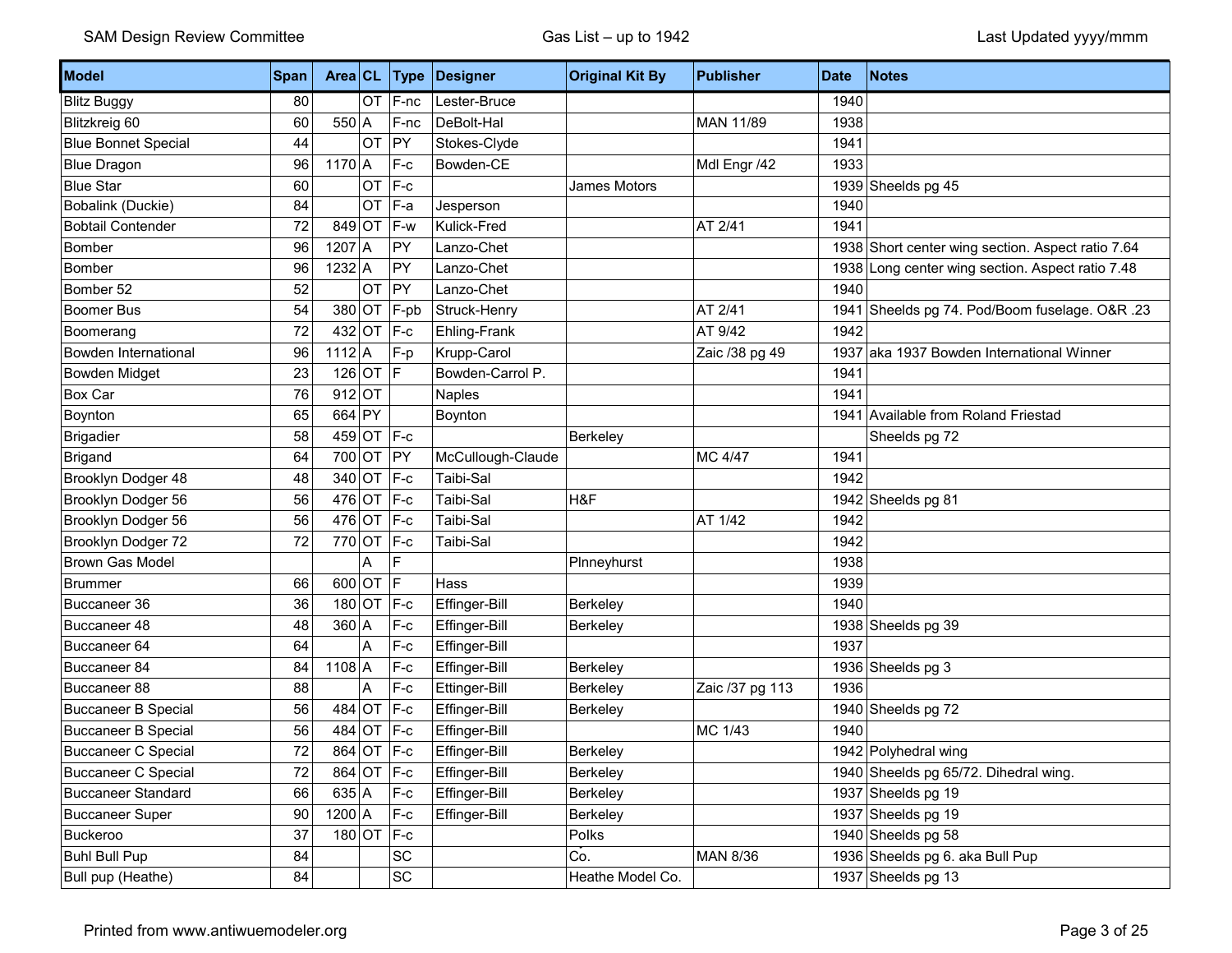| Model                        | <b>Span</b> | Area CL      |           | Type       | Designer               | <b>Original Kit By</b>     | <b>Publisher</b> | <b>Date</b> | <b>Notes</b>                                |
|------------------------------|-------------|--------------|-----------|------------|------------------------|----------------------------|------------------|-------------|---------------------------------------------|
| Bullet (Mer)                 | 51          |              |           | 326 OT F-c | Heit-Ray               | <b>Mercury Models</b>      |                  |             | 1939 Sheelds pg 52                          |
| <b>Bullet (Sut)</b>          | 48          | $339$ OT     |           | PY         | Suter                  |                            |                  | 1941        |                                             |
| Bumble Bee 52                | 52          |              | A         | $F-c$      | Morrison-Ted           | Sky Devil                  |                  | 1938        |                                             |
| Bumble Bee 72                | 72          |              | A         | $F-c$      | Morrison-Ted           | <b>Sky Devil</b>           |                  | 1938        |                                             |
| <b>Bumble Bee Bipe</b>       | 30          |              | A         | $F-b$      | Lindberg-Paul          |                            | PA 2/38          | 1938        |                                             |
| <b>Burrows Special</b>       | 66          | $710$ A      |           | F-p        | <b>Burrows</b>         | <b>Charlotte Model</b>     |                  |             | 1938 Sheelds pg 33                          |
| <b>Buzzard</b>               | 66          | $559$ A      |           | F-p        | Coppage-J.K.           |                            | Zaic /38 pg 71   | 1938        |                                             |
| <b>Buzzard Bombshell 62</b>  | 62          | $634$ OT     |           | $F-c$      | Konefes-Joe            |                            |                  | 1941        |                                             |
| <b>Buzzard Bombshell 70%</b> | 50          | $420$ OT     |           | $ F-c$     | Konefes-Joe            |                            |                  | 1941        |                                             |
| <b>Buzzard Bombshell 72</b>  | 72          | 850 OT       |           | $F-c$      | Konefes-Joe            | Aircraft                   |                  | 1941        | 12" wing chord                              |
| <b>Buzzard Bombshell 72</b>  | 72          | 850 OT       |           | $F-c$      | Konefes-Joe            | Maircraft Inc.             |                  | 1940        |                                             |
| <b>Buzzard Bombshell 72</b>  | 72          | 850 OT       |           | $ F-c$     | Konefes-Joe            |                            | AT 10/40         |             | 1940 Sheelds pg 72                          |
| <b>Buzzard Bombshell A</b>   | 36          | 216 OT F-c   |           |            | Konefes-Joe            | Aircraft                   |                  | 1941        |                                             |
| <b>Buzzard Bombshell II</b>  | 72          | $903$ OT     |           | $F-c$      | Konefes-Joe            |                            |                  | 1941        | 13" wing chord New rudder/cowl.SAM has plan |
| C P Special                  | 74          |              | <b>OT</b> | $F-c$      | Truedsson              |                            |                  | 1942        |                                             |
| Cab Ruler                    | 52          | 310 OT $F-c$ |           |            | Struck-Henry           |                            | MB 7/76          |             | 1940 Cabin version of New Ruler             |
| Cabin 108                    | 108         | $1337$ A     |           | $F-c$      | Sorenson-Vic           |                            |                  | 1937        |                                             |
| Cabin 96                     | 96          | $1238$ A     |           | F-c        | Sorenson-Vic           |                            | Zaic /37 pg 77   | 1937        |                                             |
| Cabin Monoplane              | 84.5        |              | A         | F          | <b>Frank Dallaire</b>  |                            |                  | 1938        |                                             |
| Cadet (Meg)                  | 51.5        | $276$ OT     |           | F-c        |                        | Megow                      |                  |             | 1939 Sheelds pg 50                          |
| Cadet 87                     | 87          | $940$ A      |           | $F-c$      | Shereshaw-Ben          |                            | FA 9/38          | 1938        |                                             |
| California Champion          | 60          | $593$ A      |           | F-cp       | Atwood-Bill            | <b>Curtis Wright</b>       |                  |             | 1937 Sheelds pg 9/20                        |
| California Chief             | 60          | $555$ A      |           | F          |                        | <b>Aircraft Industries</b> |                  | 1936        |                                             |
| California Chief A 1         | 72          |              | A         | $F-c$      |                        | Curtis Wright              |                  | 1937        |                                             |
| California Chief A 2         | 59          | $562$ A      |           | F-c        | Curtiss-Wright         | Curtis Wright              |                  | 1938        |                                             |
| California Record Holder     | 59          | $543$ A      |           | F          |                        | <b>Ohisson Miniatures</b>  |                  | 1936        |                                             |
| Camera Model                 | 96          | $968$ OT     |           | F-c        | Weathers-Elbert        |                            | <b>MAN 9/39</b>  |             | 1939 aka Gas Powered-Camera Plane           |
| Camera Plane                 | 52          |              | OT        | F-nc       |                        | De Costa Models            |                  |             | 1940 Sheelds pg 66. Gull wing.              |
| Canard (Jones)               | 48          | $200$ OT F   |           |            |                        |                            |                  | 1941        |                                             |
| Canard, Class B              |             |              | OT        | F-cp       | Rubin-Alfred           |                            | MAN 10/40        |             | 1940 Sheelds pg 64                          |
| Candid                       | 64          | $550 \,   A$ |           | F-nc       | Schumacher-Dick        |                            |                  | 1938        |                                             |
| Cardinal                     | 48          | $302$ A      |           | $F-c$      | <b>Bassett-Maxwell</b> | Megow                      |                  |             | 1938 Sheelds pg 27                          |
| Cavalier 100                 | 100         | $1431$ A     |           | F-nc       | Shereshaw-Ben          | Berkeley                   |                  | 1936        |                                             |
| Cavalier 110                 | 110         | $1311$ A     |           | F-nc       | Shereshaw-Ben          |                            | Zaic /37 pg 111  | 1937        |                                             |
| Cavalier 60                  | 60          | $432$ OT     |           | $F-nc$     | Shereshaw-Ben          | Berkleley                  |                  |             | 1939 Sheelds plc pp 44. Planked fuselage.   |
| Cavalier Custom              | 110         | $1294$ A     |           | F-nc       | Shereshaw-Ben          | Berkeley                   | Zaic /37 pg 111  | 1937        | Sheelds pg 7                                |
| Cavalier Custom, Twin        | 110         | $1294$ A     |           | F-nc       | Shereshaw-Ben          | Berkeley                   |                  | 1938        |                                             |
| Cavalier Standard            | 72          | $582$ A      |           | $F$ -nc    | Shereshaw-Ben          | Berkeley                   |                  |             | 1938 Stick built fuselage (not planked)     |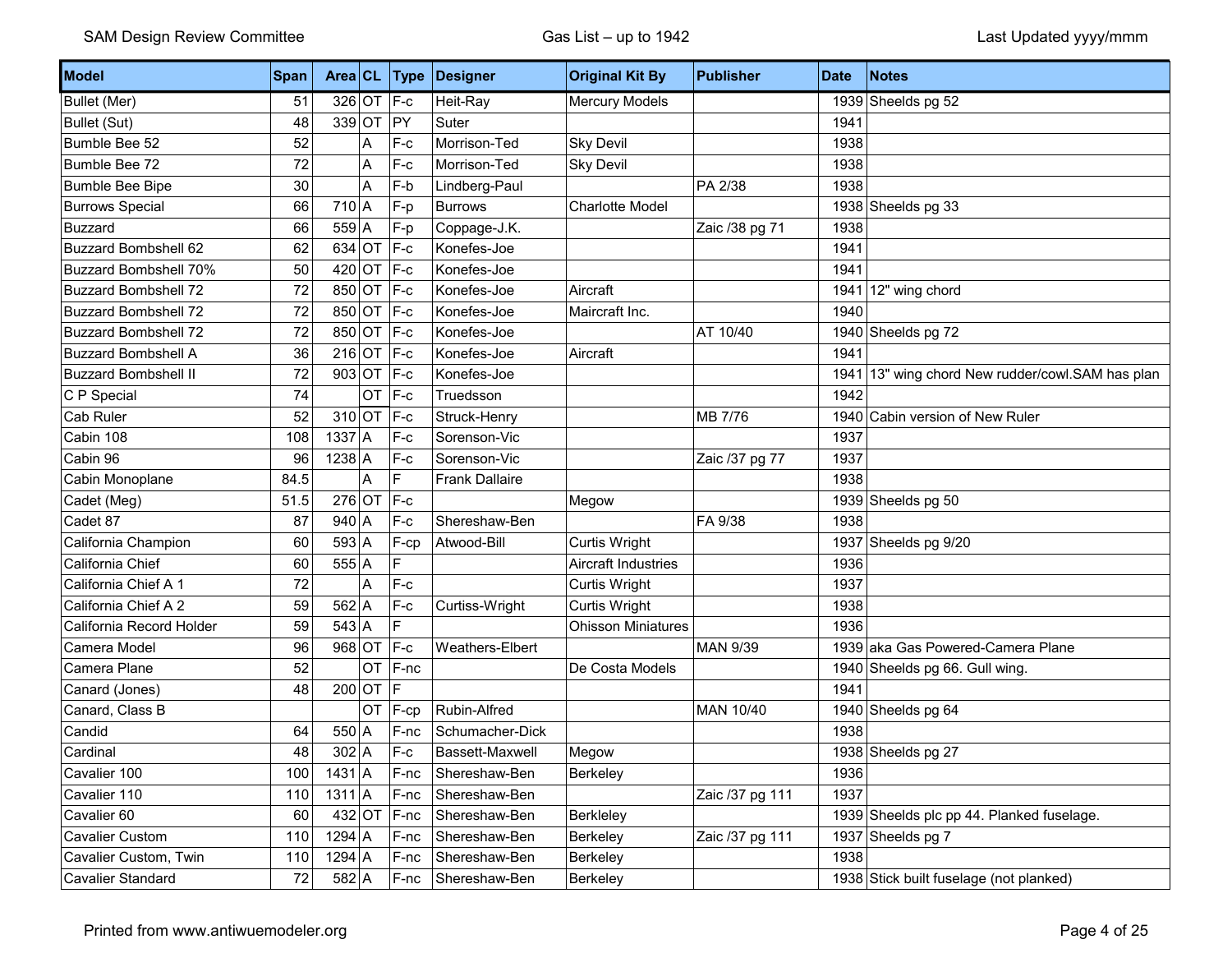| Model                  | <b>Span</b> | Area CL  |           | <b>Type</b>   | Designer           | <b>Original Kit By</b>  | <b>Publisher</b> | <b>Date</b> | Notes                                      |
|------------------------|-------------|----------|-----------|---------------|--------------------|-------------------------|------------------|-------------|--------------------------------------------|
| Cavu                   | 44          | 323 A    |           | F-p           | Willard-Ken        | Kenway                  | MAN 4/38         | 1938        | Sheelds pg 38                              |
| Centinela              | 60          | $530$ A  |           | F-nc          | Stiglmeier-Henry   |                         |                  | 1937        |                                            |
| Ceph                   | 44          |          | A         | $F-c$         |                    |                         |                  |             | 1938 Sheelds pg 29                         |
| Challenger (Adv)       | 51          | 390 OT   |           | $F-c$         | Drobshoff-John     | Advanced Eng.           |                  |             | 1940 Sheelds pg 61                         |
| Challenger (Tho)       | 52          | $427$ OT |           | F-nc          | Thomas-H.A.        |                         | AT 5/41          | 1941        |                                            |
| Challenger (Tri)       | 54          | 380 OT   |           | F-pb          |                    | <b>Triangle Models</b>  |                  |             | 1940 Sheelds pg 79                         |
| Challenger Biplane     | $70\,$      |          | A         | <b>Bipe</b>   |                    | Yalecraft               |                  | 1938        |                                            |
| Challenger Mk II       | 68          | 652 OT   |           | $F-c$         | Kriehbel-Vern      | V-K Models              |                  |             | 1940 Sheelds pg 36                         |
| Challenger MK1         | 68          | $652$ A  |           | $F-c$         | Kriehbel-Vern      | V-K Models              |                  |             | 1938 Sheelds pg 29                         |
| Champion (Bur)         | 72          | $622$ OT |           | F-nc          | <b>Burd</b>        | <b>Burd</b>             |                  |             | 1939 Sheelds pg 46. Twin fins.             |
| Champion (Clev)        | 48          | $295$ OT |           | PY            | Korda-Dick         | Cleveland               | Kit # GP-5005    |             | 1939 Sheelds pg 41                         |
| Champion (She) 108     | 108         | $1427$ A |           | $F-c$         | Shereshaw-Ben      |                         | FA 4/37          | 1937        | Symetrical tall plane section.             |
| Champion (She) 72      | 72          |          | A         | $F-c$         | Shereshaw-Ben      |                         | FA 4/37          |             | 1937 Symetrical tall plane section.        |
| Charger                | 60          | $505$ OT |           | PY            | Lowe-Ralph         |                         |                  | 1942        |                                            |
| Chickadee              | 82          | 802 OT   |           | $F-c$         | Struhl-Sidney      |                         | <b>MAN 1/40</b>  |             | 1940 Sheelds pg 41                         |
| Chieftain (Cyc)        | 84          |          | Α         | $F-c$         | Chaplaskie-Chester | <b>Cyclone Aircraft</b> |                  | 1936        |                                            |
| Chieftain (Hea)        | 84          |          | A         | $F-c$         |                    | Heathe Model Co.        |                  |             | 1937 Sheelds pg 18                         |
| Chihuahua              | 32          | $150$ OT |           | F             | Grant-David        |                         | FA 4/41          | 1941        |                                            |
| Class A Pylon          | 48          |          | <b>OT</b> | PY            | Yates              |                         |                  | 1940        |                                            |
| Class B                | 56          | $434$ OT |           | PY            | Grant-Charles      |                         | <b>MAN 3/42</b>  | 1942        |                                            |
| Class B Pylon          | 57          |          | OT        | PY            | Yates              |                         |                  | 1940        |                                            |
| Class C Pylon          | $70\,$      |          | OT        | PY            | Yates              |                         |                  | 1940        |                                            |
| Classy Gassy 325       | 48          | $325$ OT |           | $F-c$         | Musciano-Walt      |                         | MC 2/47          | 1941        | T/Bird fuse & wing-Alpha Corsair twin tail |
| Classy Gassy 350       | 50          | $350$ OT |           | $F-c$         | Muscianq-Walt      |                         |                  | 1941        | T/Bird fuse & wing-Alpha Corsair twin tail |
| Classy Gassy 365       | 52          | $365$ OT |           | $F-c$         | Musciano-Walt      |                         |                  | 1941        | T/Bird fuse & wing-Alpha Corsair twin tail |
| Classy Gassy 500       | 59          | $500$ OT |           | $F-c$         | Musciano-Walt      |                         |                  | 1941        | T/Bird fuse & wing-Alpha Corsair twin tail |
| Classy Gassy 750       | 72          | 750 OT   |           | $F-c$         | Musciano-Walt      |                         |                  | 1941        | T/Bird fuse & wing-Alpha Corsair twin tail |
| Clip Air               | 96          |          | A         | F-Sc          |                    | Toledo                  |                  | 1937        |                                            |
| Clipper Mk I           | 72          | $678$ A  |           | $F-c$         | Goldberg-Carl      | Comet Model Co.         |                  |             | 1938 Sheelds pg 30. V or Poly dihedral.    |
| Clipper Mk II          | 72          | $678$ OT |           | $F-c$         | Goldberg-Carl      | Comet (1940)            |                  |             | 1939 Sheelds pg 30. Polyhedral wing        |
| Cloud                  | 52          |          | <b>OT</b> | lF.           |                    | <b>Elf Model</b>        |                  |             |                                            |
| <b>Cloud Buster</b>    | 49          | $320$ A  |           | F-nc          | Lindberg-Paul      |                         | PA 2/39          | 1938        |                                            |
| Cloud Chopper          | 60          |          |           | $509$ OT F-nc | Meuser-Bob         |                         | AT 6/41          | 1940        |                                            |
| Cloud Clipper          | 65          | $669$ A  |           | $\mathsf F$   |                    | Denny                   |                  | 1937        |                                            |
| Cloud Cruiser (Moy)    | 72          | 780 A    |           | $F-p$         | Moyer-Henry e.     |                         | <b>MAN 7/37</b>  |             | 1937 Sheelds pg 15                         |
| Cloud Cruiser (She)    | 96          | $1186$ A |           | $F-c$         | Shereshaw-Ben      |                         | FA 11/37         | 1937        |                                            |
| Cloud Drifter Low Wing | 40          |          | OT        | F-nc          |                    | Modern Model            |                  |             | 1940 Sheelds pg $64$                       |
| Cloud Hopper           | 60          |          |           | $OT$ $F-nc$   | Reich-George       |                         |                  | 1939        |                                            |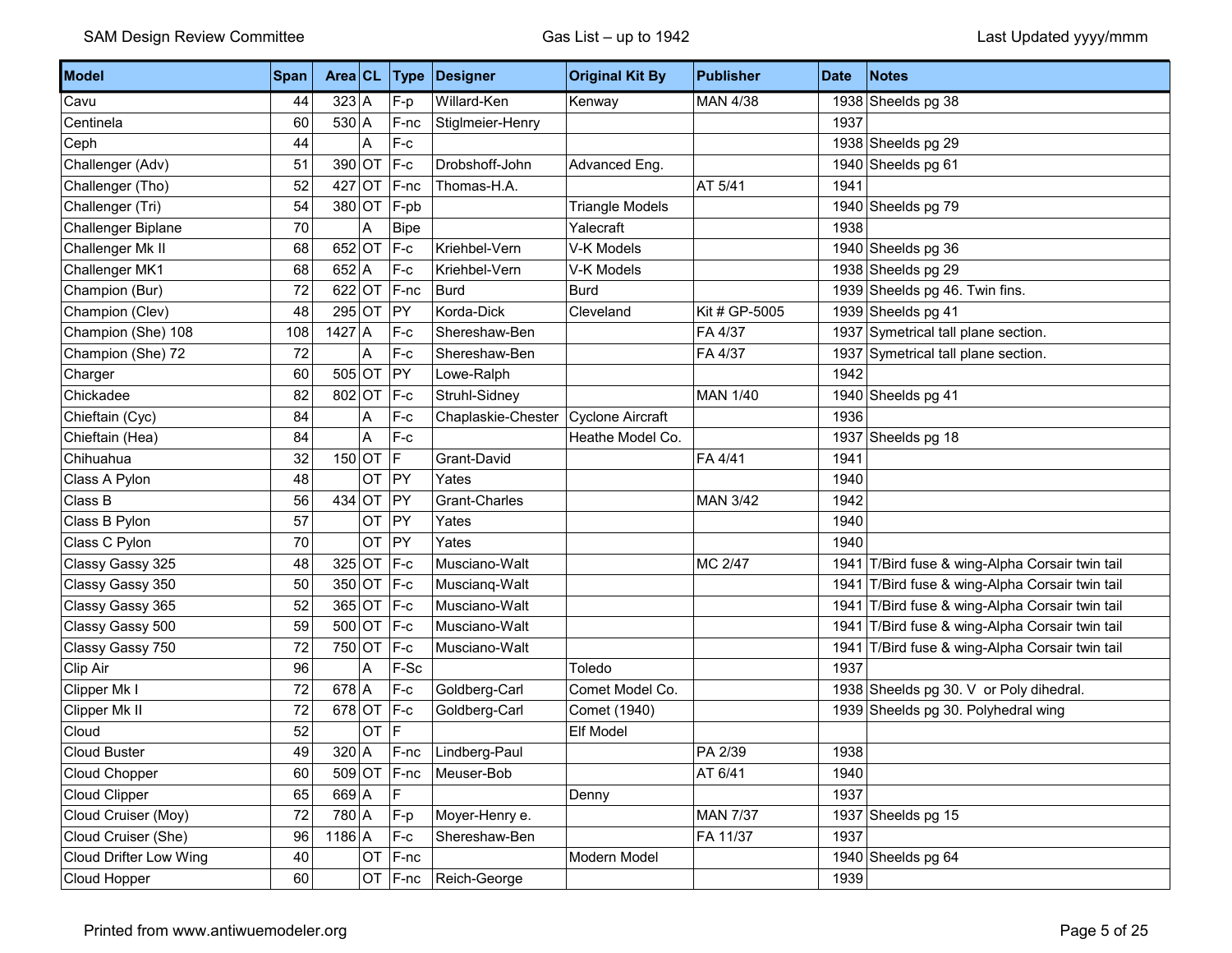| Model                     | <b>Span</b> | Area CL      |    | <b>Type</b> | Designer            | <b>Original Kit By</b>    | <b>Publisher</b> | <b>Date</b> | <b>Notes</b>                                     |
|---------------------------|-------------|--------------|----|-------------|---------------------|---------------------------|------------------|-------------|--------------------------------------------------|
| Cloud King                | 50          |              | A  | $F-c$       | Fletcher            |                           |                  | 1937        |                                                  |
| Cloud Rider               | 50          |              | OT | F.          | <b>Ed Konefes</b>   |                           |                  | 1941        |                                                  |
| Cloud Rider               | 72          |              | OT | $F-c$       | Konefes-Ed          |                           |                  | 1941        | Article in SAM Speaks #161                       |
| Cloud Snooper 40          | 40          | $256$ OT     |    | $ F-c$      | Konefes-Ed          | Aircraft                  |                  | 1940        |                                                  |
| Cloud Snooper 50          | 50          | $450$ OT     |    | $ F-c$      | Konefes-Ed          | Aircraft                  |                  | 1940        |                                                  |
| Cloud Snooper 72          | 72          | 829 OT       |    | $F-c$       | Konefes-Ed          | Aircraft                  |                  |             | 1940 Pics & article in SAM Speaks #161           |
| Cloudster                 | 50          | 362 OT       |    | $ F-c$      | Elgin-Joe           | <b>Cleveland Model</b>    |                  |             | 1940 Polyhedral wing                             |
| Cloudster (Str Dih)       | 50          | $320$ A      |    | $F-c$       | Elgin-Joe           | <b>Cleveland Model</b>    | Kit # GP-5004    |             | 1938 Sheelds pg 46                               |
| Cobra                     | 50          | $315$ OT     |    | F-nc        |                     | International             |                  |             | 1940 Sheelds pg 60. Mid-wing, Pancake fuse shape |
| Colibli                   | 39          | $225$ OT     |    | $F-c$       | Garami-Louis        |                           | <b>MAN 9/39</b>  |             | 1939 Sheelds pg 48. Twin fins.                   |
| Comet II                  | 72          | 790 A        |    | $F-c$       | Brookes-AC          |                           | AM 7/37          | 1937        |                                                  |
| Commander (Meg)           | 72          | 750 A        |    | $F-c$       |                     | Megow                     |                  |             | 1938 Sheelds pg 50                               |
| Commander (Par)           | 72          | 750 OT       |    | $F-c$       |                     | Paramount Model           |                  |             | 1939 Sheelds pg 43                               |
| Commander (Tn)            | 72          | 750 OT       |    | $F-c$       |                     | <b>Triangle Models</b>    |                  | 1931        |                                                  |
| Commando                  | 50          | $370$ OT     |    | $ F-c$      |                     | Ontario Modelcrait        | AT 9/42          | 1941        |                                                  |
| Commodore                 | 72          | 749 A        |    | $F-c$       | Shereshaw-Ben       | <b>Scientific Models</b>  |                  |             | 1938 Sheelds pg 25                               |
| Composite Thunderbird 2   | 72          | 756 OT       |    | $ F-c$      | <b>Tileston-Eut</b> |                           |                  |             | 1940 T/Bird fuse & wing-Alpha Corsair tail       |
| <b>Connecticut Yankee</b> | 75          |              | A  | F-nc        |                     | Albatross Model           |                  | 1937        |                                                  |
| <b>Contest Gas Model</b>  | 96          | $1028$ A     |    | F-nc        | Ehling-Frank        |                           | AT 9/37          |             | 1937 Sheelds pg 15                               |
| Corben Super Ace          | 72          | 750 A        |    | SC          | Snyder-Barney       | Modelcraft                |                  |             | 1936 Sheelds pg 6. SAM / Speaks #154             |
| Coronet                   | 46          | $300$ OT     |    | $F-c$       | Powell-Martin       | <b>Scientific Models</b>  |                  | 1941        | Sheelds pg 76                                    |
| Corsair Jr                | 42          |              | А  | $F-c$       |                     | <b>Beshar Model</b>       |                  | 1938        |                                                  |
| Corsair Sr                | 68          |              | A  | F-c         |                     | <b>Beshar Model</b>       |                  | 1938        |                                                  |
| Corsaire                  | 71          | $761$ A      |    | $F-c$       | van Wymersch-A      |                           | Zaic /38 pg 51   |             | 1938 Sheelds pg 36                               |
| <b>Courier Sportster</b>  | 71          | 750 A        |    | F           |                     | Berkeley                  |                  |             | 1938 Sheelds pg 36                               |
| C-Raider                  | 68          | 800 OT       |    | $F-nc$      | La Torre-Mel        |                           | <b>MAN 4/42</b>  |             | 1942 Sheelds pg 81                               |
| Cruiser                   | 61          | $392$ OT     |    | IF          | Peterson            |                           |                  | 1939        |                                                  |
| Cruiser (Ohl)             | 72          | $720$ A      |    | E           |                     | <b>Ohlsson Miniatures</b> |                  | 1936        |                                                  |
| Cruiser (Pet)             | 64          | $475$ A      |    | $F-c$       | Peterson            |                           |                  | 1937        |                                                  |
| Cumulus                   | 96          | $1178$ A     |    | F-cc        | Shereshaw-Ben       | American Hobby            | F/A 9/37         | 1937        |                                                  |
| Curtiss 0-52 Owl          | 43          | 265          |    | SC          | Struhl-Sidney       |                           | <b>MAN 9/42</b>  |             | 1942 Army Scout Observation Plane                |
| <b>Curtiss Robin</b>      | 72          |              |    | <b>SC</b>   |                     | Comet                     |                  |             | 1937 Sheelds pg 13                               |
| Custom B                  | 56          |              |    | 420 OT F-c  | Marlow-Len          | AW 1/46                   |                  | 1941        |                                                  |
| Dallaire Sportster        | 108         | $1482$ A     |    | F-c         | Dallaire-Frank      | <b>Dallaire Models</b>    |                  |             | 1936 Sheelds pg 12                               |
| Davis D 1 W               | 80          |              |    | SC          | Goehring-Clyde      | Venice model              |                  |             | 1938 Sheelds pg 35                               |
| Debby                     | 64          | $564$ OT F-c |    |             | Limber-Nick         |                           | FA 7/39          | 1939        |                                                  |
| Demon                     | 53          | $474$ OT     |    | PY          | Redeker-Bill        |                           | <b>MAN 3/41</b>  |             | 1941 Sheelds pg 79                               |
| Denny Plane               | 66          | $558$ A      |    | $F-c$       | Denny-Reginald      | Reginald Denny            |                  | 1935        |                                                  |

Ind.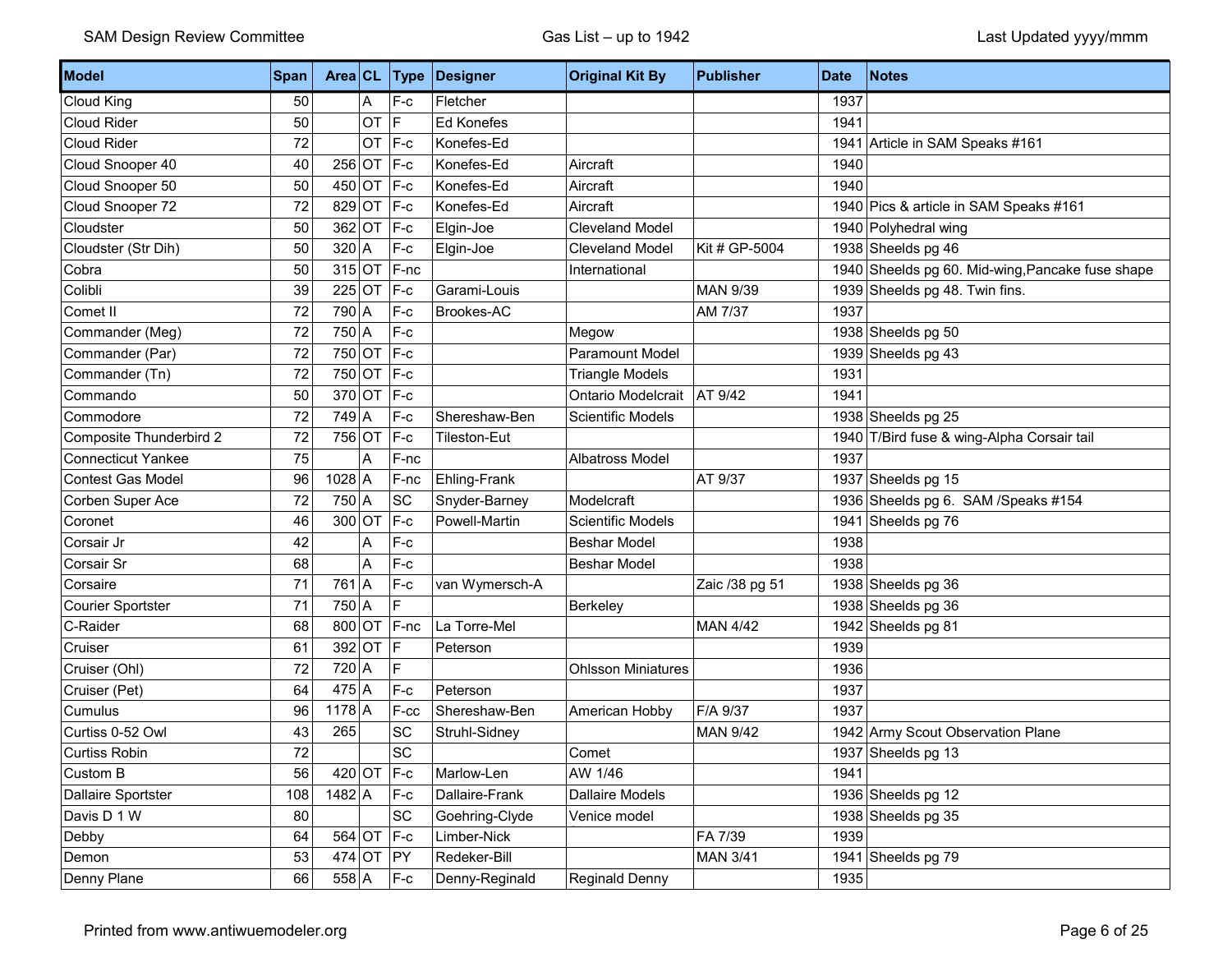| Model                                | Span | Area CL      |                         | Type    | Designer            | <b>Original Kit By</b>   | <b>Publisher</b> | <b>Date</b> | Notes                                             |
|--------------------------------------|------|--------------|-------------------------|---------|---------------------|--------------------------|------------------|-------------|---------------------------------------------------|
| Denny Plane Custom                   | 72   | $558$ A      |                         | $F-c$   | Denny-Reginold      | Reginald Denny           |                  |             | 1937 Sheelds pg 17                                |
| Denny Plane Junior                   | 72   | $664$ A      |                         | $F-c$   | Denny-Reginald      | Reginald Denny           |                  |             | 1936 Sheelds pg 9/16                              |
| Diamond                              | 55   | $450 \mid A$ |                         | PY      | Korda-Dick          |                          |                  |             | 1938 aka Korda Diamond . SAM has plans            |
| Diamond Demon                        | 48   | $327$ A      |                         | $F-c$   | Stoloff-Jerry       | <b>Bay Ridge</b>         |                  |             | 1938 Sheelds pg 49                                |
| Diamond T-23                         | 46   | 338 OT       |                         | PY      | Curth-Otto          |                          |                  | 1940        |                                                   |
| Dictator 38                          | 38   |              | OT                      | $F-c$   |                     | <b>Triangle Models</b>   |                  |             | 1940 Sheelds pg 58                                |
| Dictator 50                          | 50   |              | OT                      | $F-c$   |                     | <b>Triangle Models</b>   |                  |             | 1940 Sheelds pg 58                                |
| Dictator 78                          | 78   |              |                         | OT F-c  |                     | Triangle models          |                  |             | 1940 Sheelds pg 58                                |
| Dinky Demon                          | 50   | 284          | A                       | F       | Marquardt-Roy       |                          | F/A 10/38        | 1938        |                                                   |
| Dipsy Doodle-Bug                     | 48   | 360 OT       |                         | F-nc    | Smith-R.V.          |                          | <b>MAN 5/40</b>  |             | 1940 Sheelds pg 56                                |
| Dogan                                | 74   |              | <b>OT</b>               | $ F-c $ | Mahfuzdur-Hakki     | <b>Turk Models</b>       |                  | 1939        |                                                   |
| Dolphin                              | 108  | $1300$ A     |                         | $F-nc$  | Petrides-Thracy     |                          | MAN 6-7/39       |             | 1937 Sheelds pg 22. Planked fuselage/ streamliner |
| Douglas Hardware Job                 | 96   | $1294$ A     |                         | F-c     | Bates/Helm/Ross     |                          | MAV 6/39         | 1935        |                                                   |
| <b>Draftee</b>                       | 75   | 834 OT       |                         | $F-c$   | Shames              |                          | FA 11/41         | 1941        |                                                   |
| Dragon Fly                           | 85   | $887$ A      |                         | F-cc    | Williams-Chuck K.   |                          | FA 3/38          | 1938        |                                                   |
| <b>Duchess</b>                       | 82   | 837 OT       |                         | F-nc    | Eisinger-Larry      |                          | <b>MIM</b>       | 1939        |                                                   |
| Duck (FA)                            | 50   | $348$ A      |                         | F-a     | <b>Bowers-Peter</b> |                          | FA 8/39          | 1938        |                                                   |
| Duck (Zai)                           | 50   | $348$ A      |                         | F-a     | <b>Bowers-Peter</b> |                          | Zaic /38 pg66    | 1938        |                                                   |
| Eaglet (44)                          | 44   | $290$ A      |                         | $F-c$   | Shereshaw-Ben       | <b>Scientific Models</b> |                  |             | 1938 Sheelds pg 32                                |
| Eaglet (72)                          | 72   | $748$ A      |                         | $F-c$   | Shereshaw-Ben       |                          | Arpiem           | 1938        |                                                   |
| Eaglet 84                            | 84   |              | Α                       | F-p     | Eggert-Walter       |                          |                  | 1937        |                                                   |
| Eaglet 96                            | 96   |              | $\overline{\mathsf{A}}$ | F-p     | Eggert-Walter       |                          |                  | 1937        |                                                   |
| Eastern Interceptor                  | 72   | $615$ OT     |                         | F-cp    | Mountjoy-Tom        | Eastern                  | MC 12/42         |             | 1939 Sheelds pg 55. Mid-wing.                     |
| Eastern States Champion              | 76   | $732$ OT     |                         | PY      | Simmons-Russel      |                          | MAN 12/40        |             | 1940 Sheelds pg 71.aka "Gas Champion"             |
| E-Gull                               | 69   |              | A                       | $F-c$   |                     | Douglas model            |                  |             | 1938 Sheelds pg 33. Gull Wing                     |
| Elf (Clo)                            | 52   | $366$ OT     |                         | $F-c$   |                     | Cloud                    |                  | 1939        |                                                   |
| Elf 1                                | 36   |              | Α                       | $F-c$   | Calkin-Dan          |                          |                  | 1935        |                                                   |
| Elf <sub>2</sub>                     | 36   |              | $\overline{\mathsf{A}}$ | $F-c$   | Calkln-Dan          |                          |                  | 1936        |                                                   |
| Elf Biplane                          | 39   | 321          | A                       | F-b     | Ehling-Frank        |                          | Zaic /38 pg 67   | 1937        |                                                   |
| Ellipseloid                          | 56   | $471$ OT     |                         | $F-nc$  | McLarty-Lowrie      |                          | Zaic /34 pg 125  | 1939        |                                                   |
| Ensign                               | 50   | $372$ OT     |                         | PY      | Shereshaw-Ben       | Scientific               |                  |             | 1940 Sheelds pg 62                                |
| Ercoupe                              | 44.5 | $305$ SC     |                         | SC      | Struhl-Sydney       |                          | <b>MAN 3/43</b>  | 1942        |                                                   |
| Ercoupe                              | 72   |              |                         | SC      | Mountjoy-Tom        |                          | MC 5/42          | 1942        |                                                   |
| Ethy                                 | 72   | $793$ A      |                         | F-nc    | Schumacher-Dick     | (Wing chord 11-          | Zaic /38 pg 54   |             | 1938 Wing/Fuse dimen incorrect on Zaic drawing    |
| Eve                                  | 35   |              | OT                      |         |                     | H&F                      |                  | 1940        |                                                   |
| Experimental                         | 85   | $829$ A      |                         | $F-nc$  | Laurie-Tom          |                          | Zaic /38 pg 59   | 1938        |                                                   |
| Experimental #2                      | 96   | $1117$ A     |                         | F-nc    | Zaic-Frank          |                          | Zaic /37 pg 79   |             | 1936 V dihedral-Planked fuselage                  |
| <b>Experimental Gas and Electric</b> | 64   |              | A                       | $F-c$   | Losier              |                          | FA 10/38         | 1938        |                                                   |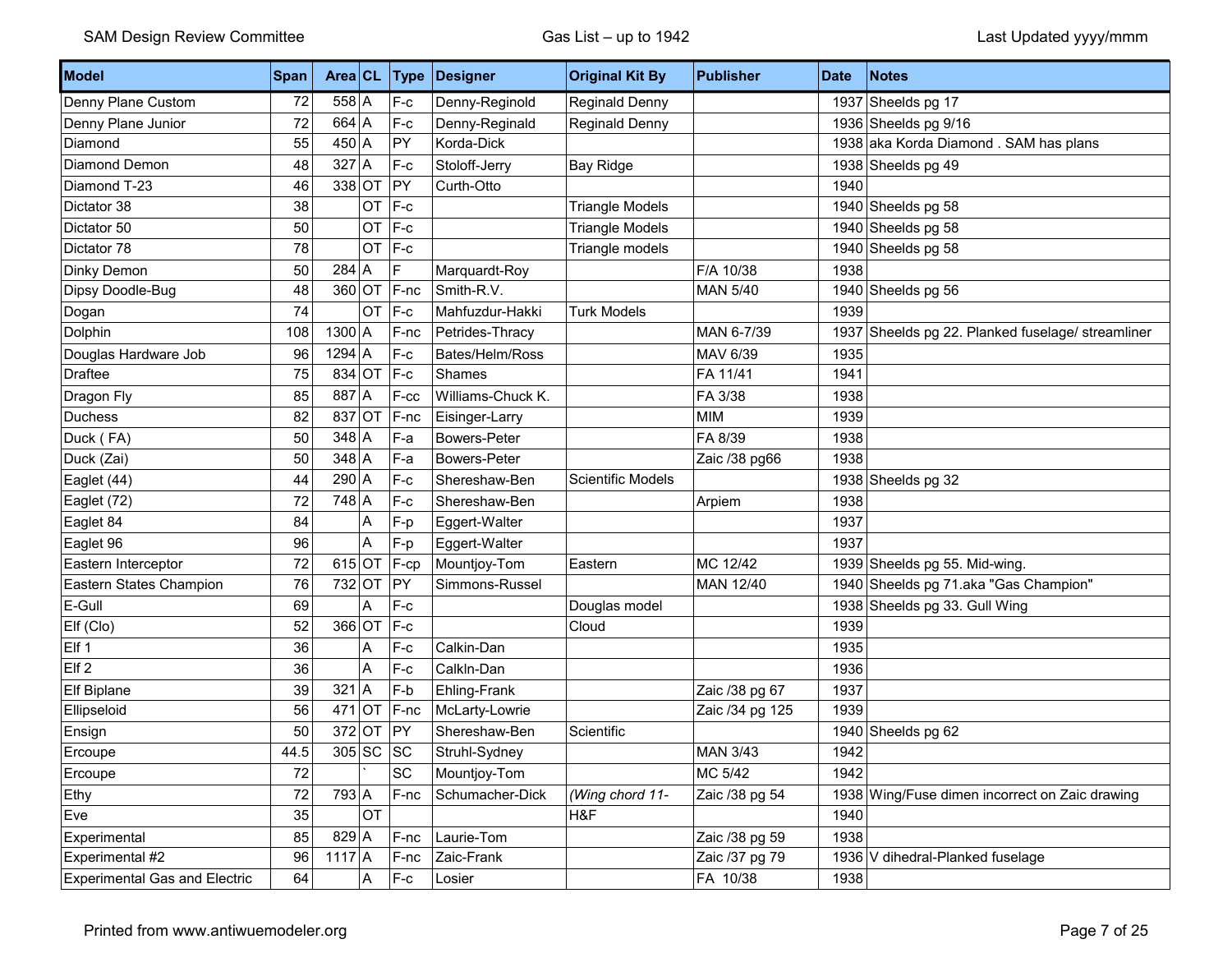| Model                            | Span |               |               | Area $CL$ Type | Designer            | <b>Original Kit By</b>   | <b>Publisher</b> | <b>Date</b> | <b>Notes</b>                                 |
|----------------------------------|------|---------------|---------------|----------------|---------------------|--------------------------|------------------|-------------|----------------------------------------------|
| <b>Experimental Gas Electric</b> | 64   | $440 \vert A$ |               | ∣F-c           | Lozier Herb         |                          | FA 10/38         |             | 1938 Picture in SAM Speaks Nov/Dec1984 #64   |
| <b>Experimental Gas Model</b>    | 66   | $625$ A       |               | $F-nc$         | Zaic-Frank          |                          | Zaic /37 pg 81   | 1936        |                                              |
| Explorer                         | 50   |               | $310$ OT F-c  |                |                     | Advanced Eng.            |                  |             | 1941 Sheelds pg 61                           |
| Falcon (Ple)                     | 60   |               |               | $594$ OT F-nc  | Plecan-Paul         |                          | <b>MAN 9/40</b>  |             | 1940 Sheelds pg 57. Twin fins, single wheel. |
| Falcon, The                      | 41   |               | <b>OT</b>     | <b>PY</b>      |                     | <b>Falcon Aircraft</b>   |                  |             | 1939 Sheelds pg 47                           |
| Feather Merchant 46              | 46   |               | $288$ OT F-c  |                | Lehmberg-Fred       |                          |                  | 1940        |                                              |
| Feather Merchant 72              | 72   |               | 653 OT F-c    |                | Lehmberg-Fred       |                          |                  | 1940        |                                              |
| Finneran Flyer                   | 90   | $1040$ A      |               | $F-c$          | Finneran-Jack       |                          |                  | 1935        |                                              |
| Fire Brand                       | 70   |               | $OT$ $F-c$    |                | Parker              |                          | AM 5/41          | 1941        |                                              |
| Firebird                         | 84   | $1028$ A      |               | F-p            | Wigdor-Wlggy        |                          | Zaic /38 pg 50   | 1938        |                                              |
| Five Foot Gas Model              | 61   | $490 \mid A$  |               | $F-p$          | Donahue-Don         |                          | Zaic /37 pg 7    |             | 1937 Sheelds pg 18                           |
| Flagship                         | 78   |               | 850 OT PY     |                |                     | <b>Scientific Models</b> |                  |             | 1940 Sheelds pg 74                           |
| Flamingo                         | 89   | $1001$ A      |               | $F-c$          | Hammer-Roger        | Jasco (/38 catalog)      |                  | 1936        |                                              |
| Fleetster 32 (Baby)              | 32   |               | <b>OT</b>     | $ F-c$         | Elgin-Joe           | <b>Cleveland Model</b>   |                  |             | 1940 aka Fteetster Baby                      |
| Fleetster 42                     | 42.5 |               | 300 OT F-c    |                | Elgin-Joe           | Cleveland Model          | Kit # GP-5007    |             | 1939 Sheelds pg 41                           |
| <b>Flight Leader</b>             | 36   |               | 171 OT $ F-c$ |                |                     | Gullow 1940              |                  |             | 1940 Sheelds pg 68                           |
| <b>Flight Master</b>             | 48   |               | 350 OT F-c    |                | Ray-Heit            | Capitol Aircraft         |                  |             | 1939 Sheelds pg 43. aka "Miss World Fair".   |
| Floater                          | 96   |               |               | $1080$ OT F-pb | Hollinger-Charles   |                          |                  |             | 1939 Elliptical wings. Twin Rudders          |
| Floridian                        | 86   | $851$ A       |               | $F-c$          | Adams-Leslie        |                          | Zaic /34 pg 122  | 1934        |                                              |
| Flounder                         | 40.5 |               |               | $285$ OT F-nc  | Fruchman-Pinky      |                          | <b>MAN 8/41</b>  | 1941        | Sheelds pg 77                                |
| Fly Away                         | 73   | $579$ A       |               | $F-c$          | <b>Bowers-Peter</b> |                          | AT 10/43         | 1938        |                                              |
| Fly Baby                         | 48   |               | $300$ SC SC   |                | Bowers-Pete         |                          | <b>MAN 4/45</b>  | 1941        |                                              |
| Flyabout                         | 60   |               | OT            | IF.            | Lawrence            |                          | FA 12/42         | 1942        |                                              |
| Flying Aces Gas Flea             | 36   | $315$ A       |               | $F-nc$         | Plecan-Paul         |                          | FA 11/37         |             | 1937 Pod & Boom. Twin rudders                |
| <b>Flying Aces Stick</b>         | 60   | $578$ A       |               | $F-s$          | Petrides            |                          | FA 9/36          |             | 1936 Sheelds pg 11                           |
| Flying Air Warden                | 70   | $643$ OT      |               | $ F-c$         | Pardocchi-Al        |                          | <b>MAN 7/42</b>  | 1942        |                                              |
| <b>Flying Basket</b>             | 40.5 |               |               | 306 OT F-nc    | Rolfe-Douglass      |                          | <b>MBM 1941</b>  | 1941        | Geodetic constr.Rubber or Gas/Atom .09       |
| Flying Boat (Lar)                | 79   | $836$ A       |               | F-a            | LartIgue-M          |                          | Zaic /37 pg 117  | 1937        |                                              |
| Flying Boat (Lin)                | 51   |               | $OT$  F-a     |                | Lindberg-Paul       |                          | PA 9/39          | 1939        |                                              |
| <b>Flying Fish</b>               | 39   |               | $226$ OT PY   |                | Eisinger-Larry      |                          | MC 11/39         | 1939        |                                              |
| Flying Goose 43                  | 43   |               |               | $288$ OT F-nc  | Fisher-Kenneth      |                          | AW 5/47          | 1941        |                                              |
| Flying Goose 56                  | 56   |               |               | $432$ OT F-nc  | Fisher-Kenneth      |                          |                  | 1942        |                                              |
| Flying Goose 70                  | 70   |               |               | $648$ OT F-nc  | Fisher-Kenneth      |                          |                  | 1942        |                                              |
| <b>Flying Midget</b>             | 50   | $300 \mid A$  |               | F-p            | Petrides-Thracy     |                          | <b>MAN 8/37</b>  |             | 1937 Sheelds pg 15                           |
| Flying Phantom 45                | 45   |               | Α             | $F-c$          | Bennett-Jim         | Wood                     |                  | 1938        |                                              |
| Flying Phantom 62                | 62   |               | Α             | F-c            | Bennett-Jim         | Wood                     |                  | 1938        |                                              |
| Flying Phantom Jr                | 44   |               | Α             | F-c            | Bennett-Jim         | Atwood                   |                  | 1938        |                                              |
| Flying Phantom Sr                | 49   |               | Α             | $F-c$          | Bennett-Jim         | Atwood                   |                  | 1938        |                                              |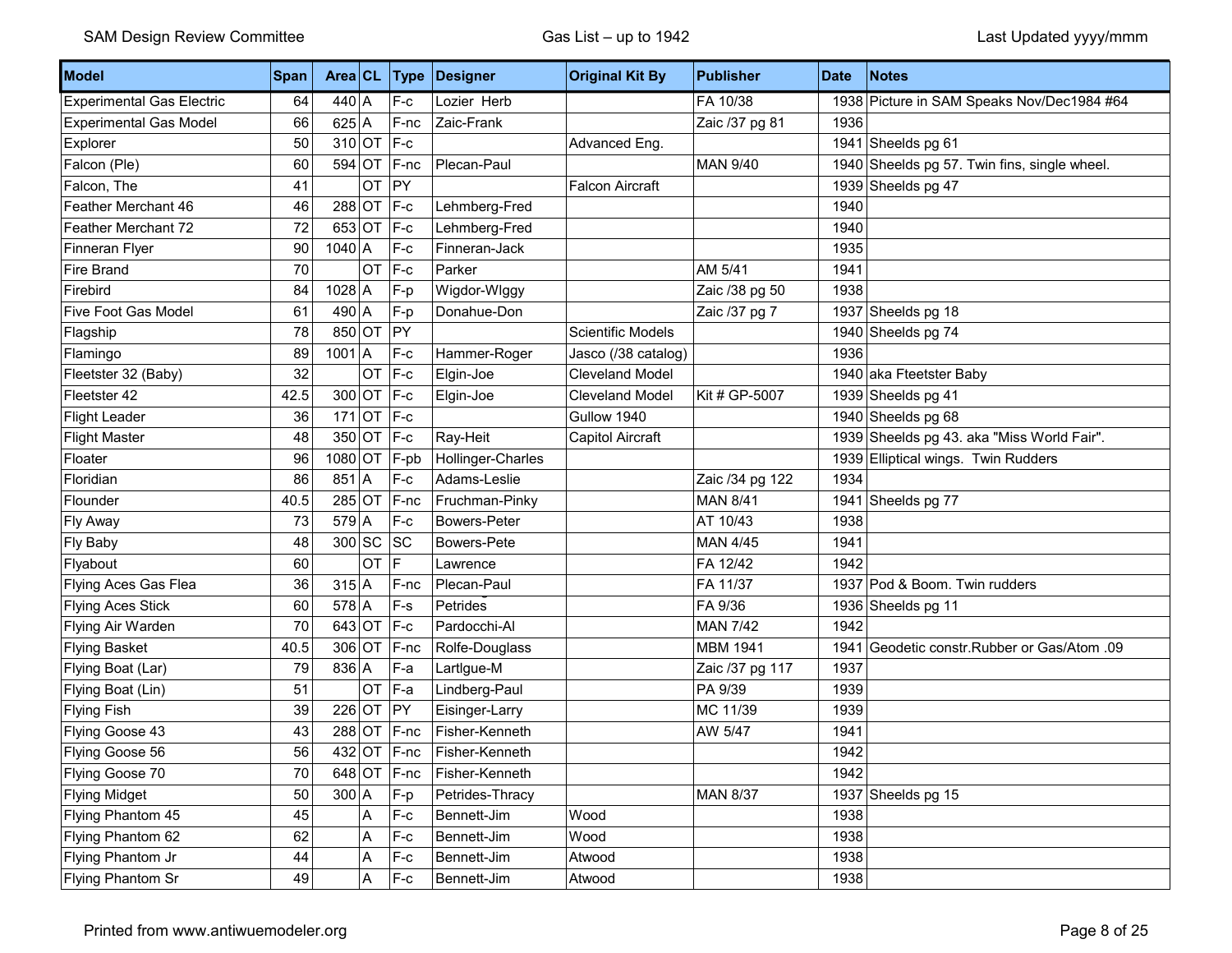| Model                     | Span |          |              | Area CL Type | Designer          | <b>Original Kit By</b> | <b>Publisher</b> | <b>Date</b> | <b>Notes</b>                                          |
|---------------------------|------|----------|--------------|--------------|-------------------|------------------------|------------------|-------------|-------------------------------------------------------|
| <b>Flying Quaker</b>      | 84   | $952$ A  |              | $F-c$        | Kania-Matt        | Megow                  |                  |             | 1936 Sheelds pg 5 (also see Quaker)                   |
| Flying Stick (Doy)        | 56   | 269 A    |              | $F-S$        | Doyle-Rod         |                        |                  |             | 1937 Stick fuselage                                   |
| Flying Stick (Ehl)        | 56   | 280      |              | $F-S$        | Ehling-Frank      |                        | Zaic /37 pg 29   | 1937        |                                                       |
| Flying Stick (Sch)        | 84   | $986$ A  |              | $F-S$        | Schmaedig-Carl    |                        | MC 4/37          |             | 1937 Stick Fuselage                                   |
| Flying Wing (Gro)         | 72   |          | <b>OT</b>    | F-w          | Gross-Bernard     |                        | AT 1/48          | 1942        |                                                       |
| Flying Wing Gas Model     | 63   | $646$ A  |              | F-w          | Rickard-Tex       |                        | Zaic /38 pg 64   |             | 1938 aka Rickard Flying Wing                          |
| Fokker D-8                | 57   | 485 SC   |              | SC           | Stahl-Earl        |                        | MAN 6+7/41       | 1941        | Weight w/Ohlsson .23=28 oz. W/load 8.5 oz.            |
| Folly                     | 72   | $648$ A  |              | $F-nc$       | Doyle-Rod         |                        | Zaic /37 pg 121  | 1937        |                                                       |
| Folly II                  | 72   | $648$ A  |              | F-p          | Doyle-Rod         |                        | Pic 7/37 MAN     | 1937        |                                                       |
| Foo 2 U                   | 52   | 496 OT   |              | PY           | Obarski-Dick      |                        |                  |             | 1939 Twin rudder                                      |
| Four Foot Westerner       | 48   | $252$ OT |              | $ $ PY       | Weathers-Elbert   |                        | MAN 10/39        |             | 1939 Sheelds pg 46. aka Miss San Diego                |
| Fox                       | 42   | $272$ OT |              | PY           | Beshar-Joe        |                        |                  | 1941        |                                                       |
| French Record             | 81   | 803 A    |              | F-nc         | LartIgue-M        |                        | Zaic /38pg 145   |             | 1936 French 42 Minute Record (1936)                   |
| Freya (Pusher)            | 46   | $350$ OT |              | PY           | Musciano-Walt     |                        |                  | 1939        |                                                       |
| G-8 Bird Wing             | 79   |          | 831 OT F-c   |              | Evalenko-George   |                        | <b>MAN 7/43</b>  |             | 1942 Grant G-8 birdwing airfoil. V-tail configuration |
| Gas Bag                   | 44   | $344$ OT |              | PY           | Kasprzak          |                        | FA 2/42          | $1942$ x    |                                                       |
| Gas Bird (Diamond Zipper) | 48   | $386$ A  |              | PY           | Goldberg-Carl     |                        | AT 10/38         | 1938        |                                                       |
| Gas Champion              | 76   | $732$ OT |              | PY           | Simmons-Russel    |                        | MAN 12/40        |             | 1940 Sheelds pg 71.aka "Eastern States Champion".     |
| Gas King Jr               | 48   | $331$ OT |              | $ F-c$       | Ott-Joe           | Ott Kits               |                  | 1941        | Sheelds pg 45. Twin Fins.                             |
| Gas King Sr               | 68   |          | OT F-c       |              | Ott-Joe           | Ott Kits               |                  | 1941        |                                                       |
| <b>GE Cabinette A</b>     | 36   |          | 192 OT $F-c$ |              | Ehiing-Frank      |                        | <b>MAN 6/42</b>  |             | 1942 Sheelds pg 80. Powered by Atom .09               |
| <b>GE Cabinette B</b>     | 48   |          | 328 OT F-c   |              | Ehling-Frank      |                        | <b>MAN 6/42</b>  |             | 1942 Sheelds pg 80                                    |
| Gene Autry Special        | 38   | $175$ OT |              | $ PY-a$      | Bayha             |                        | MC 1/41          | 1941        |                                                       |
| <b>GHQ Sportster</b>      | 76   | $976$ A  |              | $F-cp$       | Unrath-Julias     | <b>GHQ</b>             |                  | 1937        |                                                       |
| Giant                     | 176  | $2853$ A |              | F-p          | Boehle-Vernon     |                        | Zaic /37 pg 97   |             | 1937 Sheelds pg 5. Flying weight 6 lbs.               |
| Gladiator                 | 67   |          | 825 OT F-c   |              | Maurice           |                        |                  | 1941        | Flat center panel wing. Sheelds pg 78                 |
| Gladiator Mk I            | 78   |          | 875 OT F-c   |              | Maurice           |                        |                  | 1941        | Polyhedral wing (2 1/4" at 1st joint -4 1/8" tip)     |
| Gladiator Mk II           | 67   |          | 825 OT F-c   |              | Maurice           |                        | AT 3/41          | 1941        | Sheelds pg 78. Flat center panel wing.                |
| Gnat                      | 39.5 |          | $285$ OT PY  |              | McCullough-Claude |                        | MAN 10/47        | 1942        |                                                       |
| Go Getter                 | 53   |          | 330 OT F-c   |              | Weathers-Elbert   |                        | AT 3/40          | 1940        |                                                       |
| Goehring                  | 80   |          | Α            | F-c          | Goehring-Clyde    | Co                     |                  |             | 1936 Sheelds pg 10.                                   |
| Golden Eagle (LW)         | 45   | $272$ A  |              | $F-c$        | Konefes-Joe       | <b>Comet Model</b>     |                  |             | 1938 Sheelds pg 32 Optional Low Wing on plan          |
| Golden Eagle (MW)         | 45   | $272$ A  |              | $ F-c$       | Konefes-Joe       | Comet Model            |                  |             | 1938 Sheelds pg 32 Optional Mid-Wing on plan          |
| Golden Eagle (PA)         | 45   | $307$ A  |              | $F-p$        | Konefes-Joe       | Comet Model            |                  |             | 1938 Sheelds pg 32. Opt. Parasol wing mnt. on plan    |
| Gooch                     | 24   |          | $93$ OT F-c  |              | Schoenfeld-Bernie |                        | FA 4/42          | 1942        |                                                       |
| Gool 78                   | 78   |          | OT PY        |              | Enticknap-Ted     |                        | FM 2/50          |             | 1941 Pic Sam Speaks #154                              |
| Gool 84                   | 84   |          | OT PY        |              | Enticknap-Ted     |                        | FM 2/50          |             | 1941 Pic Sam Speaks #154                              |
| Gool 96                   | 96   |          | $OT$ PY      |              | Enticknap-Ted     |                        | FM 2/50          |             | 1941 Pic Sam Speaks # 154                             |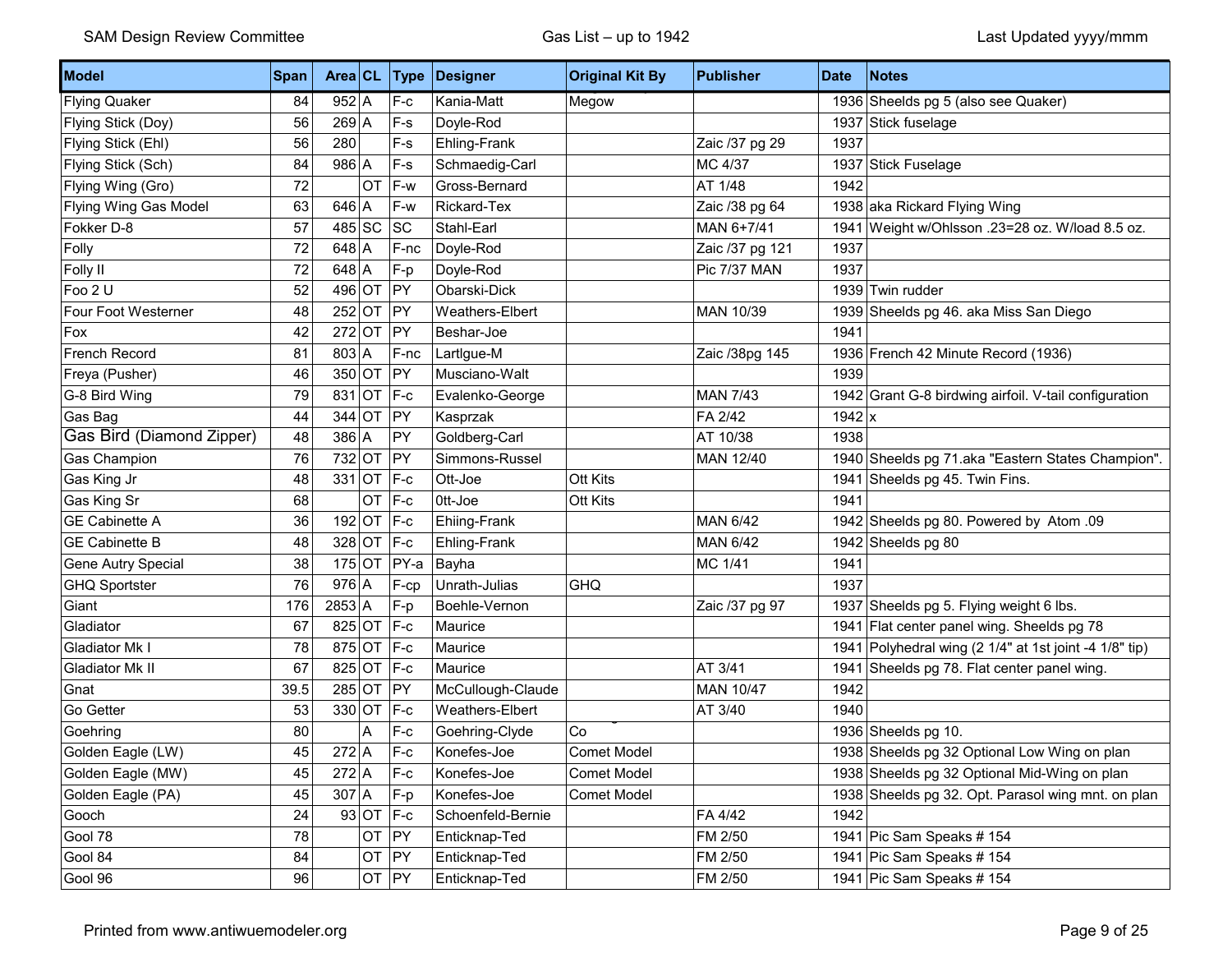| Model                        | Span  | Area CL     |    | Type         | Designer        | <b>Original Kit By</b> | <b>Publisher</b> | <b>Date</b> | <b>Notes</b>                                       |
|------------------------------|-------|-------------|----|--------------|-----------------|------------------------|------------------|-------------|----------------------------------------------------|
| Goon                         | 76    | $864$ A     |    | PY           | Lehmberg-Fred   |                        |                  | 1938        |                                                    |
| Gooseneck                    | 74    | 839 OT      |    | PY           | Reinhold-Frank  |                        | MC 12/40         |             | 1940 Diamond fuselage, Polyhedral.                 |
| Gordo<br>$(A-.19)$           | 50    | $290$ OT    |    | PY           | Hanford-Bob     |                        |                  | 1941        | Eliptical wing/stab, diamond fuselage. O&R 19      |
| $(B-.23)$<br>Gordo           | 54    | $342$ OT    |    | PY           | Hanford-Bob     |                        |                  | 1941        | All Gordo's have low CLA. 7# chord. O&R .23        |
| $(B-.29)$<br>Gordo           | 60    | $430$ OT    |    | PY           | Hanford-Bob     |                        |                  | 1941        | Original powered by Hi Speed Torpedo .29           |
| $(C-.45)$<br>Gordo           | 72    | 650 OT      |    | PY           | Hanford-Bob     |                        |                  | 1941        | Original powered by Bunch Tiger .45                |
| <b>GP Special</b>            | 74    |             | OT | F-c          |                 | scandinavia            |                  | 1939        |                                                    |
| Guff                         | 60    |             | A  | F-nc         | Good-Walter     |                        |                  |             | Scaled down from 72" version                       |
| Guff                         | 60    |             | OT | F-nc         | (Good's)        |                        |                  |             | 1940 Hal scaled the Guff in (1940)                 |
| Guff                         | 72    | 590         | ۱A | F-nc         | Good-Walter     | Midwest (1941)         |                  |             | 1938 Sheelds pg 78                                 |
| Guff                         | 72    | $590$ A     |    | F-nc         | Good-Walter     | <b>Midwest Model</b>   | AT 6/40          |             | 1938 1938 Class C Nat's winner                     |
| Guff                         | 72    | $590$ A     |    | F-nc         | Good-Walter     |                        | AT 6/40          | 1937        |                                                    |
| Guff R/C Winner              | 96    | $1362$ A    |    | F-nc         | Good-Walter     |                        | AT 11/40         |             | 1937 Won /38,/39/40 & 47 Nat's                     |
| Guff R/C Winner              | 96    | $1362$ A    |    | F-nc         | Good-Walter     |                        | AT 11/40         |             | 1937 Sheelds pg21 Original now in Smithsonian      |
| Gull Wing (Lin)              | 82    |             | OT |              | Lindberg-Paul   |                        | PA 3/40          | 1940        |                                                    |
| Gull Wing (MA)               | 64    |             | OT |              |                 | ModelAirCraftInd.      |                  |             |                                                    |
| Gulliver                     | 72    |             | OT | PY           | Schumacher-Dick |                        |                  | 1941        |                                                    |
| <b>Gullwing Sportster II</b> | 90    | $972$ OT    |    | $F-cp$       | Mountjoy-Tom    |                        | FA 8/42          | 1942        |                                                    |
| Gullwing Sportster I         | 80    |             | OT | F-cp         | Mountjoy-Tom    |                        |                  | 1941        |                                                    |
| Guppie                       | 72    | $972$ OT F  |    |              | Powell-Martin   |                        | FA 1/41          | 1941        |                                                    |
| Gyrfalcon                    | 38/26 | $340$ A     |    | F-cpb        | Ohlsson-Irwin   |                        |                  |             | 12. 1934 Curtis-like Bipe. Tested with 1st Ohlsson |
| <b>Half Pint</b>             | 25    | $124$ OT    |    | PY           | Garami-Louis    |                        | AT 7/40          |             | 1940 Atom .09 powered                              |
| Hanger 13 Ten Footer         | 120   |             | A  | F-c          | Hansen-Conrad   |                        |                  | 1936        |                                                    |
| Hangover                     | 36    | $284$ OT    |    | F-nc         | Hatschek-Bob    |                        |                  | 1940        |                                                    |
| Hawk                         | 48    | $286$ A     |    | $F-c$        |                 | Jays Model Shop        |                  | 1938        | Sheelds pg 27                                      |
| Hawk (Lin)                   | 48    | $286$ A     |    |              | Lindberg-Paul   |                        | PA 7/38          | 1938        |                                                    |
| Hawk, The Midget             | 48    | $286$ A     |    | $F-c$        |                 | Cleveland              |                  |             | 1938 Sheeld's pg 27                                |
| Haymaker                     | 33    | $165$ OT    |    | F-nc         | Garami-Louis    | Polks                  |                  |             | 1940 Sheelds pg 61 "Slickest Garami Design"        |
| Hayseed A                    | 44    | $311$ OT    |    | $F-nc$       | Hermes-Carl     |                        |                  | 1940        |                                                    |
| Hayseed A/B                  | 48    | $340$ OT    |    | F-nc         | Hermes-Carl     |                        |                  |             | 1940 V dihedral, straight leading edge.            |
| Hayseed C                    | 74    | $930$ OT    |    | $F-nc$       | Hermes-Carl     |                        |                  |             | 1941 Polyhedral, elliptical wing, laminated LE.    |
| Hedy                         | 48    | $331$ OT    |    | PY           | Bennett-Stuart  |                        |                  | 1940        |                                                    |
| <b>Hell Razor</b>            | 44    |             |    | $OT$ $F-cp$  | Musciano-Walt   |                        | <b>MAN 8/83</b>  |             | 1939 Elliptical dihedral wing                      |
| Hepcat                       | 66    | $542$ OT PY |    |              | Marichal        |                        |                  | 1942        |                                                    |
| Herald                       | 52    | $342$ OT PY |    |              | Chaille-Gene    |                        | AT 5/41          |             | 1941 Pod/Boom fuselage. Twin rudder                |
| Herky                        | 108   | $1527$ A    |    | F-nc         | Yates-Mel       |                        |                  | 1938        |                                                    |
| Heron (Gas Buggy)            | 48    |             |    | $345$ OT F-c | Gagne-Frank     | Airsail NZ             | FA 12/39         |             | 1939 aka Gas Buggy                                 |
| Hi Tri Wing                  | 42    | $568$ OT F  |    |              |                 | Nemeth Models          |                  |             | 1940 Sheelds pg 69. Tri-wing.                      |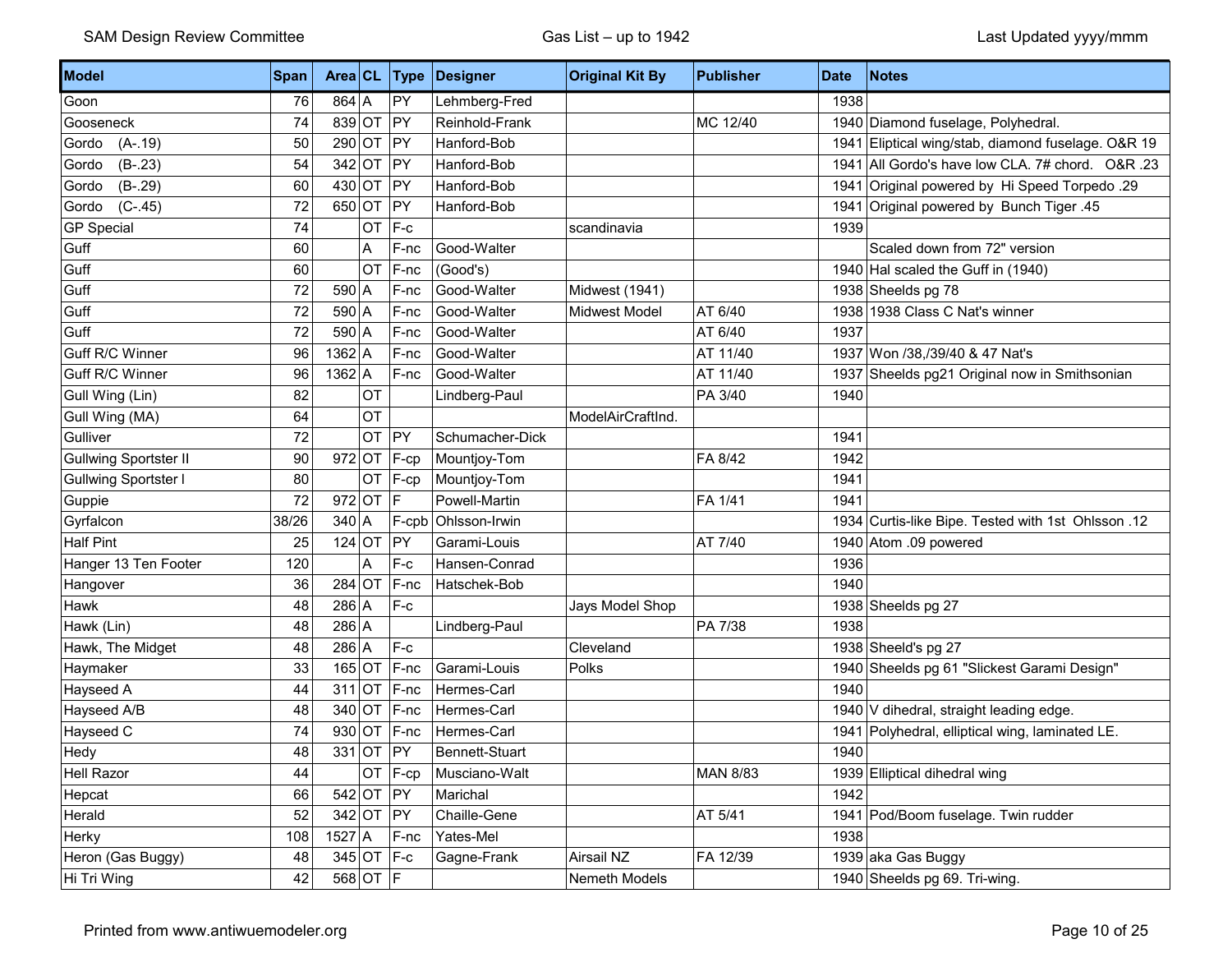| Model                     | <b>Span</b> | Area CL      |           | Type           | Designer           | <b>Original Kit By</b> | <b>Publisher</b> | <b>Date</b> | <b>Notes</b>                                        |
|---------------------------|-------------|--------------|-----------|----------------|--------------------|------------------------|------------------|-------------|-----------------------------------------------------|
| High Performance G M      | 56          |              |           | $403$ OT F-nc  | Grant-Charles      |                        | <b>MAN 5/42</b>  |             | 1942 V dihedral, scaled at 10 deg, per side.        |
| Hi-Triwing                | 42          | $384$ OT     |           | PY             | Nemeth             | Nemeth                 | Sheeld Pg 69     | 1940        |                                                     |
| Ho-Cat                    | 60          |              | Α         | F-a            | Struck-Henry       |                        | MB 6/80          | 1938        |                                                     |
| Hoiman                    | 72          | $685$ A      |           | $F-c$          | Schumacher-Dick    |                        |                  | 1936        |                                                     |
| Hoiman II                 | 70          | $530$ OT     |           | lF.            | Schumacher-Dick    |                        |                  | 1940        |                                                     |
| Hopalong                  | 54          | $530$ A      |           | $\mathsf F$    | Schumacher-Dick    |                        |                  | 1937        |                                                     |
| Hornet 44                 | 44          | $335$ OT     |           | F-nc           | Taibi-Sal          |                        |                  | 1940        |                                                     |
| Hornet 48                 | 48          |              | Α         | $F-c$          | Smith-Ray          | Modelcraft             |                  | 1938        |                                                     |
| Hornet 55                 | 55          |              |           | $505$ OT F-nc  | Taibi-Sal          |                        |                  | 1940        |                                                     |
| Hornet 88                 | 88          | $1270$ OT    |           | $F-nc$         | Taibi-Sal          |                        | <b>MAN 7/40</b>  |             | 1940 Sheelds pg 70. Powered by Forster .99          |
| Howard DGA-8              | 76          |              |           | SC             |                    | Jay's Model Shop       |                  |             | 1938 Sheelds pg 39                                  |
| <b>HS 100</b>             | 62          | 651 OT $F-c$ |           |                | Schelhasse         |                        |                  | 1940        |                                                     |
| Hummel                    | 52          | $398$ OT     |           | F-nc           | Maeir              |                        |                  | 1941        |                                                     |
| Humming Bird              | 40          |              | Α         | F-cp           | Ehling-Frank       | Polk's                 |                  |             | 1938 Sheelds pg 26- Convert Monoplane or Bipe       |
| Hurricane                 | 69          | $738$ OT     |           | PY             |                    | Advanced Eng.          |                  |             | 1941 Sheelds pg 75. Round fuselage                  |
| Ichabod                   | 60          |              | <b>OT</b> | PY             | Stinson Smith      |                        | Mech Illus.      |             | 1949 O&R Powered                                    |
| Ike                       | 72          |              | Α         | $F-c$          | Chaplesky          | <b>Bay Ridge</b>       |                  |             | 1937 Sheelds pg 13                                  |
| Inspirer                  | 78          | $910$ A      |           | F-c            | <b>Tlush-Frank</b> |                        | AT 10/37         | 1937        |                                                     |
| Interceptor (M/C)         | 46          |              | OT        | PY             |                    | Modelcraft             |                  |             | 1939 Sheelds pg 42                                  |
| Interceptor (VS)          | 52          | $338$ OT PY  |           |                | Stanzel-Victor     | Victor Stanzel         |                  |             | 1941 Sheelds pg 75                                  |
| Interceptor 42 (Com) (LR) | 42          | $288$ OT     |           | $ $ PY         | Goldberg-Carl      | Comet Model A/P        |                  |             | 1941 Large rudder. Sheelds pg 83                    |
| Interceptor 42 (Com) (SR) | 42          | 288 OT       |           | PY             | Goldberg-Carl      | Comet Model A/P        |                  |             | 1941 Small rudder                                   |
| Interceptor 48 (Com) (LR) | 48          | $330$ OT     |           | $ $ PY         | Goldberg-Carl      | Comet Model A/P        |                  |             | $\mathbf{u} = \mathbf{u}$<br>1941 Large rudder.     |
| Interceptor 48 (Com) (SR) | 48          | $330$ OT     |           | PY             | Goldberg-Carl      | Comet Model A/P        |                  |             | $\mathbf{u} = \mathbf{u}$<br>1941 Small rudder.     |
| Interceptor, Eastern      | 72          |              |           | 615 OT $ F-cp$ | Mountjoy-Tom       |                        | MC 12/42         |             | 1942 aka Eastern Interceptor. Sheelds pg 55         |
| Invader                   | 32          | $157$ OT PY  |           |                | Stoloff-Jerry      | Continental            |                  |             | 1941 Diam. fuse/Ritz wing/anhedrl stab. Atom eng.   |
| <b>Itsy Bitsy</b>         | 33          | $144$ OT     |           | $ $ PY         | Elgin-Joe          | <b>Cleveland Model</b> | Kit # GP-5016    |             | 1940 Sheelds pg 68. Twin fins.                      |
| Jap Slapper               | 44          | $300$ OT     |           | PY             |                    | Megow                  |                  |             | 1941 Sheelds pg 82. Kit-wartime materials .no balsa |
| Jeepers Creepers (Far)    | 48          |              | <b>OT</b> | $F-c$          | Farrel-W           |                        |                  | 1940        |                                                     |
| Jeepers Creepers (Sch)    | 45          | $285$ OT F-c |           |                | Schumacher-Dick    |                        |                  | 1939        |                                                     |
| Jersey Javelin (Con)      | 46          | $313$ OT     |           | $ F-c$         | Schroder-Walt      | models                 |                  | 1941        |                                                     |
| Jersey Javelin (Schr)     | 46          |              |           | $313$ OT F-nc  | Schroder-Walt      |                        | AT 8/44          | 1941        |                                                     |
| Jiffy                     | 36          |              | <b>OT</b> | PY             | Struhl-Sldney      | <b>H&amp;F Models</b>  |                  | 1941        |                                                     |
| Jitter Bug (Lin)          | 42          | $284 \mid A$ |           | $F-c$          | Lindberg-Paul      |                        | PA 11/38         | 1938        |                                                     |
| Jitterbug (Sch)           | 43          | $240 \mid A$ |           | $F-c$          | Schumacher-Dick    |                        |                  | 1938        |                                                     |
| Josephine                 | 75          |              |           | $710$ OT F-nc  | Schumacher-Dick    |                        |                  | 1939        |                                                     |
| $K_3$                     | 55          |              |           | OT F-C         | Krantz-Walter(Ger) |                        |                  |             | 1942 Shoulder wing fuselage model                   |
| K5 (110)                  | 110         | $1548$ A     |           | $F-c$          |                    | Korff Co.              |                  |             | 1938 Sheeld's pg 27                                 |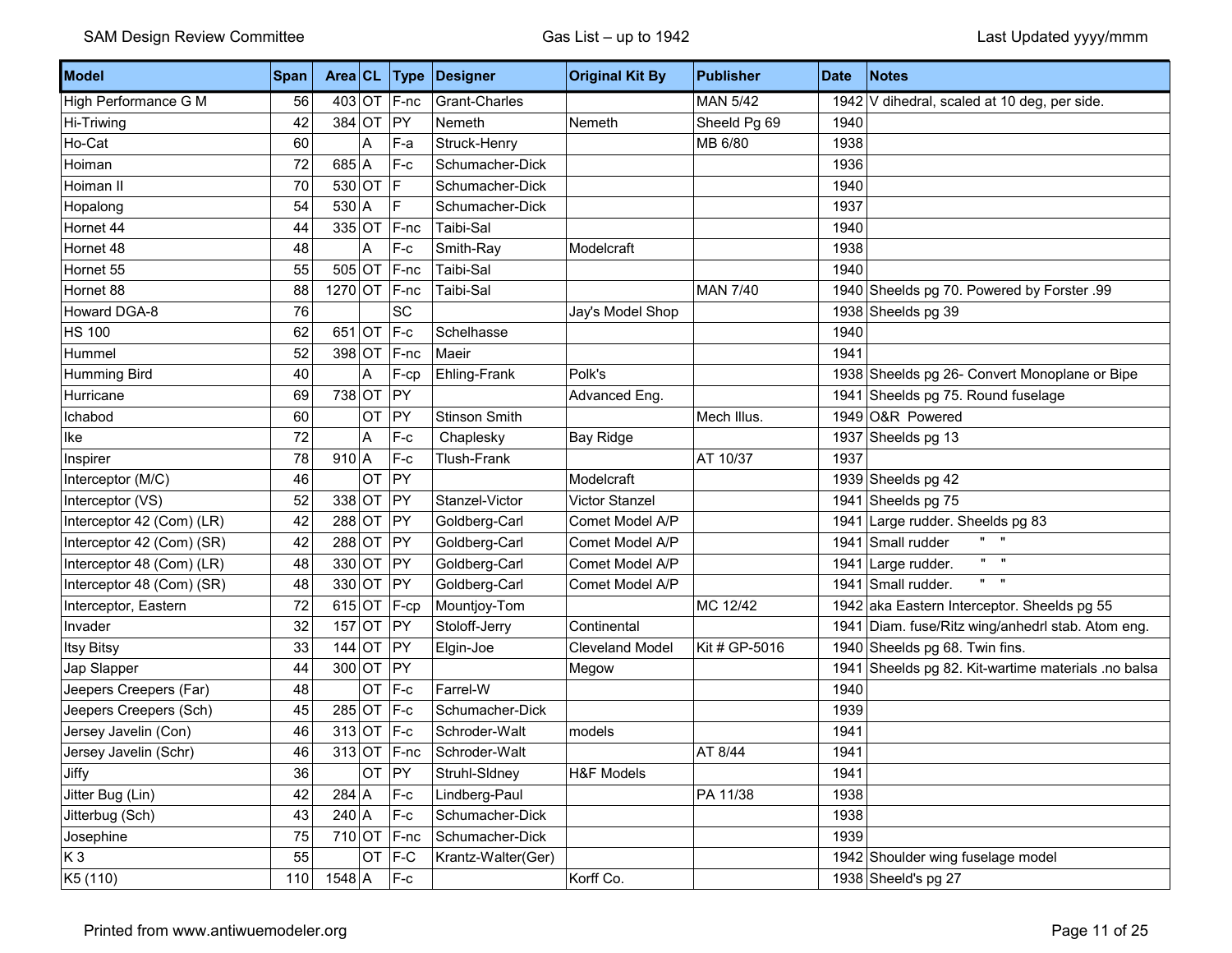| Model                        | Span | Area $CL$    |           |            | <b>Type Designer</b>               | <b>Original Kit By</b> | <b>Publisher</b>  | <b>Date</b> | <b>Notes</b>                                      |
|------------------------------|------|--------------|-----------|------------|------------------------------------|------------------------|-------------------|-------------|---------------------------------------------------|
| K5 (54)                      | 54   | $324$ A      |           | $F-c$      |                                    | Korff Co.              |                   |             | 1938 Sheeld's pg 27                               |
| Kadet P-912                  | 52   |              | OT        | $F-c$      | Scott                              |                        |                   |             | 1942 Gull Wing (similar to Lancer)                |
| Kanga Kub                    | 84   | $528$ A      |           | F-nc       | Bowden-CE                          |                        | <b>ME</b>         | 1932        |                                                   |
| Kayo Gas Model               | 71   | $688$ A      |           | PY         | Mccullough-Claude                  |                        | FA 1/39           | 1938        |                                                   |
| Kayoe                        | 60   |              | OT        | PY         | Weathers-Elbert                    |                        |                   | 1941        |                                                   |
| <b>KC Clipper</b>            | 96   | $1100$ A     |           | PY         | Dental-Keith                       |                        | <b>MAV</b>        |             | 1937 aka "Kansas City Clipper"                    |
| Kerswap                      | 43   | $288$ OT     |           | PY         | Morris-Gilbert                     |                        |                   | 1942        |                                                   |
| Kerswap prototype            | 42   | 288          | OT        | PY         | Morris-Gil                         |                        |                   | 1941        | <b>Twin Rudder</b>                                |
| Kestral (Tri)                | 50   |              | 380 OT    | F-nc       |                                    | <b>Triangle Models</b> |                   | 1941        |                                                   |
| Kestrel (Par)                | 50   | $380$ OT     |           | F-nc       |                                    | Paramount Model        |                   |             | 1939 Sheelds pg 43                                |
| KG <sub>1</sub>              | 96   | $1414$ A     |           | F-p        | Kovel-Joe                          |                        | <b>MAN 4/35</b>   |             | 1935 Joe advisesd "1st gas plan published"        |
| KG 2 (MAN)                   | 120  | $1764$ A     |           | F-p        | Kovel-Joe                          |                        | MAN 4-5/35        |             | 1935 Sheelds pg 3                                 |
| KG 2 (Zaic)                  | 120  | $1764$ A     |           | F-p        | Kovel-Joe                          |                        | Zaic 35-/36 pg 27 | 1935        |                                                   |
| <b>KG Cabin (conversion)</b> | 96   | $1414$ A     |           | $F-c$      | Harrison                           |                        | MAN 11/36         | 1936        |                                                   |
| KG S                         | 66   | 590 OT       |           | PY         | Struck-Henry                       |                        | MAN 2-3/40        |             | 1940 Sheelds pg 57                                |
| King Burd                    | 60   | $500 \mid A$ |           | $F-c$      |                                    | <b>Burd</b>            |                   |             | 1936 Sheelds pg 11                                |
| King Fish                    | 51   | $348$ OT     |           | PY         | Reinhold-Frank                     | Eisinger               | MC 8/40           | 1940        |                                                   |
| Kingfisher 60                | 60   | $575$ OT     |           | $F-c$      | Ott-Joe                            | Ott Kits               | AT 2/40           | 1939        |                                                   |
| Kingfisher 72                | 72   | $680$ OT     |           | $F-c$      | Ott-Joe                            | Ott Kits               |                   |             | 1940 Sheelds pg 55                                |
| Kloud Queen                  | 72   | $830 \mid A$ |           | $F-c$      | DeAngeles-Mickey                   |                        |                   |             | 1938 Plan shows optional twin rudder              |
| <b>Kloud King</b>            | 63   | $670$ A      |           | $F-c$      | DeAngeles-Mickey                   |                        |                   | 1938        |                                                   |
| Knockabout                   | 52   |              | OT        | $F-c$      | Garami-Louis                       |                        | AT 10/39          | 1939        |                                                   |
| Konkerer                     | 76   |              | OT        | F-p        | Guarneiri                          |                        | MC 9/40           | 1940        |                                                   |
| Korda Champion (Clev)        | 48   |              | 295 OT PY |            | Korda-Dick                         | <b>Cleveland Model</b> | Kit # GP-5005     |             | 1939 aka Champion                                 |
| Korda Diamond                | 55   | $450 \mid A$ |           | PY         | Korda-Dick                         |                        |                   |             | 1938 aka Diamond. SAM has plans for sale          |
| Lancer 45                    | 45   | $300$ A      |           | F-cp       | Chaplaskle-Chester   New Cyclone   |                        |                   |             | 1938 Sheelds pg 34                                |
| Lancer 48                    | 48   | $327$ OT     |           | F-cp       | Chaplaskie-Chester   New Cyclone A |                        |                   |             | 1939 Sheelds pg 50                                |
| Lancer 49                    | 48   | $327$ A      |           | F-cp       | Chaplaskie-Chester   New Cyclone   |                        |                   |             | 1939 Gull Wing Option                             |
| Lancer 72-Antique            | 72   | $622$ A      |           | F-cp       | Chaplaskie-Chester                 | New Cyclone            |                   |             | 1938 Sheelds pg 34                                |
| Lancer 72-Old Timer          | 72   | $622$ OT     |           | F-cp       | New Cyclone                        |                        |                   |             | 1940 Sheelds pg 50 Gull Wing option               |
| Larkey                       | 52   | $301$ OT     |           | $F$ -pb    |                                    | Scientific Models      |                   | 1942        |                                                   |
| Le Kid                       | 44   |              | 369 OT PY |            | Bougueret-Geoges                   |                        |                   | 1941        |                                                   |
| Leow Low Wing II             | 72   |              |           | $F-c$      | Hess/ McDonald                     |                        |                   | 1938        |                                                   |
| Lil Bilgie                   | 42   | $226$ A      |           | PY         | Krecek-Bill                        |                        | Zaic 38/pg 68     | 1938        |                                                   |
| Lil' Gull                    | 66   |              | A         | F-nc       | Schrieber-Pop                      |                        |                   |             | 1938 Sheelds pg 34. Pic/ MAN 10/38. SAM has plans |
| Lil' Misery (Tailess)        | 50   |              |           | 299 OT F-w | Cohen & Worth                      |                        | AT 7/42           |             | 1942 Swept back tailess w/fuselage pod            |
| Lil Zlp                      | 45   |              | A         | F.         | Grandell                           |                        |                   | 1938        |                                                   |
| Lion Cub                     | 50   |              | OT PY     |            | Hardon                             |                        | Chicago Gas Lions | 1941        |                                                   |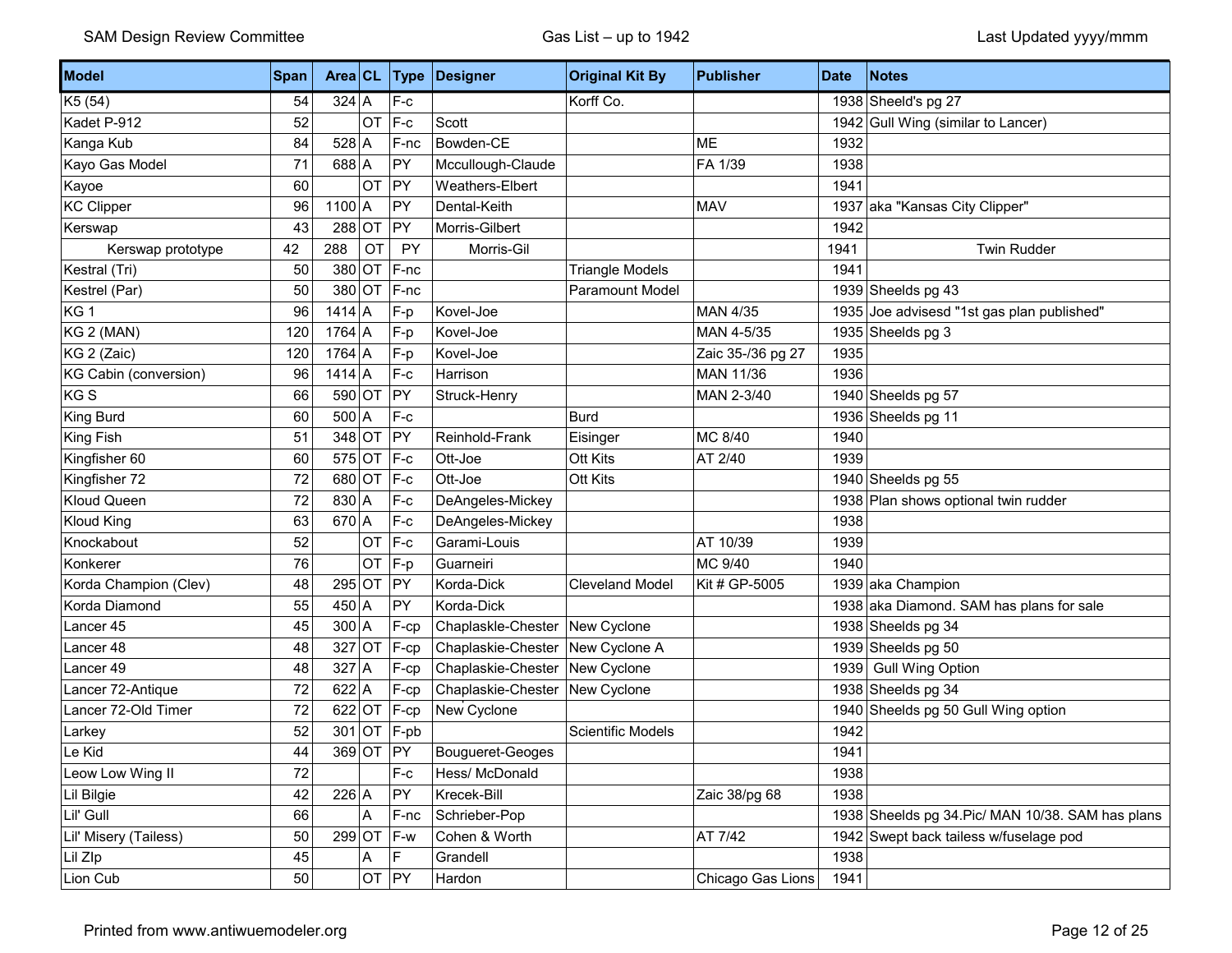| Model                   | <b>Span</b> | Area CL      |           | <b>Type</b>  | Designer           | <b>Original Kit By</b>    | <b>Publisher</b> | <b>Date</b> | <b>Notes</b>                               |
|-------------------------|-------------|--------------|-----------|--------------|--------------------|---------------------------|------------------|-------------|--------------------------------------------|
| Little Colonel          | 47          |              | <b>OT</b> | $F-c$        |                    | Davies Aircraft           |                  | 1939        |                                            |
| Little Diamond          | 55          |              | OT        | PY           | Drobshoff-John     |                           |                  | 1941        |                                            |
| Little Varmint          | 72          | $822$ A      |           | F-nc         | File-Bob           |                           | <b>MAN 12/37</b> |             | 1937 Sheelds pg 16                         |
| Locust (1942)           | 30          |              | OT        | cp           | Nussbaurn-Art      | <b>Paramount Model</b>    |                  | 1942        |                                            |
| Long Cabin              | 78          | $850 \mid A$ |           | $F-c$        | Long/Light         |                           | AT 8/37          | 1935        |                                            |
| Loutrel Speedster       | 84          |              | A         | F-p          | Shereshaw-Ben      | Loutrel Specialty         |                  |             | 1934 1st gas model kitted in USA           |
| Loutrel Sportster       | 75          | $960$ A      |           | F-cp         | Unrath-Julias      | <b>GHQ</b>                | <b>MAN 7/36</b>  |             | 1935 Sheelds pg 3. Later Company named GHQ |
| Low Wing (Kla)          | 86          | $1198$ A     |           | F-nc         | Klauser-Ted        |                           |                  |             | 1937 Pictures in SAM Speaks #154           |
| Lowe Low Wing           | 66          |              | A         |              | Lowe-Ralph         |                           |                  | 1938        |                                            |
| MAI                     | 64          |              | A         |              |                    |                           |                  |             | 1938 Model Aircraft Institute              |
| Mallard (Bowd)          | 92          | $1382$ A     |           | F-cp         | Bowden-CE          |                           |                  | 1938        |                                            |
| Mallard (Wood)          | 60          |              | A         | $F-c$        | Wood               | <b>Model Craft</b>        |                  | 1937        |                                            |
| Maquette Volante HV-112 | 79          | $722$ A      |           | $F-c$        | Varache-Henri      |                           | Zaic /34 pg 143  |             | 1936 Power-Brown Jr.                       |
| Marsden 1937 Winner     | 74          | $810 \mid A$ |           |              | Marsden            |                           | MC 9/37          | 1937        |                                            |
| Master                  | 74          | $647$ A      |           | F-c          | Kriehbel-Vern      | V-K                       |                  |             | 1938 Sheelds pg 42                         |
| Mayfly                  | 60.5        |              | OT        | PY           | Snyder-Carl        |                           |                  | 1940        |                                            |
| MD-9 *                  | 50          | $308$ OT     |           | PY           | Marquardt-Roy      | power                     | SAM has plan     |             | 1939 *optional 42" / 260 or, 39" / 238 w/s |
| Megow Chief             | 86          | $712$ OT     |           | F-nc         | Eggert-Walter      | Megow (not kitted)        |                  |             | 1940 Round balsa planked fuselage          |
| Mercury (Com)           | 42          | $275$ OT     |           | PY           | Goldberg-Carl      | <b>Comet Model</b>        |                  |             | 1939 Sheelds pg 51                         |
| Mercury (Sher)          | 72          | $720$ A      |           | $F-c$        | Shereshaw-Ben      | Scientific Models         |                  |             | 1938 Sheelds pg 49                         |
| Mercury Meteor          | 68          | $544$ A      |           | F-pb         | <b>Tlush-Frank</b> |                           | AT 4/39          |             | 1939 Sheelds pg 51                         |
| Meteor (Grnt)           | 48          | $364$ OT     |           | F-c          | Grant-Charles      |                           | <b>MAN 9/41</b>  |             | 1941 Sheelds pg 71. Tricycle L/G           |
| Meteor (R/C)            | 66          |              | A         | $F-c$        |                    | Radio-Cycle Co.           |                  |             | 1938 Sheelds pg 52                         |
| Cabin<br>MG             | 102         |              | Α         | $F-c$        | Granieri-Mlke      |                           |                  |             | 1935 Clark Y airfoil                       |
| MG-1 Cabin              | 108         |              | A         | $F-c$        | Granieri-Mike      |                           |                  |             | 1935 Eifell 400 airfoil                    |
| MG-1 Cabin              | 114         | $1480$ A     |           | $F-c$        | Granieri-Mlke      |                           |                  |             | 1935 Eifell 431 modified airfoil           |
| $MG-2$                  | 108         |              | A         | F-p          | Granieri-Mlke      |                           |                  |             | 1936 Eifell 400 airfoil                    |
| $MG-2$                  | 114         | $1480$ A     |           | F-p          | Granieri-Mlke      |                           |                  |             | 1936 Eifell 431 modified airfoil           |
| Michlik Special         | 62          |              | Α         |              | Michlik            |                           |                  | 1940        |                                            |
| Mickey Rooney Special   | 48          |              | <b>OT</b> | $ F-c$       | Limber-Nick        |                           | MI 11/39         | 1939        |                                            |
| Microbe                 | 50          | 325 A        |           |              | Schumacher-Dick    |                           |                  | 1937        |                                            |
| Midget Gas Winner       | 38          |              |           | $225$ OT F-p | Ehling-Frank       |                           | <b>MAN 4/40</b>  |             | 1940 Sheelds pg 63                         |
| Midget Hawk             | 48          |              | Α         | F            |                    | <b>Cleveland Model</b>    |                  | 1938        |                                            |
| <b>Mighty Mite</b>      | 40          | $190 \mid A$ |           | $F-nc$       | Friedman/Ruthlein  |                           | FA5/38           | 1938        |                                            |
| Mike (BR)               | 48          | $314$ A      |           | $F-c$        | Heit-Ray           | <b>Bay Ridge</b>          |                  |             | 1937 Sheelds pg 26                         |
| Mike (Shu)              | 60          | $450$ OT     |           | F-nc         | Shurman-Gilbert    |                           | FA 6/40          |             | 1940 Sigle leg L/G. Twin Rudder            |
| Minature                | $72\,$      |              | Α         | $F-c$        | Ohlsson            |                           |                  |             | 1937 Aerodyne Plan                         |
| Miniature Cabin         | 61          | $581$ A      |           | $F-c$        |                    | <b>Ohlsson Miniatures</b> |                  | 1938        |                                            |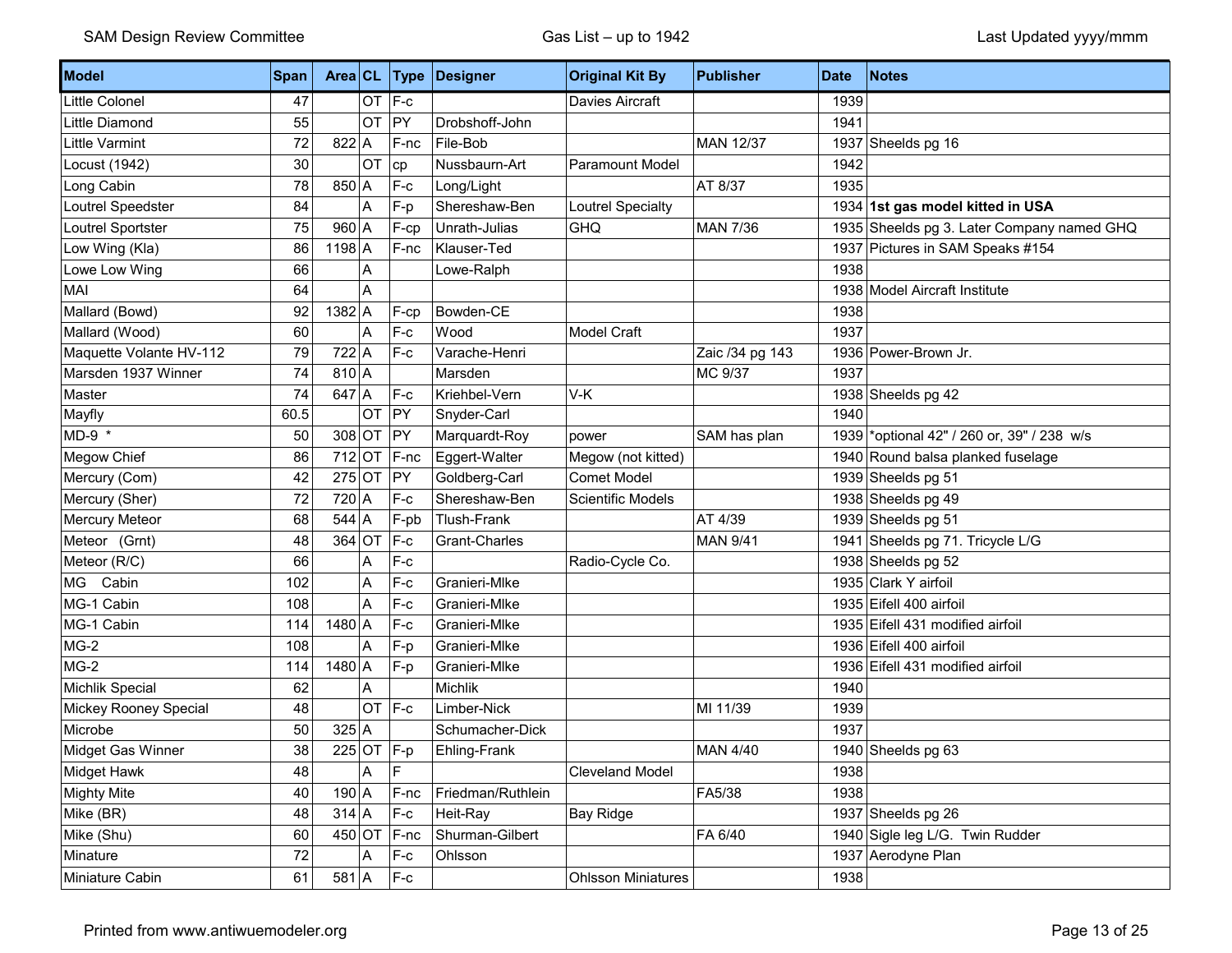| Model                                                                                                                                                                                                 | Span                                                           | Area $CL$                                                     |                                        | <b>Type</b>                                                                  | Designer                                                                                                                 | <b>Original Kit By</b>                                                              | <b>Publisher</b>                             | <b>Date</b>          | <b>Notes</b>                                                                                                                                                                                                                                                                                        |
|-------------------------------------------------------------------------------------------------------------------------------------------------------------------------------------------------------|----------------------------------------------------------------|---------------------------------------------------------------|----------------------------------------|------------------------------------------------------------------------------|--------------------------------------------------------------------------------------------------------------------------|-------------------------------------------------------------------------------------|----------------------------------------------|----------------------|-----------------------------------------------------------------------------------------------------------------------------------------------------------------------------------------------------------------------------------------------------------------------------------------------------|
| Miss America                                                                                                                                                                                          | 84                                                             | $970$ A                                                       |                                        | $F-c$                                                                        | Zaic-Frank                                                                                                               | Scientiflc Models                                                                   | Zaic 37/ pg 52                               |                      | 1936 Sheelds pg 6/52                                                                                                                                                                                                                                                                                |
| Miss Arpiem                                                                                                                                                                                           | 64                                                             | $556$ A                                                       |                                        | $F-c$                                                                        | Kowalik-Steve                                                                                                            |                                                                                     | AR                                           | 1938                 |                                                                                                                                                                                                                                                                                                     |
| Miss Delaware                                                                                                                                                                                         | 85                                                             | $996$ A                                                       |                                        | $F-c$                                                                        | Kowalik-Steve                                                                                                            |                                                                                     |                                              | 1936                 |                                                                                                                                                                                                                                                                                                     |
| Miss Empire State                                                                                                                                                                                     | 93                                                             |                                                               | Α                                      | $F-c$                                                                        |                                                                                                                          | Heathe                                                                              |                                              |                      | 1938 Sheelds pg 26                                                                                                                                                                                                                                                                                  |
| Miss Exchange Club                                                                                                                                                                                    | 48                                                             | $370$ A                                                       |                                        | $F$ -nc                                                                      | Shereshaw-Ben                                                                                                            |                                                                                     | FA 11/38                                     | 1938                 |                                                                                                                                                                                                                                                                                                     |
| Miss Fire (Schu)                                                                                                                                                                                      | 64                                                             | $550$ A                                                       |                                        | $F-c$                                                                        | Schumacher-Dick                                                                                                          | Co.                                                                                 |                                              | 1936                 |                                                                                                                                                                                                                                                                                                     |
| Miss Fortune X 60                                                                                                                                                                                     | 60                                                             | 580 A                                                         |                                        | $F-c$                                                                        | DeAngeles-Mickey                                                                                                         |                                                                                     |                                              |                      | 1935 Pic SAM Speaks #77 pg12                                                                                                                                                                                                                                                                        |
| Miss Fortune X 84                                                                                                                                                                                     | 84                                                             | $1164$ A                                                      |                                        | $F-c$                                                                        | DeAngeles-Mickey                                                                                                         |                                                                                     |                                              |                      | 1936 Pic SAM Speaks #77 pg 12                                                                                                                                                                                                                                                                       |
| Miss Model Craftsman                                                                                                                                                                                  | 72                                                             | $691$ OT                                                      |                                        | F-nc                                                                         | Eisinger-Larry                                                                                                           |                                                                                     | MC 10/40                                     | 1940                 |                                                                                                                                                                                                                                                                                                     |
| Miss Model Craftsman I                                                                                                                                                                                | 108                                                            | $1280$ A                                                      |                                        | $F-c$                                                                        | Schmaedig-Carl                                                                                                           |                                                                                     | MC 3-4/36                                    |                      | 1936 Fuselage Cabin                                                                                                                                                                                                                                                                                 |
| Miss Model craftsman II                                                                                                                                                                               | 108                                                            | $890$ A                                                       |                                        | $F-c$                                                                        | Schmaedig-Carl                                                                                                           |                                                                                     | MC 10/36                                     |                      | 1936 Fuselage Cockpit inverted engine                                                                                                                                                                                                                                                               |
| Miss Nomer                                                                                                                                                                                            | 71                                                             | 798 OT                                                        |                                        | $F-c$                                                                        | Cameron-D.J.                                                                                                             |                                                                                     | Zaic 34/pg 124                               |                      | 1939 Gull Wing-Twin Rudders                                                                                                                                                                                                                                                                         |
| Miss Philidelphia I<br>(B110)                                                                                                                                                                         | 72                                                             |                                                               | Α                                      | $F-c$                                                                        | Bassett-Maxwell                                                                                                          |                                                                                     | $1932$ Jr                                    |                      |                                                                                                                                                                                                                                                                                                     |
| Miss Philidelphia II<br>(B111)                                                                                                                                                                        | 72                                                             |                                                               | Α                                      | $F-p/s$                                                                      | Bassett-Maxwell                                                                                                          |                                                                                     | 1932                                         |                      |                                                                                                                                                                                                                                                                                                     |
| Miss Philidelphia II<br>(B112)                                                                                                                                                                        | 72                                                             |                                                               | A                                      | $F-p/s$                                                                      | Bassett-Maxwell                                                                                                          |                                                                                     | 1932 n                                       |                      |                                                                                                                                                                                                                                                                                                     |
| Miss Philidelphia III<br>(B113)                                                                                                                                                                       | 72                                                             |                                                               | Α                                      | $F-c$                                                                        | Bassett-Maxwell                                                                                                          |                                                                                     |                                              | $1933$ edges         |                                                                                                                                                                                                                                                                                                     |
| Miss Philidelphia IV<br>(B114)                                                                                                                                                                        | 84                                                             |                                                               | Α                                      | $F-c$                                                                        | Bassett-Maxwell                                                                                                          |                                                                                     |                                              | $1934$ rudder        |                                                                                                                                                                                                                                                                                                     |
| Miss Philidelphia IV v-2 (B114)                                                                                                                                                                       | 73                                                             |                                                               | Α                                      | $F-c$                                                                        | Bassett-Maxwell                                                                                                          |                                                                                     |                                              | $1934$ stab          |                                                                                                                                                                                                                                                                                                     |
| Miss Philidelphia IV v-3 (B114)                                                                                                                                                                       | 96                                                             |                                                               | A                                      | $F-c$                                                                        | Bassett-Maxwell                                                                                                          |                                                                                     |                                              | 1934 wing            |                                                                                                                                                                                                                                                                                                     |
| Miss Philidelphia V<br>(B116)                                                                                                                                                                         | 96                                                             |                                                               | A                                      | F-p                                                                          | Bassett-Maxwell                                                                                                          |                                                                                     | 1935 up                                      |                      |                                                                                                                                                                                                                                                                                                     |
| Miss Philidelphia VI<br>(B117)                                                                                                                                                                        | 96                                                             |                                                               | Α                                      | F-p                                                                          | Bassett-Maxwell                                                                                                          | Scientific (1937)                                                                   |                                              | $1935$ color         |                                                                                                                                                                                                                                                                                                     |
| Miss Richmond                                                                                                                                                                                         |                                                                |                                                               | Α                                      | $F-c$                                                                        | Kania-Matt                                                                                                               | Megow                                                                               |                                              |                      | 1938 Pic in SAM Speaks #131 pg8                                                                                                                                                                                                                                                                     |
| Miss San Diego                                                                                                                                                                                        | 48                                                             | $252$ OT                                                      |                                        | PY                                                                           | Weathers-Elbert                                                                                                          |                                                                                     | MAN 10/39                                    |                      | 1939 Sheelds pg 46. aka "Four Foot Westerner"                                                                                                                                                                                                                                                       |
| Miss Science                                                                                                                                                                                          | 70                                                             |                                                               | OT                                     | $F-c$                                                                        | Zaic-Frank                                                                                                               |                                                                                     | PS 9/39                                      |                      | 1939 Zaic scaled Miss America for LMR events                                                                                                                                                                                                                                                        |
| Miss Tillie                                                                                                                                                                                           | 72                                                             | $626$ OT                                                      |                                        |                                                                              | Schaffer-Herb                                                                                                            |                                                                                     | FA 3/41                                      | 1941                 |                                                                                                                                                                                                                                                                                                     |
|                                                                                                                                                                                                       |                                                                |                                                               |                                        | $F-c$                                                                        | Snyder-Barney                                                                                                            | Modelcraft                                                                          |                                              |                      |                                                                                                                                                                                                                                                                                                     |
|                                                                                                                                                                                                       | 120                                                            |                                                               | A                                      | $F-c$                                                                        | DeAngeles-Mickey                                                                                                         |                                                                                     |                                              | 1937                 |                                                                                                                                                                                                                                                                                                     |
|                                                                                                                                                                                                       |                                                                |                                                               |                                        |                                                                              |                                                                                                                          |                                                                                     |                                              |                      |                                                                                                                                                                                                                                                                                                     |
|                                                                                                                                                                                                       |                                                                |                                                               |                                        |                                                                              |                                                                                                                          |                                                                                     |                                              |                      |                                                                                                                                                                                                                                                                                                     |
|                                                                                                                                                                                                       |                                                                |                                                               |                                        |                                                                              |                                                                                                                          |                                                                                     |                                              |                      |                                                                                                                                                                                                                                                                                                     |
|                                                                                                                                                                                                       |                                                                |                                                               |                                        |                                                                              |                                                                                                                          |                                                                                     |                                              |                      |                                                                                                                                                                                                                                                                                                     |
|                                                                                                                                                                                                       |                                                                |                                                               |                                        |                                                                              |                                                                                                                          |                                                                                     |                                              |                      |                                                                                                                                                                                                                                                                                                     |
|                                                                                                                                                                                                       |                                                                |                                                               |                                        |                                                                              |                                                                                                                          |                                                                                     |                                              |                      |                                                                                                                                                                                                                                                                                                     |
|                                                                                                                                                                                                       |                                                                |                                                               |                                        |                                                                              |                                                                                                                          |                                                                                     |                                              |                      |                                                                                                                                                                                                                                                                                                     |
|                                                                                                                                                                                                       |                                                                |                                                               |                                        |                                                                              |                                                                                                                          |                                                                                     |                                              |                      |                                                                                                                                                                                                                                                                                                     |
|                                                                                                                                                                                                       |                                                                |                                                               |                                        |                                                                              |                                                                                                                          |                                                                                     |                                              |                      |                                                                                                                                                                                                                                                                                                     |
| Miss Tiny<br>Miss Trenton I 120<br>Miss Trenton I 96<br>Miss Trenton II 84<br>Miss Trenton III 72<br>Miss Valiant<br>Miss World's Fair<br>Mite<br>Moar<br>Modernaire 57<br>Molecule 36<br>Molecule 42 | 46<br>96<br>84<br>72<br>48<br>48<br>42<br>82<br>57<br>36<br>42 | $289$ A<br>$1297$ A<br>$1130$ A<br>766 A<br>$290 \mid A \mid$ | 360 OT PY<br>495 OT PY<br>$224$ OT F-c | $F-c$<br>$F-c$<br>$F-c$<br>350 OT F-c<br>$F-nc$<br>853 OT F-nc<br>$OT$ $F-c$ | DeAngeles-Mickey<br>DeAngeles-Mickey<br>DeAngeles-Mickey<br>Tlush-Frank<br>MOzzarni-ARve<br>Garami-Louis<br>Garami-Louis | Modern Model<br>Capitol Aircraft<br><b>Trans American</b><br><b>Ideal Aeroplane</b> | FA 4/38<br>AT 5/38<br>L'Aquilone<br>AT 12/39 | 1937<br>1938<br>1942 | 1937 Sheelds pg 52<br>1938 aka Trenton Terror-pic Sheelds pg 38<br>1940 Sheelds pg 61, Sngl wheel, twin rudders.<br>1939 Sheelds pg 42. aka "Flightmaster"<br>1938 Powered by Atom .09<br>1942 Beautiful Italian design! SAM has plans<br>1939 Sheelds pg 52<br>1939 Power Atom .097. 6" wing chord |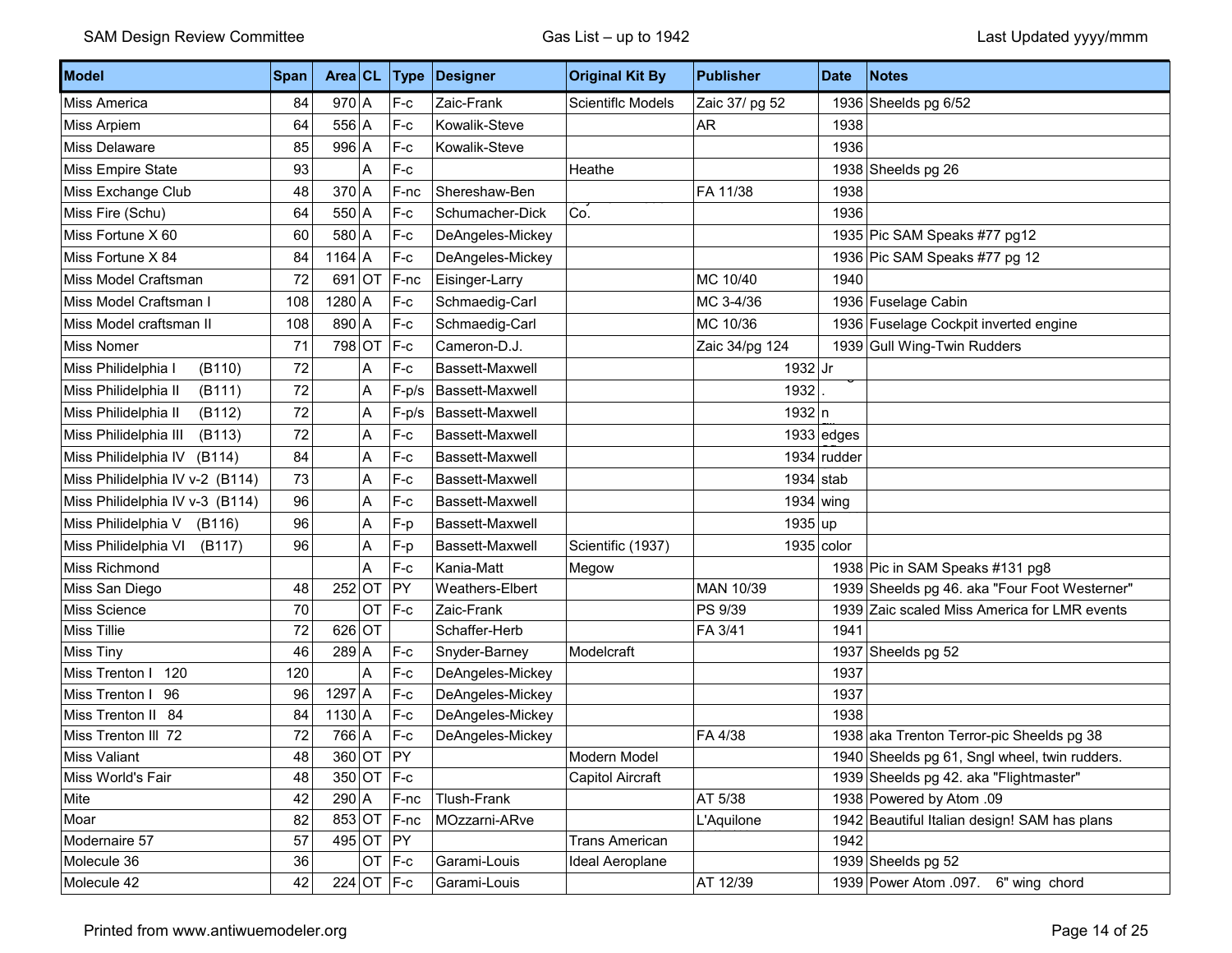| Model                 | Span |               |           |                | Area CL Type Designer | <b>Original Kit By</b>    | <b>Publisher</b> | <b>Date</b> | Notes                                             |
|-----------------------|------|---------------|-----------|----------------|-----------------------|---------------------------|------------------|-------------|---------------------------------------------------|
| Monarch (Ha)          | 82   |               | Α         |                |                       | <b>Hamley Broes</b>       |                  | 1938        |                                                   |
| Monarch (He)          | 68   |               | A         | $F-c$          |                       | Heathe                    |                  |             | 1938 Sheelds pg 23                                |
| Morgan New Type       | 42   |               | A         | PY-            | Morgan                |                           |                  | 1938        |                                                   |
| Morio Low Wing        | 51   | $390$ A       |           | F-cp           | Guillemard-Jean       |                           | Zaic 38/pg 144   | 1938        |                                                   |
| Mouse                 | 64   |               | A         | F-b            | Bowden-CE             |                           |                  |             | 1935 Sheelds pg 4                                 |
| Musketeer 42          | 42   | $224$ OT      |           | $F-c$          |                       | Berkeley                  |                  |             | 1939 Sheekls pg 44                                |
| Musketeer 54          | 54   |               |           | $377$ OT F-c   |                       | Berkeley                  |                  | 1939        |                                                   |
| Musketeer Standard    | 72   |               |           | 582 OT F-c     |                       | Berkeley                  |                  |             | 1939 Sheelds pg 44                                |
| Mystery Gas Model     | 66   |               | A         | $F-c$          |                       | <b>Imperial Model</b>     |                  |             | 1938 Sheelds pg 24                                |
| Mystery Man           | 78   | $655$ A       |           | $F-c$          | Weathers-Elbert       |                           | AT 6-7/39        |             | 1938 Sheelds pg 38. Optional take off dolly       |
| Nasco Sportster       | 70   |               | A         |                |                       | Nativity Aero Supp        |                  | 1937        |                                                   |
| Navy Bomber           | 70   |               |           | 650 OT F-p     | Westburg-Peter        |                           | <b>MAN 3/42</b>  |             | 1942 Sheelds pg 83. aka Navy Pursuit              |
| Neoptyr NL 532        | 53   |               |           | $OT$  F-c      | Lodz (Poland)         |                           |                  | 1941        |                                                   |
| Neptune               | 66   |               |           | 396 OT F-a     | <b>Tuxworth-Fred</b>  |                           | AT 5/42          | 1942        |                                                   |
| <b>New Ruler</b>      | 74   |               | 855 OT cp |                | Struck-Henry          |                           | AT 4~5/40        |             | 1940 Sheelds pg 67                                |
| Nimbus                | 123  | $1775$ A      |           | F-nc           | Shereshaw-Ben         |                           | <b>MAN 6/37</b>  |             | 1937 Sheelds pg 13                                |
| No Name               | 70   | 760 A         |           |                | Schumacher-Dick       |                           |                  | 1937        |                                                   |
| Nomad                 | 78   |               |           | $937$ OT F-pb  | Hollinger-Charles     |                           | AT 8/41          |             | 1941 Sheelds pg 67                                |
| Nomad Convertible     | 51   |               |           | 332 OT F-c     | Struhl-Sidney         |                           | <b>MAN 6/40</b>  |             | 1940 Sheelds pg 56                                |
| NorCal III A Champion | 48   |               | 275 OT PY |                | Bennett-Stuart        |                           |                  | 1941        |                                                   |
| NorCal III B Champion | 54   |               | 344 OT PY |                | Bennett-Stuart        |                           |                  | 1942        |                                                   |
| Nova Petrol           | 33   | $176$ OT      |           |                |                       | International             |                  | 1940        |                                                   |
| Ohlsson Cabin         | 42   | $290$ A       |           | $F-c$          | Ohlsson-Irwin         | Ace                       |                  |             | 12. 1934 Smallest gas model of 1934 Orig. Ohlsson |
| Old Faithful          | 84   |               | A         | $F-c$          | Vartanian             |                           | <b>MAN 9/37</b>  | 1937        |                                                   |
| Old Reliable          | 84   | $916$ A       |           |                | Eggert-Walter         |                           |                  | 1938        |                                                   |
| Old Square Sides      | 76   | $696$ A       |           | $F-c$          | Sprague-Harold        |                           | AT 7/40          |             | 1937 Sport cabin-Nice for r/c                     |
| Old Timer             | 48   |               | OT        |                |                       | WIT                       |                  | 1939        |                                                   |
| Old Trusty            | 75   |               |           | 675 OT $F-p$   | Lawrence              |                           | MAN 10/41        |             | 1941 Sheelds pg 71. Pylon optional                |
| Ole Reliable          | 84   | $1300 \mid A$ |           | $F-c$          | Marcy-Charles         |                           | Zaic 38/pg 57    | 1938        |                                                   |
| Oran MKM 158          | 40   |               | OT        |                | Pilar-B               |                           |                  | 1942        |                                                   |
| Orbit Gas Buggy       | 60   |               |           | $432$ OT F-cp  | Powell-Martin         |                           | FA 6/39          | 1939        |                                                   |
| Oriole                | 120  | $1696$ A      |           | $ F-c $        | Pothier-AC            | Avion Model A/C           |                  |             | 1938 Sheelds pg28. Pre-fab. Option gull-wings     |
| Orion                 | 68   |               |           | $OT$ F-c       | Sirka (Czech)         |                           |                  | 1941        |                                                   |
| Out Of Sight          | 44   |               | 327 OT PY |                | Cross-Thomas          |                           |                  |             | 1939 Sheelds pg 40                                |
| Pacemaker (0/M)       | 68   | 748 A         |           | $F-c$          | Ohlsson- Irwin        | <b>Ohisson Miniatures</b> |                  |             | 1937 Sheelds pg14                                 |
| Pacemaker (Sad)       | 78   |               |           | 780 OT F-nc    | Sadler                |                           | AT 1/40          |             | 1940 Sheelds pg 67. Low wing                      |
| Pacer B               | 53   |               |           | 432 OT F-c     | Taibi-Sal             | Bay Ridge                 |                  |             | 1941 Sheelds pg 77.                               |
| Pacer B (Tai)         | 53   |               |           | 432 OT $ F-c $ | Taibi-Sal             |                           | <b>MAN 2/41</b>  |             | 1941 Stab flat side up on all Pacers!             |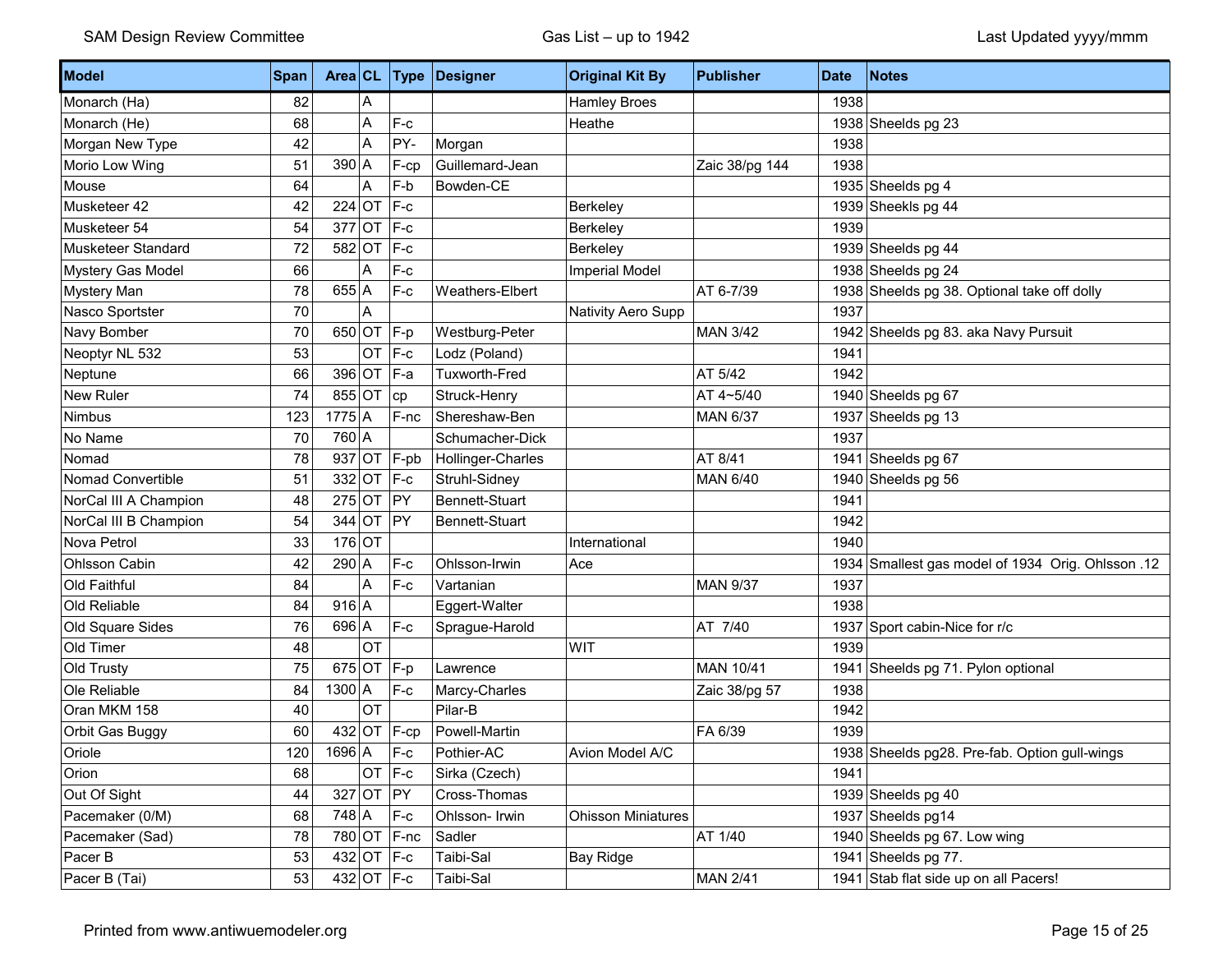| Model                     | Span | Area CL       |          | Type       | Designer         | <b>Original Kit By</b> | <b>Publisher</b> | <b>Date</b> | <b>Notes</b>                                          |
|---------------------------|------|---------------|----------|------------|------------------|------------------------|------------------|-------------|-------------------------------------------------------|
| Pacer C                   | 60   |               |          | 562 OT F-c | Taibi-Sal        | <b>Bay Ridge</b>       |                  |             | 1941 Sheelds pg $77$ .                                |
| Pacer C (Tai)             | 60   | $562$ OT      |          | F-nc       | Taibi-Sal        |                        | <b>MAN 2/42</b>  |             | 1942 1st 1941 Nat's in C Open class. 35 engine        |
| Pacific Ace 60            | 60   | $580$ A       |          | $F-c$      |                  | Modelcraft             |                  |             | 1937 Sheelds pic p14                                  |
| Pacific Ace 66            | 66   | $622$ A       |          | $F-c$      |                  | Modelcraft             |                  |             | 1938 Sheelds pg 45. -tapered wing version             |
| Pacific Ace Gull Wing     | 66   | $622$ OT      |          | F-cc       | Gorden Codding   |                        |                  | 1941        |                                                       |
| Pacific Coast Champion    | 75   | $810 \vert A$ |          | F-c        | Marsden          |                        | MC 9/37          | 1937        |                                                       |
| Panther Low Wing          | 46   | $300$ OT      |          | $ F-c$     | Shultz-Walt      | Peerless               |                  |             | 1940 Sheelds pg 66. Low wing                          |
| Paragon                   | 48   | $329$ OT      |          | $ F-c$     | Ehling-Frank     |                        | MAN 12/41        |             | 1941 Sheelds pg 76. Tricycle L/G                      |
| Parasol                   |      |               | Α        |            | Stiglmeler-Henry |                        |                  | 1936        |                                                       |
| PB-2                      | 96   | $1310$ A      |          | F-p        | Petrides-Thracy  |                        | <b>MAN 8/38</b>  |             | 1938 Sheelds pg 31. Payload winner                    |
| Pee Wee                   | 59   |               | Α        | F          |                  | Korff                  |                  | 1938        |                                                       |
| Pee Wee Gas S-3 (Shrimpo) | 44   | $263$ A       |          | F          | Abzug-Malcomb    |                        | <b>MAN 11/37</b> |             | 1937 aka Shrimpo                                      |
| Pee Wee Speedster         | 54   | $300 \mid A$  |          | F-nc       | Dallaire-Frank   | Dallaire Model Co.     |                  |             | 1938 Sheelds pg 34                                    |
| Pegasus Pete              | 45   | $324$ OT      |          | $F-S$      | Kinney-Charles   |                        | FA 3/39          |             | 1939 Stick fuselage                                   |
| Pelican                   | 54.5 | $294$ OT      |          | PY         | Guarneiri        |                        | MC 3/41          | 1941        |                                                       |
| Peppy Class A             | 38   | $160$ OT      |          | PY         | Hammer-Roger     |                        |                  | 1941        |                                                       |
| Petrel                    | 44   | $280$ OT      |          | $F-nc$     | Limber-Nick      |                        | FA 10/39         | 1939        |                                                       |
| Petrol Low Wing PLW 4     | 96   |               | Α        | $F-c$      | Bowden-CE        |                        | AM 3/36          | 1936        |                                                       |
| <b>Pinch Hitter</b>       | 56   | $350$ OT      |          | F-nc       | Plecan/Shurman   |                        | AT 11/42         | 1942        |                                                       |
| Pine Needle               | 50   | $340$ OT      |          | PY         | Everett-Dick     |                        | <b>MAN 2/43</b>  | 1942        |                                                       |
| Piney                     | 58   | $510$ OT      |          | PY         | Everett-Dick     |                        | AT 6/43          | 1942        |                                                       |
| Pioneer                   | 80   | $864$ A       |          | $F -$      | Shereshaw-Ben    |                        | FA 1/38          | 1937        |                                                       |
| Pippin                    | 44   | $288$ OT      |          | PY         |                  | Peerless               |                  |             | 1941 Sheelds pg 61                                    |
| Pixy                      | 60   | $460 \mid A$  |          | $F-c$      | Schumacher-Dick  |                        | Zaic /34 pg 117  | 1938        |                                                       |
| Plainsman, The            | 46   | $288$ OT      |          | PY         | Hockaday-Don     |                        |                  | 1941        | SAM Speaks #147 pg 14-15                              |
| Planecaft A               | 37   |               | OT       | $F-c$      |                  | Planecraft             |                  | 1940        |                                                       |
| Planecraft B              | 50   |               | OT       | F-c        |                  | Planecraft             |                  | 1940        |                                                       |
| Playboy Jr. 42" A         | 42   | $246$ OT      |          | PY         | Elgin-Joe        | <b>Cleveland Model</b> | Kit# GP-5006     |             | 1939 1st Playboy. Class A option in original kit/plan |
| Playboy Jr. 46" B         | 46   | $270$ OT      |          | PY         | Elgin-Joe        | <b>Cleveland Model</b> | Kit# GP-5006     |             | 1939 1st Playboy. 6" chord. Class B                   |
| Playboy Jr. 54            | 54   | $358$ OT      |          | PY         | Elgin-Joe        | Cleveland Model        | #147             |             | 1941 Sheelds pg 60. 7" chord & fuselage stringers     |
| Playboy Sr. (Cabin)       | 80   | 800 OT F-c    |          |            | Eigin-Joe        | <b>Cleveland Model</b> |                  |             | 1940 Shids pg 60. Optional V Dihedral & Cabin         |
| Playboy Sr. (Pylon)       | 80   | 800 OT PY     |          |            | Elgin-Joe        | <b>Cleveland Model</b> | Kit # GP-5017    |             | 1940 Sheelds pg 60. Polyhedral                        |
| Playboy, Baby 33          | 33   | $144$ OT PY   |          |            | Elgin-Joe        | <b>Cleveland Model</b> | Kit # GP-5008    |             | 1940 Sheelds pg 68. Build as gas or rubber model      |
| Plneyhurst                | 60   |               | $OT$ $F$ |            |                  | Pineyhurst             |                  | 1941        |                                                       |
| Pocketeer                 | 33   |               |          | OT PY      | Maurice          |                        | MB 1941          | 1941        |                                                       |
| Polly                     | 72   | $683$ A       |          | F-p        | Dickinson-Walt   |                        | FA 6/38          | 1938        |                                                       |
| Polywog                   | 87   | 728 OT $ F $  |          |            | Jackman-Gene     |                        |                  | 1939        |                                                       |
| Pop A Long                | 40   | $225 \mid A$  |          | $F-nc$     | Schumacher-Dick  |                        |                  | 1937        |                                                       |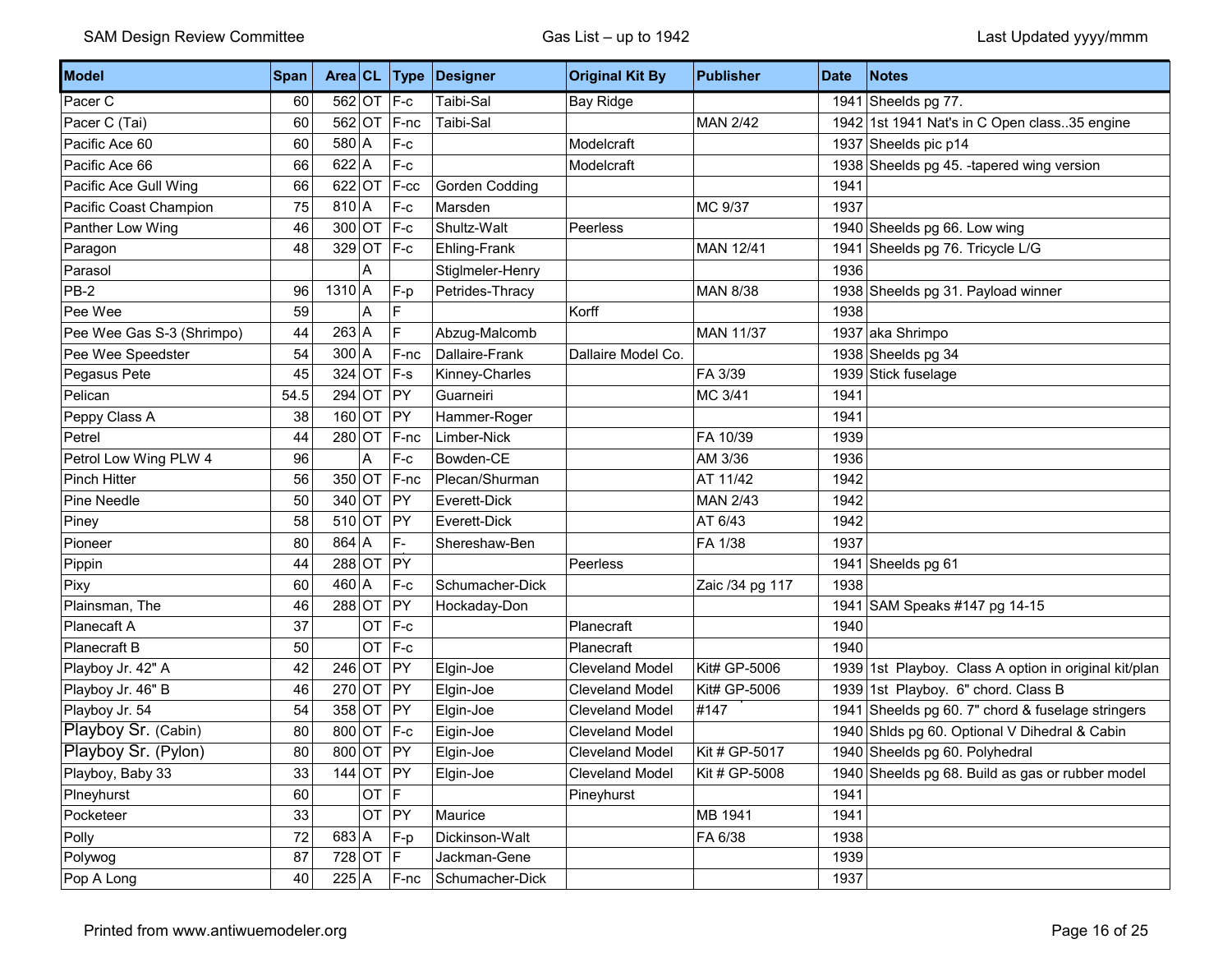| Model                           | Span |           |              | Area CL Type | Designer            | <b>Original Kit By</b> | <b>Publisher</b> | <b>Date</b> | <b>Notes</b>                                   |
|---------------------------------|------|-----------|--------------|--------------|---------------------|------------------------|------------------|-------------|------------------------------------------------|
| <b>Popular Aviation Special</b> | 40   |           |              | $OT$ $F-nc$  | Lindberg-Paul       |                        |                  | 1939        |                                                |
| Porkey                          | 48   |           | 300 OT PY    |              | Eldred              |                        | AT 4/43          | 1942        |                                                |
| Porlock Puffin I                |      |           |              | F            | Bowden-CE           |                        |                  |             |                                                |
| Porlock Puffin II               |      |           |              | E            | Bowden-CE           |                        |                  |             |                                                |
| Powerhouse 48                   | 48   | $377$ A   |              | $F-c$        | <b>Talbi-Sal</b>    |                        |                  | 1938        |                                                |
| Powerhouse 60                   | 60   | $548$ A   |              | $F-c$        | Taibi-Sal           |                        |                  | 1938        |                                                |
| Powerhouse 72                   | 72   |           | A            | $F-c$        | Taibi-Sal           |                        |                  | 1938        |                                                |
| Powerhouse 84                   | 84   | $1126$ A  |              | $F-c$        | Taibi-Sal           |                        | MAN 11/39        |             | 1938 Sheelds pg 53                             |
| Precision                       | 60   |           | <b>OT</b>    | $F-c$        |                     | <b>Ewing Model</b>     |                  |             | 1939 Sheelds pg 42                             |
| <b>Premier Lion</b>             | 76   | 790 A     |              | $F-c$        | Barnard             | Modern Model           |                  | 1938        |                                                |
| Privateer (Pet)                 | 87   | $1004$ A  |              | $F-c$        | Petrides-Thracy     |                        | <b>MAN 9/38</b>  |             | 1938 Sheelds pg 34                             |
| Privateer (She)                 | 44   |           | 293 OT $F-p$ |              | Shereshaw-Ben       |                        | AT 9/39          | 1939        |                                                |
| Privateer (Sop)                 | 96   |           | A            | F            | Sopers              |                        |                  | 1936        |                                                |
| <b>Privateer Custom</b>         | 114  | $1440$ OT |              |              |                     | <b>Beshar Model</b>    | AT 9/40          | $1940$ ?    |                                                |
| Professor Junior                | 44   | $557$ A   |              | $F-c$        |                     | Korff                  | MAN 4/38         |             | 1938 Sheelds pg 29                             |
| <b>Professor Senior</b>         | 73   | $795$ A   |              | $F-c$        |                     | Korff                  | <b>MAN 4/38</b>  |             | 1938 Sheelds pg 29                             |
| Professor Super Senior          | 120  | $1728$ A  |              | $F-c$        |                     | Korff                  | <b>MAN 9/38</b>  |             | 1938 Sheelds pg 29                             |
| Project 5                       | 60   |           | <b>OT</b>    | F-nc         | Schoenfeld-Bernie   |                        |                  | 1941        |                                                |
| Puddle Jumper                   | 52   |           | OT F-p       |              | Lindberg-Paul       |                        |                  | 1940        |                                                |
| Punkin's Seed                   | 42   |           | $262$ OT F-c |              | Shurman-Gilbert     |                        | Zaic /34 pg 121  |             | 1939 Power-Elf. Twin rudder                    |
| Pursuit Type (WS 3)             | 65   | $605$ A   |              | F-c          | Westburg-Peter      |                        | <b>MAN 7/38</b>  |             | 1938 aka WS 3 Gas Model                        |
| Pursuit-Aire "45"               | 45   |           | $OT$ $F-c$   |              | Schroder-Walt       | Developments           |                  |             | 1940 Sheelds pg 66. aka Roamer. Gull wing      |
| Pursuiteer                      | 60   | $540$ A   |              | F-cp         | <b>Bowers-Peter</b> |                        | AT 12/38         |             | 1938 Sheelds pg 37                             |
| Pylon Buster                    | 78   |           |              | $OT$   F-nc  | Vasquez             | Vasquaz-Armond         |                  |             | 1939 Sheelds pg 67                             |
| Pylon Class A                   | 48   |           | <b>OT</b>    | PY           | Yates-Mel           |                        |                  |             | 1940 aka Yates Pylon Class A                   |
| Pylon Class B                   | 57   |           | OT           | PY           | Yates-Mel           |                        |                  | 1941        |                                                |
| Pylon Class C                   | 70   |           | <b>OT</b>    | PY           | Yates-Mel           |                        |                  |             | 1940 aka "Yates Pylon Class C                  |
| Quaker                          | 84   | $952$ A   |              | $F-c$        | Kania-Matt          |                        | Zaic /37 pg43    | 1937        | (also see Flying Quaker)                       |
| Quaker Flash                    | 67   | $563$ A   |              | $F-c$        | Bassett-Maxwell     | Megow                  |                  |             | 1937 Sheelds pg 18                             |
| Racer                           | 144  | $2216$ A  |              | F-nc         | Lanzo-Chet          |                        |                  | 1936        |                                                |
| Radio Controlled Model          | 168  |           | OT           | $F-c$        | DeSoto-Clinton      |                        |                  | 1939        |                                                |
| Raider (C Raider)               | 68   |           |              | 800 OT F-nc  | La Torre-Mel        |                        | <b>MAN 4/42</b>  |             | 1942 Sheelds pg 81                             |
| Rambler                         | 72   | $717$ A   |              | $F-nc$       | Shurman-Gilbert     |                        | FA 9/39          |             | 1938 Sheelds pg 40                             |
| Ranger                          | 46   |           | $325$ OT PY  |              | Kania-Matt          | Megow                  |                  |             | 1941 Sheelds pg $73$                           |
| Ranger A                        | 37   |           | $234$ OT PY  |              | Kania-Matt          | Megow                  |                  | 1940        |                                                |
| Rassatoodus                     | 63   |           |              | 608 OT F-?   | Lozier-Herb         |                        | MBH 1939         | 1939        | Unique (funky) canard design. B. Northrop plan |
| Raven Sportster                 | 75   |           | A            |              |                     | Raven                  |                  | 1937        |                                                |
| RC <sub>1</sub>                 | 84   | $1010$ A  |              | $F-c$        | Lanzo-Chet          |                        |                  | 1934        |                                                |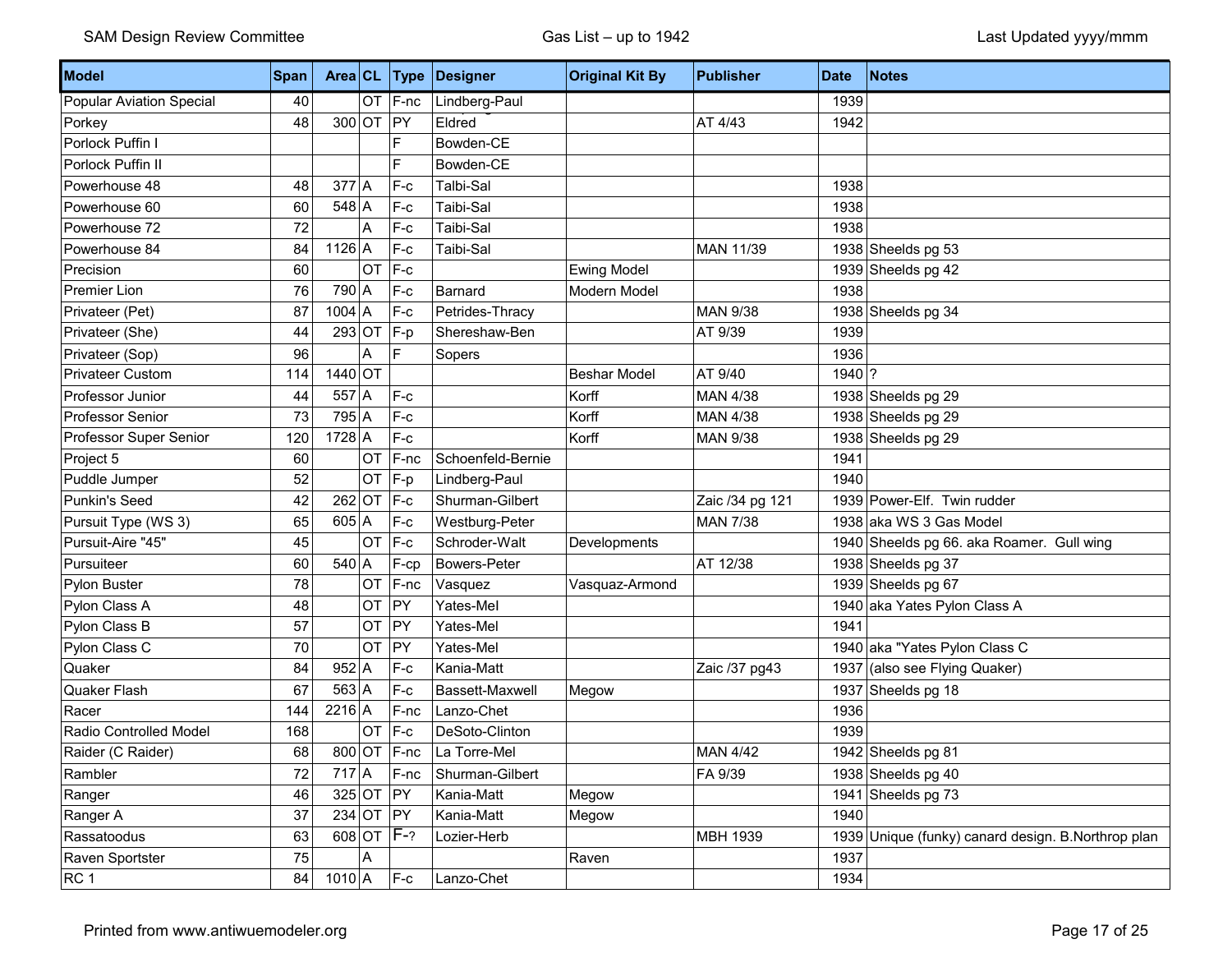| Model                 | Span | Area CL                 |              | Type        | Designer            | <b>Original Kit By</b> | <b>Publisher</b> | <b>Date</b> | <b>Notes</b>                                       |
|-----------------------|------|-------------------------|--------------|-------------|---------------------|------------------------|------------------|-------------|----------------------------------------------------|
| RC Gas Model (Cabin)  | 108  | $1446$ A                |              | $F-c/s$     | Lanzo-Chet          |                        |                  |             | 1937 1st stick version with cabin                  |
| RC Gas Model (Stick)  | 108  | $1446$ A                |              | $F-p/s$     | Lanzo-Chet          |                        | AT 12/37&1/38    |             | 1937 37 Nat's winner. Wire cabane struts           |
| RC-1 (R/C Hdqtrs)     | 120  | $1413$ OT               |              | $ F-pb $    | Shereshaw-Ben       | Winick-Cecil           |                  |             | 1940 Sheelds pg 75. 1st R/C model kit              |
| Rearwin Speedster     | 64   |                         | A            | SC          | Ott-Joe             | Ott Kits               |                  |             | 1936 Sheelds pg 11                                 |
| Rearwin Speedster     | 64.5 |                         | A            | SC          |                     | Cleveland              |                  |             | 1937 Sheelds pg 12                                 |
| <b>Rebel 1938</b>     | 70   | $650 \mid A$            |              | $F-c$       | <b>Bowers-Peter</b> |                        | AMA /65          | 1938        |                                                    |
| <b>Rebel 1938</b>     | 70   | $650 \, \vert \text{A}$ |              | $F-c$       | Bowers-peter        |                        | Zaic /34 pg118   | 1938        |                                                    |
| Rebel 1938            | 70   | $650 \mid A$            |              | $F-c$       | <b>Bowers-Peter</b> |                        | FA 9/40          | 1938        |                                                    |
| <b>Record Breaker</b> | 96   | $1256$ A                |              | F-p         | Lanzo-Chet          |                        | <b>MAN 8/39</b>  |             | 1938 Sheelds pg 47                                 |
| Record Hound          | 72   | $675$ A                 |              | F-nc        | Struck-Henry        |                        | AT 8/39          | 1938        | Sheelds pg 43. Shoulder wing-mono wheel            |
| <b>Red Ripper</b>     | 72   | $740$ OT                |              | PY          | Peeples-Terry       |                        | AT 7/40          | 1940        |                                                    |
| Red Zephyr            | 72   | $678$ A                 |              | $F-c$       | Greenberg-Herb      | Scientific Models      |                  |             | 1936 Sheelds pg 7                                  |
| Redwing               | 48   | $325$ OT                |              | $ F-c$      | Orthof-Alan         |                        | <b>MBH 1939</b>  | 1939        |                                                    |
| Request               | 44   | $290$ OT                |              | $ F-c$      | Ehlng-Frank         |                        | AT 9/41          | 1941        |                                                    |
| <b>Riser Rider</b>    | 76   | $919$ <sup>A</sup>      |              | F-c         | Marquardt-Roy       |                        | AT 6/38          | 1938        |                                                    |
| Riser Rider V 57      | 57   | $333$ OT                |              | $F-nc$      | Marquardt-Roy       | Plan states for .23    | AT 6/41          |             | 1940 Sleek, twin rudders                           |
| Riser Rider V 65      | 65   |                         |              | 390 OT F-nc | Marquardt-Roy       | Orig.PowerPhanto       | AT 6/41          |             | 1940 One plan shows all three wing (size) versions |
| Riser Rider V 70      | 70   | $420$ OT                |              | F-nc        | Marquardt-Roy       | Orig. power Torp.      | AT 6/41          |             | 1940 Plan available from Jim O'Reilly              |
| Roamer                | 45   |                         | <b>OT</b>    | $F-c$       | Schroder-Walt       | Consolidated           |                  |             | 1940 Sheelds pg 66. aka Pursuit-Aire "45"          |
| Robotaire             | 60   |                         | $605$ OT F-c |             |                     | <b>GHQ</b>             |                  |             | 1939 Sheelds pg 48                                 |
| Rocket                | 48   |                         | 330 OT F-c   |             |                     | Peerless               |                  |             | 1939 Sheelds pg 55                                 |
| Rocketeer             | 60   |                         | 668 OT F-c   |             | Maurice             | H&F                    | AT 11/39         | 1939        |                                                    |
| Rocketeer A           | 40   |                         | 314 OT F-c   |             | Maurice             | H&F (Eagle kit)        |                  | 1941        |                                                    |
| Ruler                 | 66   | 580 OT                  |              | PY          | Grega-John          |                        | 1940             |             | 1940 SAM Speaks # 154 pg 16                        |
| Sac Tex               | 92   | $1105$ A                |              | F-c         | Sandford-Nick       |                        |                  |             | 1937 Metal cowl from fruit jar funnel. O&R .60     |
| Sailplane             | 78   | 890 OT                  |              | $ $ PY      | Goldberg-Carl       | <b>Comet Model</b>     |                  |             | 1940 Large rudder. Planform area                   |
| Sailplane (Baby)      | 51   | $352$ OT                |              | PY          | Goldberg-Carl       |                        |                  |             | 1942 W/S specs is planform span and area           |
| Sailplane 1942        | 78   | $906$ OT                |              | PY          | Goldberg-Call       | <b>Comet Model</b>     |                  |             | 1940 Small rudder. Planform area.                  |
| Sally Snarf           | 60   | $570$ A                 |              | F-p         | Schumacher-Dick     |                        |                  | 1938        |                                                    |
| Satyr                 | 66   |                         | <b>OT</b>    | $F-c$       | Smola-J             |                        |                  | 1941        |                                                    |
| Scarlet Tanager       | 48   |                         | A            | F-cp        |                     | Ace Mdl A/C Inst.      |                  | 1938        |                                                    |
| <b>Scorpion Major</b> | 57   | $553$ A                 |              | $F-c$       | Bunch-Dahner        | <b>Bunch</b>           |                  |             | 1936 Upright engine                                |
| Scorpion Senior       | 57   | 553 A                   |              | $F-c$       | Bunch-Danner        | <b>Bunch</b>           |                  |             | 1938 Inverted engine                               |
| Scout 48              | 48   | $395$ A                 |              | $F-nc$      |                     | <b>Bunch</b>           |                  |             | 1936 Sheelds pg 8. (Speed Wing)                    |
| Scout 54              | 54   | $444$ A                 |              | F-nc        |                     | <b>Bunch</b>           |                  |             | 1936 Sheelds pg 8                                  |
| Scout High Wing       | 60   | $493 \mid A$            |              | $F$ -nc     |                     | Modelcraft             |                  |             | 1936 Wing option 48"-54"-60" Sheelds pg14          |
| Scout Low Wing        | 60   | $493 \mid A$            |              | F-nc        |                     | Modelcraft             |                  | 1936        |                                                    |
| Scram                 | 84   | $854 \, \vert \text{A}$ |              | $F-c$       | Heit-Ray&           |                        | FA 7/37          | 1937        |                                                    |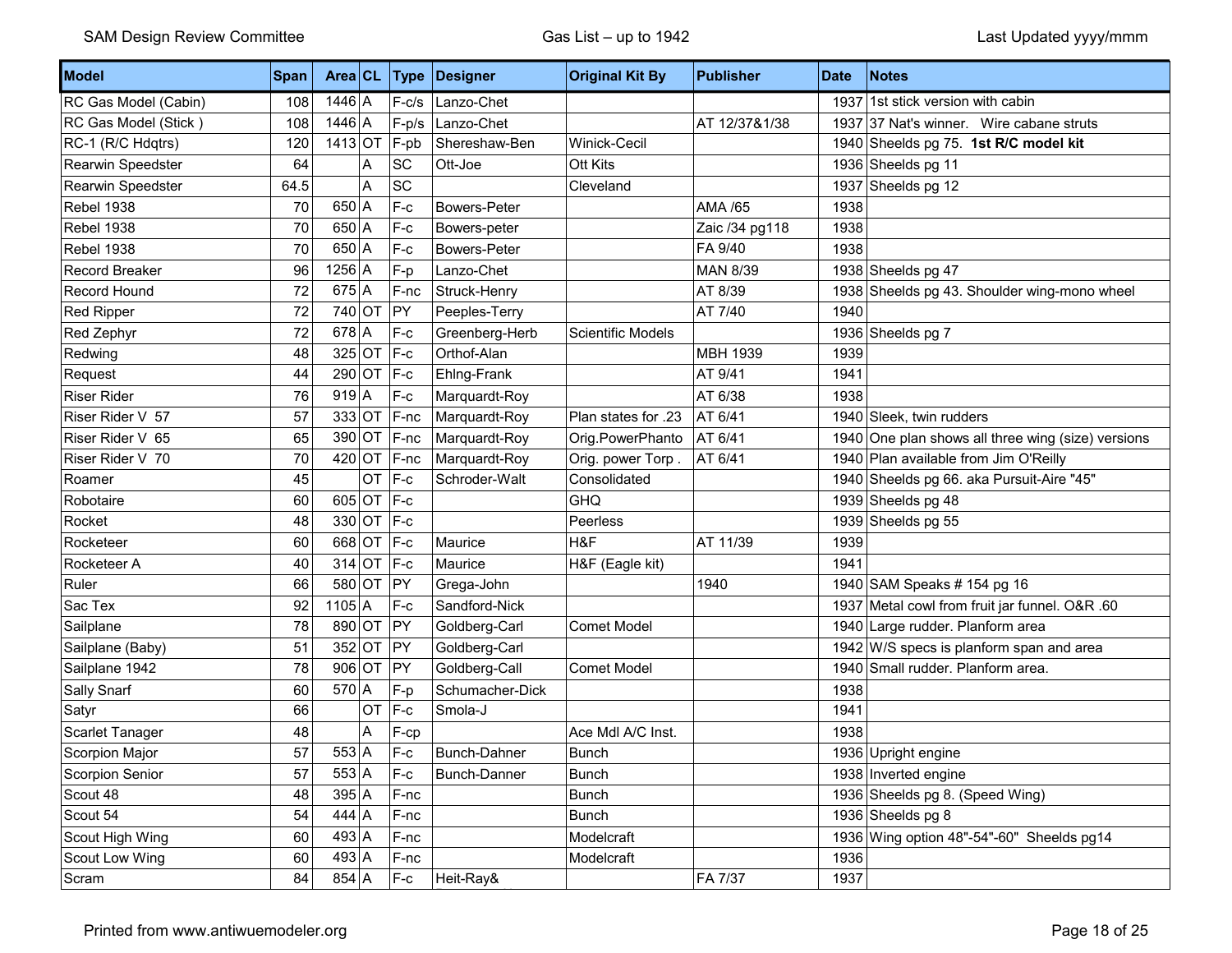| Model                          | Span | Area CL    |           | <b>Type</b>  | Designer           | <b>Original Kit By</b>   | <b>Publisher</b>  | <b>Date</b> | <b>Notes</b>                                       |
|--------------------------------|------|------------|-----------|--------------|--------------------|--------------------------|-------------------|-------------|----------------------------------------------------|
| Scrappy                        | 64   | 570 OT F-c |           |              | Heit-Ray           |                          | FA 5/39           | 1939        |                                                    |
| Sea Hawk Amphibian             | 72   |            | OT        | F-a          |                    | Modem Model              |                   |             | 1940 Sheelds pg 70                                 |
| Sea Hornet                     | 44   |            | OT        | $F-a$        |                    | <b>Burkard</b>           |                   |             | 1940 Sheelds pg 64. Twin rudder, low gull wing     |
| Sea Wasp                       | 36   | $185$ OT   |           | F-a          |                    | <b>Burkard Model</b>     |                   |             | 1940 Sheelds pg 63.                                |
| SeaGull Amphibian              | 48   | $204$ OT   |           | F-a          |                    | <b>Burkard</b>           |                   |             | 1940 Sheelds pg 64                                 |
| Seegar                         | 53   | $490$ OT   |           | PY           | Curth-Otto         |                          |                   | 1940        |                                                    |
| Shrimpo (Pee Wee Gas)          | 44   | $263$ A    |           | $F-c$        | Abzug-Malcolm      |                          | <b>MAN 11/37</b>  |             | 1937 aka Pee Wee Gas                               |
| Shrimpo S 4 (3' Gas)           | 36   | $263$ OT   |           | $F-c$        | Abzug-Malcolm      |                          | <b>MAN 1/39</b>   |             | 1939 Sheelds pg 54. aka "Three-Foot Gas Model"     |
| Silver Flyer (Av)              | 72   | $685$ A    |           | F-cp         | Lindberg-Paul      | <b>Aviation Products</b> |                   |             | 1937 Sheelds pg 14                                 |
| Silver Flyer (Meg)             | 72   | $685$ A    |           | F-nc         |                    | Megow                    |                   | 1938        |                                                    |
| Silver Flyer 1938              | 72   | $685$ A    |           | F            |                    | <b>Cleveland Model</b>   |                   | 1938        |                                                    |
| Silver Gull                    | 70   | $576$ OT   |           | $ F-c $      |                    | Atlas Co                 |                   | 1939        | Sheelds pg53.Pre-fab (ARC) kit                     |
| Simplex (Kaf)                  | 66   |            | OT        | $\mathsf{F}$ | Kafka              |                          |                   | 1942        |                                                    |
| Simplex (Ple)                  | 60   | $546$ OT   |           | F-nc         | Plecan-Paul        |                          | AT 2/41           | 1941        |                                                    |
| Skeeter                        | 72   | $648$ A    |           | F-nc         | Culver-Joe         |                          | Zaic 37/pg 119    | 1937        |                                                    |
| Skipper                        |      |            | OT        | PY           | <b>Bill Turner</b> | Village Hobby            | <b>SAM Speaks</b> | 1942        |                                                    |
| Skipper (Par)                  | 50   |            | OT        | $F-c$        |                    | Paramount                |                   |             | 1939 Sheelds pg 43                                 |
| Skipper (Tri)                  | 48   | $320$ OT   |           | IF           |                    | <b>Triangle Models</b>   |                   | 1939        |                                                    |
| Skippy                         | 72   |            | OT        | $F-c$        | (Canada)           |                          |                   | 1940        | Illustrated/approved SAM Speaks #171               |
| Sky Baby                       | 54   | $360$ OT   |           | $F-c$        |                    | Modelcraft               |                   |             | 1939 Sheelds pg 52. 7" chord                       |
| Sky Car                        | 41   |            | A         | F-w          | Lindberg-Paul      |                          | PA 12/38          |             | 1938 Flying Wing                                   |
| Sky Cat                        | 48   | $335$ OT   |           | PY           | Rafiele-Anton      |                          | MA 3-4/42         | 1942        |                                                    |
| Sky Charger                    | 70   |            | Α         | PY           | Lindberg-Paul      |                          | PA 4/38           | 1938        |                                                    |
| <b>Sky King</b>                | 91   | $1070$ A   |           | $F-c$        | Light              |                          | AT 2-3/37         |             | 1937 Plan shows wing flaps                         |
| Sky Lark (Gar)                 | 50   | 320 OT     |           | F            | Garami-Louis       |                          | AT 9/40           | 1940        | Gull wing.                                         |
| Sky Master (Rei)               | 54   |            | OT        | PY           | Lawrence           |                          | MC 8/42           | 1942        |                                                    |
| Sky Racer                      |      |            | A         | F            |                    | Yalecraft                |                   | 1938        |                                                    |
| Sky Rider Gassie               | 47   | $350$ OT   |           | $ F-c$       | Moss-Frank         | <b>Sky Rider</b>         | FA 7/43           |             | 1940 aka "Cloud Cruiser"                           |
| Sky Rocket (Bro)               | 102  |            | A         | F            | Brookes-AC         |                          | <b>MAC /37</b>    |             | 1935 Appears to be a scaled up British "Kanga Cub" |
| Sky Rocket (Eis)               | 62   |            | <b>OT</b> | $F-c$        | Eisinger-Larry     |                          | FA 1/40           | 1939        |                                                    |
| Sky Rocket (Mod)               | 48   |            | OT        | PY           |                    | Modelair-New Zealand     |                   | 1941        | Same as Thermal Thumber w/rectangular fuse.        |
| <b>Sky Rocket A (Berkeley)</b> | 36   | $223$ A    |           | $F$ -nc      | Shulman-Leon       | Berkeley (1940)          |                   | 1938        |                                                    |
| Sky Rocket A (Par)             | 36   | $223$ A    |           | F-nc         | Shulman-Leon       | Paramount (1938/)        |                   |             | 1937 SAM Speaks #148 pg 6. Elliptical Dihedral     |
| Sky Rocket C                   | 71   | 864 OT     |           | F-nc         | Shulman-Leon       |                          | #184              |             | 1937 Scale factor 1.986 over A size. O&R .60 power |
| Sky Rocket Super B             | 49.5 | $388$ OT   |           | $F-c$        | Shulman-Leon       |                          | FA 5/42           |             | 1940 aka Super Sky-Rocket B                        |
| SkyBaby                        | 54   | $360$ A    |           | F-c          |                    | Modelcraft               |                   |             | 1938 Sheelds pg52                                  |
| Skylark 44 (Ott)               | 44   |            | OT        | $F-c$        | Ott-Joe            | Ott Kits                 |                   | 1941        | Sheelds pg 71                                      |
| Skylark 48 (Ott)               | 48   |            |           | $OT$ F-c     | Ott-Joe            | Ott Kits                 |                   |             | 1941 Sheelds pg 71                                 |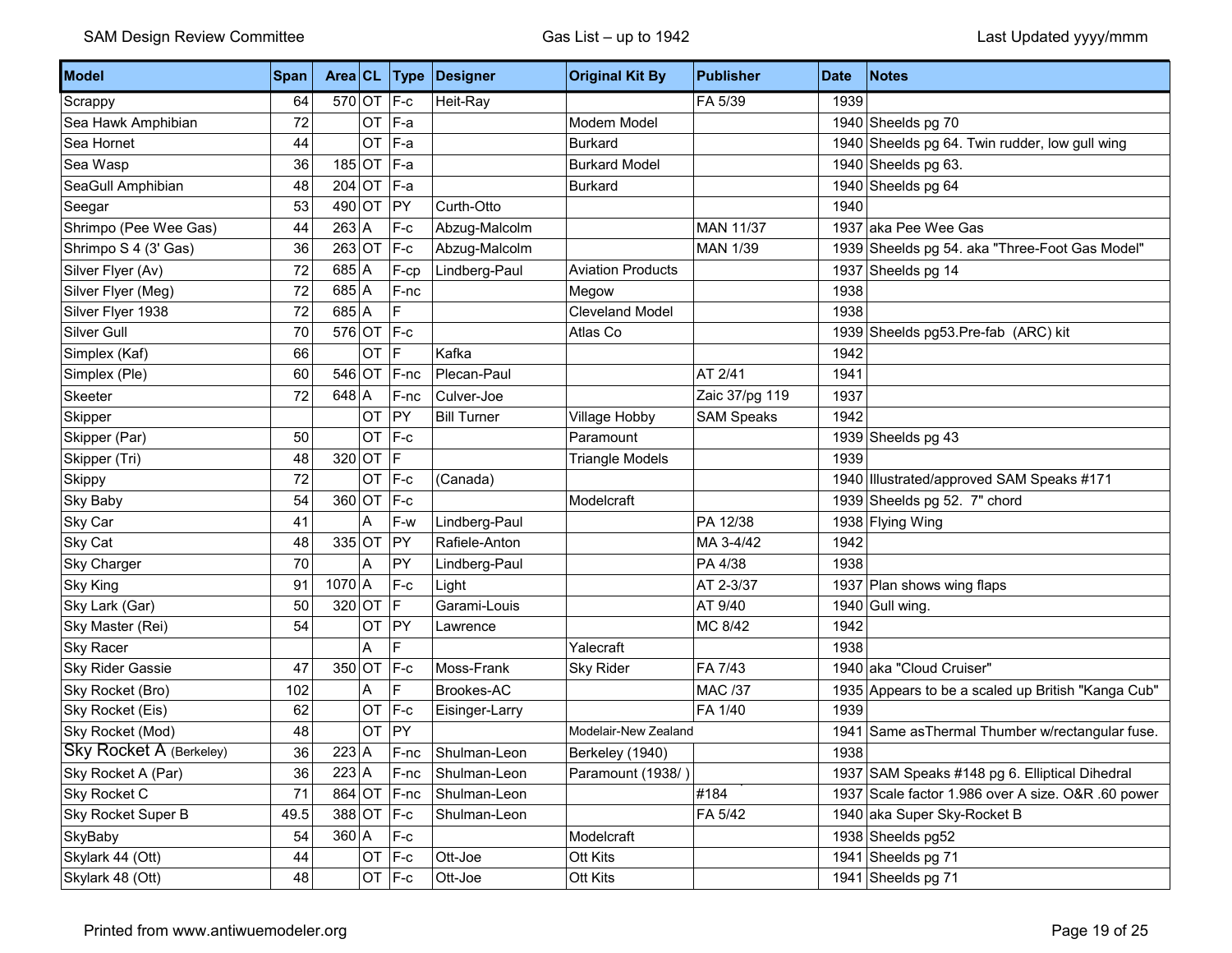| <b>Model</b>             | Span | Area CL           |   | Type     | Designer           | <b>Original Kit By</b>    | <b>Publisher</b> | <b>Date</b> | <b>Notes</b>                                        |
|--------------------------|------|-------------------|---|----------|--------------------|---------------------------|------------------|-------------|-----------------------------------------------------|
| SkyMaster (SM)           | 72   |                   | Α | F        |                    | <b>Sky Master</b>         |                  | 1937        |                                                     |
| Skyscraper (One wheeler) | 54   | $432$ A           |   | F-nc     | Shulman-Leon       |                           | <b>MAN 11/38</b> |             | 1937 Sheelds pg 35                                  |
| Skyscraper/TAMBE         | 54   | $432$ A           |   | F-nc     | Shulman-Leon       |                           | Zaic 38/pg 72    | 1937        | TAMBE=The Airplane Mdl Builders Exchange            |
| Snap                     | 48   | $312$ OT          |   | PY       |                    | Airplane                  |                  | 1940        | Sheelds pg 63                                       |
| Snipe                    | 40   | 290 OT F          |   |          | Miller-Edward      |                           | FA 3/43          | 1942        |                                                     |
| Snooty                   | 42   | $250$ OT PY       |   |          | Guarneiri          |                           | MC 9/40          | 1940        |                                                     |
| Snow White               | 96   | $1131$ A          |   | $F$ -nc  | Raspante-Joe       |                           | MB 8/82          |             | 1938 Sheelds pg 36                                  |
| Snub Nosed Clipper       | 72   | 678 OT F          |   |          | Sr.                |                           |                  |             | 1939 Roland Friestad has the plan.                  |
| Snubby                   | 48   | 370 OT F          |   |          | Sr.                |                           |                  |             | 1940 Roland Friestad has the plan                   |
| Snuffy                   | 50   | $310$ OT PY       |   |          | Guarneri           |                           | AT 3/42          | 1942        |                                                     |
| So Long 50               | 50   | 360 OT F-c        |   |          | Englehart-Bill     | Aircraft                  | AT 1/41          | 1940        |                                                     |
| So Long 54               | 54   | 392 OT F-c        |   |          | Englehart-Bill     |                           | MA 1/94          | 1940        |                                                     |
| So Long B                | 55   | 398 OT F-c        |   |          | Englehart-Bill     |                           |                  | 1940        |                                                     |
| Soaring Eagle A          | 47   | $225$ OT F-nc     |   |          | Eggert-Walter      | Megow                     |                  |             | 1939 Sheelds pg 42                                  |
| Soaring Eagle B          | 54   | $300$ OT          |   | F-nc     | Eggert-Walter      | Megow                     |                  |             | 1939 Sheelds pg 42                                  |
| Soaring Eagle C          | 72   | 568 OT F-nc       |   |          | Eggert-Walter      | Megow                     |                  |             | 1939 Sheelds pg 42                                  |
| Southern Star            | 72   | $660$ A           |   | $F-c$    | Ross-E.A. (London) |                           | Zaic 34/pg123    |             | 1938 Power-Gwyn Aero                                |
| Southwind                |      | 600 OT F-nc       |   |          | Jessie Shepard     |                           |                  | 1949        | CD Plans available from designer                    |
| Sparrow A                | 33   | $155$ OT          |   | PY       | McCullough-Claude  |                           | FA 4/43          | 1942        |                                                     |
| Sparrow A/B              | 49   | 348 OT PY         |   |          | McCullough-Claude  |                           |                  | 1942        |                                                     |
| Sparrow B/C              | 66   | $620$ OT          |   | $ $ PY   | McCullough-Claude  |                           |                  | 1942        |                                                     |
| Sparrow C                | 82   | 976 OT PY         |   |          | McCullough-Claude  |                           |                  | 1942        |                                                     |
| Spearhead Jr             | 44   | 300 OT F-c        |   |          | Stoloff-Jerry      | Eagle                     |                  | 1942        |                                                     |
| Spearhead Sr             | 53   | 432 OT $ F-c$     |   |          | Stoloff-Jerry      | Eagle                     |                  | 1942        |                                                     |
| Spectre                  | 48   | 388 OT            |   | IF.      | Brofman-Jerry      |                           | FA 10/42         | 1942        |                                                     |
| Speed Craft (Low Wing)   | 63   | $544$ A           |   | $F-c$    | Orwlck-Henry       |                           |                  | 1938        |                                                     |
| Speedmark                | 60   | $653$ A           |   | F-c      | Ohlsson-Irwin      | <b>Ohlsson Miniatures</b> |                  | 1938        |                                                     |
| Speedster (Loutrel)      | 84   |                   | A | Fp/cp    | Shereshaw-Ben      | Loutrel Specialty         |                  |             | 1934 First gas model kitted in USA                  |
| Speedy (Bipe)            | 29   | $280$ OT          |   | $F-b$    |                    | Curtiss                   | MC 7/40          | 1940        |                                                     |
| Spook 48                 | 48   | $328$ A           |   | $F-c$    | Snyder-Barney      | ModelCraft                |                  |             | 1938 Gull Wing Sheelds pg 66                        |
| Spook 72                 | 72   | $800 \vert A$     |   | $F-c$    | Snyder-Barney      | ModelCraft                |                  | 1938        | Gull Wing Sheelds pg 66                             |
| Sportster (GHQ)          | 76   | $976$ A           |   | F-cp     | Unrath-Julias      | <b>GHQ</b>                |                  | 1937        |                                                     |
| Sportster (Loutrel)      | 75   | $960$ A           |   | F-cp     | Unrath-Julius      | Loutrel                   | <b>MAN 7/36</b>  |             | 1935 Sheelds pg 3. Loutrel Co. later renamed to GHQ |
| Sportster (Courier)      | 72   | $720 \mid A \mid$ |   | $F-c$    |                    | Berkeley                  |                  | 1938        |                                                     |
| Sportster (Tux)          | 48   | $280$ OT  f       |   |          |                    | Tuxworth                  | AT 11/41         | 1941        |                                                     |
| Sportster I, Gull wing   | 80   |                   |   | $OT$ F-c | Mountjoy-Tom       |                           |                  | 1940        |                                                     |
| Sportster II, Gull Wing  | 90   | 972 OT $F-c$      |   |          | Mountjoy-Tom       |                           | FA 8/42          | 1942        |                                                     |
| Sportster, Air Trails    | 46   | $345 \vert A$     |   | $F-c$    | Shereshaw-Ben      |                           | AT 3/39          |             | 1939 Designed in 1938                               |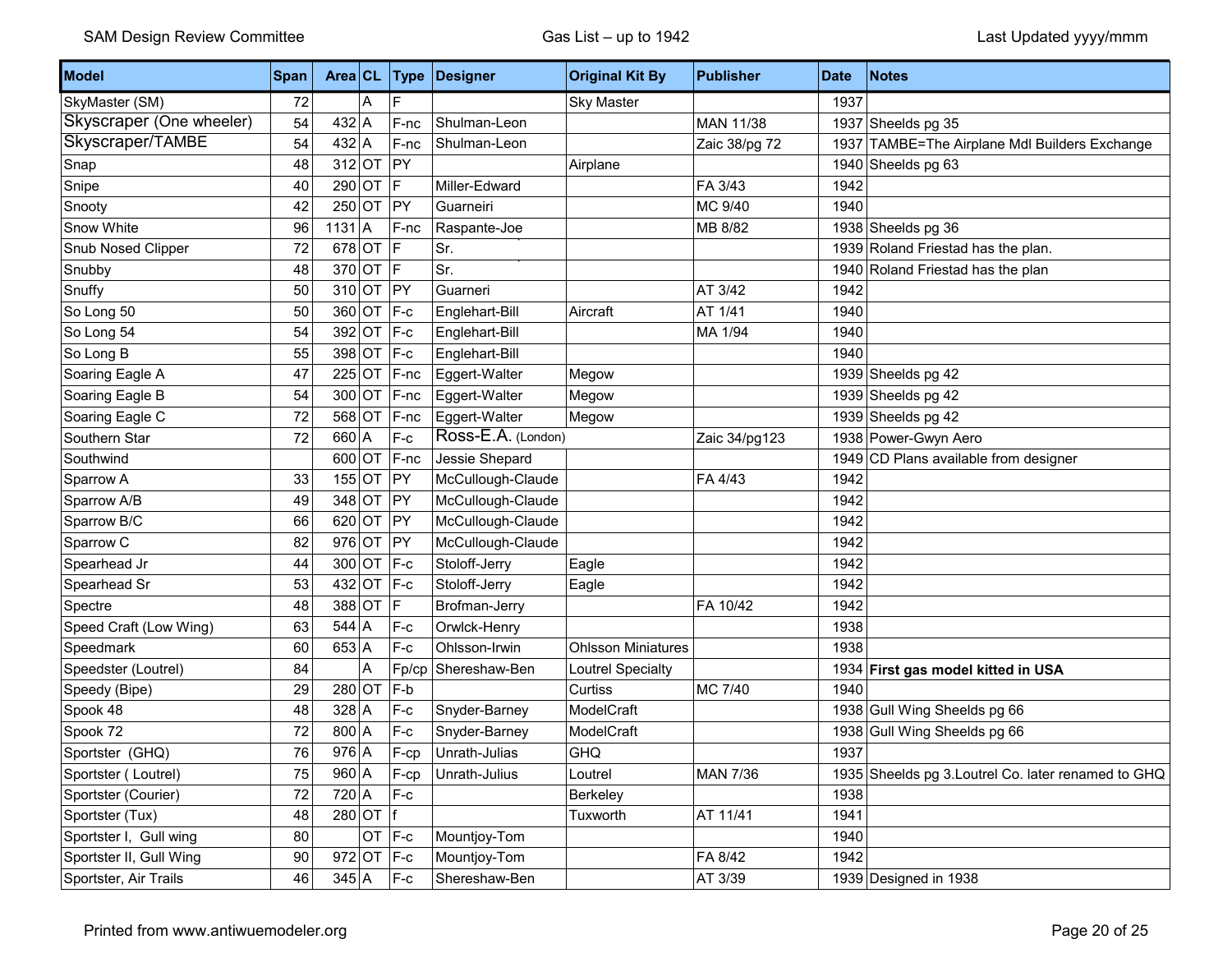| Model                        | Span   |                |            | Area $CL$ Type         | Designer         | <b>Original Kit By</b>   | <b>Publisher</b> | <b>Date</b> | Notes                         |
|------------------------------|--------|----------------|------------|------------------------|------------------|--------------------------|------------------|-------------|-------------------------------|
| Sporty II                    | 65     | 600 OT $F-c$   |            |                        | Musciano-Walt    |                          | MAN 11/50        | 1940        |                               |
| <b>Stall Proof Gassie</b>    | 40     | $216$ OT       |            | <b>PY</b>              | Hayos-Robert     |                          | FA 6/41          | 1941        |                               |
| Standby                      | 78     | $892$ A        |            | F-c                    | Jeffery-Bob      |                          | Zaic 38/pg 56    | 1938        |                               |
| <b>Stardust Special 51</b>   | 51     | $276$ OT       |            | PY                     | Broggini-Donald  |                          |                  | 1940        |                               |
| Stardust Special 56          | 56     | $308$ OT       |            | PY                     | Broggini-Donald  |                          |                  | 1940        |                               |
| <b>Starlet</b>               | 78     |                | Α          | $F-c$                  |                  | Heathe                   |                  |             | 1937 Sheelds pg I6            |
| Starliner                    | 54     |                |            | 445 OT $ F\text{-nc} $ |                  | Hi-Speed Div.            |                  | 1939        | Sheelds pg 54. Low Wing       |
| Starliner                    | 55     | 475 OT $ F $   |            |                        |                  | Atwood                   |                  | 1939        |                               |
| Starling                     | 40     | 210 OT PY      |            |                        |                  | Scientific               |                  | 1940        | Sheelds pg 58                 |
| Stickler                     |        |                | OT         |                        | Shurman-Gilbert  |                          | AA 4/43          | 1942        |                               |
| Stiglmeier 2                 | 60     | $530$ A        |            | F                      | Stiglmeier-Henry |                          |                  | 1937        |                               |
| <b>Stinson Reliant</b>       | 82     |                | А          | SC                     |                  |                          |                  | 1937        | Sheelds pg 12                 |
| <b>Stokes Class C</b>        | 76     |                | <b>OT</b>  | F                      | Stokes-Clyde     |                          |                  | 1940        |                               |
| Stormer                      | 54     | $310$ OT       |            | PY                     | Schofield-Ray    |                          | AT 9/43          | 1942        |                               |
| Strala                       | 62     |                | OT         |                        | <b>Busek</b>     |                          |                  | 1942        |                               |
| <b>Strato Coupe</b>          | 76     |                | Α          | F                      |                  | Model Airplane           |                  | 1937        |                               |
| Strato Spear                 | 42     |                | 305 OT PY  |                        |                  | Consolidated             |                  | 1942        | Sheelds pg 81                 |
| Strato Streak 40             | 40     | $218$ OT       |            | PY                     | Garami-Louis     | 1945                     |                  | 1941        |                               |
| Strato Streak 40             | 40     | $218$ OT       |            | PY                     | Garami-Louis     |                          | AT 12/41         | 1941        |                               |
| Strato Streak 52             | 52     | $359$ OT       |            | PY                     | Garami-Louis     |                          |                  | 1941        |                               |
| Strato-Spear                 | 42     |                | 305 OT PY  |                        |                  | Jackson's                |                  |             | 1942 Sheelds pg 81            |
| <b>Streamlined Barn Door</b> | 64     | $619$ A        |            | $F-S$                  | Stiglmeier-Henry |                          | Zaic /38 pg 60   | 1938        |                               |
| Streamlined Cyclone          | 82     | 767 A          |            | F-nc                   | Jeffery-Bob      |                          | Zaic /38 pg 145  |             | 1937 Power-Baby Cyclone       |
| Streamliner                  | 72     |                | A          | F-c                    | Bassett-Maxwell  | <b>Scientific Models</b> |                  | 1937        | Sheelds pg 18                 |
| Streamwing                   | 84     |                | OT         | PY                     | Eisinger-Larry   |                          | <b>MBM 1941</b>  | 1941        | Elliptical wing.              |
| Sunduster                    | 88     | $1050$ OT      |            | F-nc                   | Brofman-Jerry    |                          | <b>MAN 8/42</b>  | 1942        | Sheelds pg 82                 |
| Sunrise                      | 56     |                | A          |                        | Veryzer          |                          |                  | 1938        |                               |
| Super Buccaneer              | 90     | $1200$ A       |            | $F-c$                  | Effinger-Bill    | Berkeley                 |                  | 1937        | Sheelds pg 19                 |
| Super Dolphin                | 113    | $1300$ OT F-nc |            |                        | Petrides-Thracy  |                          |                  | 1939        |                               |
| Super Duper S DX-1           | 65     | $540$ OT       |            | F                      | Eisinger-Larry   |                          | MC 7/41          | 1941        |                               |
| Super Quaker                 | 76     |                | 790 OT F-c |                        | Kania-Matt       | Megow                    |                  | 1941        | Sheelds pg 73                 |
| Super Rocketeer 43           | 43     |                | 265 OT F-c |                        | Maurice          | Aircraft Plan Co.        |                  | 1941        |                               |
| Super Rocketeer 58           | 58     | 480 OT F-c     |            |                        | Maurice          |                          | <b>WPB 1946</b>  | 1941        |                               |
| Super Sky-Rocket B           | 49.5   |                |            | 388 OT F-nc            | Shulman-Leon     |                          | FA 5/42          |             | 1940 See SAM Speaks #148 pg 6 |
| Super Stofer                 | 56     |                | 573 OT PY  |                        | Stofer           |                          | JIA 7/39         |             | 1939 aka Stofer-Super         |
| Super Streamliner 66         | 66     |                | $OT$ F-c   |                        | Ott-Joe          | Ott                      |                  | 1941        | Sheelds pg 71                 |
| Super Streamliner 72         | $72\,$ |                | $OT$ F-c   |                        | Ott-Joe          | Ott                      |                  | 1941        | Sheelds pg 71                 |
| Super Sunduster              | 88     |                |            | $978$ OT F-nc          | Brofman-Jerry    | Vet-Aero (1946)          |                  | 1941        |                               |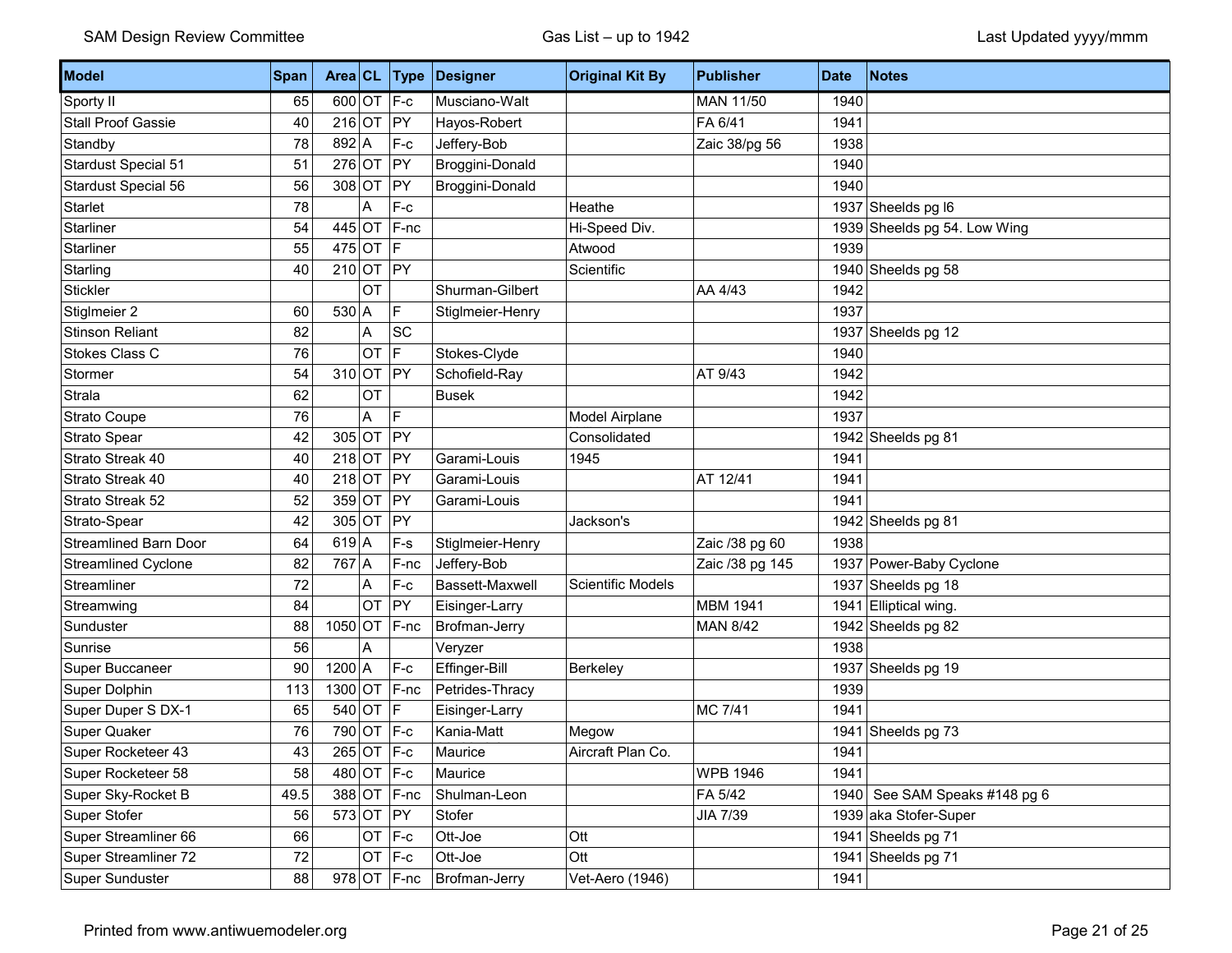| Model                 | <b>Span</b> |               |           | Area $CL$ Type | Designer          | <b>Original Kit By</b> | <b>Publisher</b> | <b>Date</b> | <b>Notes</b>                               |
|-----------------------|-------------|---------------|-----------|----------------|-------------------|------------------------|------------------|-------------|--------------------------------------------|
| Super Tomahawk        | 64          |               |           | 864 OT F-nc    | Banks/Schoenbrun  |                        | AT 8/40          |             | 1940 Scale factor 1.608 over 42" Tomajhawk |
| Super Viking A/B      | 50          |               | <b>OT</b> | PY             | Wentzel-Don       |                        |                  | 1940        |                                            |
| Super Viking C        | 78          | $750$ OT      |           | PY             | Wentzel-Don       |                        |                  | 1941        |                                            |
| Super Zomby A         | 44          | 293           | OT        | PY             | Shulman-Leon      | Megow's 42/46          | AT 4/42          |             | 1940 Sheelds pg 81                         |
| Super Zomby B/C       | 61          | 551           | OT        | PY             | Shulman-Leon      | Megow's 42/46          | AT 4/42          | 1940        |                                            |
| Super Zomby C         | 74          | 791           | OT        | PY             | Shulman-Leon      | Megow's 42/46          | AT 4/42          | 1940        |                                            |
| Super Zomby, Baby     | 33          | 191           | OT        | PY             | Shulman-Leon      | Megow's 42/46          | AT 4/42          | 1940        |                                            |
| Super-Stofer          | 56          | $573$ OT      |           |                | Stofer            |                        |                  |             |                                            |
| Swami                 | 46          |               | 300 OT F  |                | Stoloff-Jerry     |                        | <b>MAN 7/44</b>  | 1941        |                                            |
| Swoose A/B            | 54          | $442$ OT      |           | PY             | Roeser-Jack       |                        |                  | 1941        |                                            |
| Swoose C              | 78          | 855 OT        |           | PY             | Roeser-Jack       |                        |                  | 1941        |                                            |
| Sykes Low Wing        | 66          | 748 OT        |           | $F-cp$         | Sykes-Dick        |                        | <b>MAN 9/39</b>  |             | 1939 Used Ohlsson "Pacemaker" wing & tail  |
| Sylph (Flying Wing)   | 54          |               |           | 657 OT $ F-w $ | Tileston-Eut      |                        |                  | 1940        |                                            |
| T Beam Gas Model      | 54          | $340 \vert A$ |           | $F-p$          | Osterman          |                        | FA 4/38          | 1938        |                                            |
| Tail First (Rub)      | 53          | 340 OT $ F $  |           |                | Rubin-Alfred      |                        | MAN 10/40        |             | 1940 Canard configuration                  |
| Tail First (Yul)      | 60          | 410 OT $ F $  |           |                | Yulke             |                        | AT 1/42          |             | 1942 Canard configuration                  |
| Tailless (MD)         |             |               | OT F      |                |                   | Microdyne              |                  |             | 1942 Canard configuration                  |
| Tailless 80 (Bor)     | 80          | $1645$ A      |           | F-w            | Borysko-Andrew    |                        | MC 1-2/37        | 1937        |                                            |
| Tailless Gas Model    | 72          | $1544$ A      |           | F-w            | Borysko-Andrew    |                        | Zaic /37 pg 35   |             | 1937 Pusher/Flying Wing                    |
| Tailless, Lil' Misery | 50          | $299$ OT      |           | F              | Cohin & Worth     |                        | AT 7/42          |             | 1942 Canard configuration                  |
| Tambe                 | 54          | $432 \mid A$  |           | $F-c$          | Shulman-Leon      |                        | Zaic /38 pg72    | 1938        |                                            |
| Taylor Cub            | 72          | 724           |           | SC             | Davidson-J.       | Peerless               |                  |             | 1937 Sheelds pg 21                         |
| Taylorcraft 0-57      | 49          | 332 SC        |           | <b>SC</b>      | Struhl-Sidney     |                        | <b>MAN 11/42</b> |             | 1942 Army "Grasshopper"                    |
| TD Coupe              | 64          | $650 \mid A$  |           | F-c            | Dykzeul           |                        | MAN 10/36        |             | 1936 Sheelds pg 12                         |
| Ten Foot Cabin        | 120         | $1736$ A      |           | F-c            | Yates-Mel         |                        |                  | 1938        |                                            |
| Ten Square            | 40          | $220$ OT      |           | PY             | Schumacher-Dick   |                        |                  | 1939        |                                            |
| Tenth                 | 38          | $235$ OT      |           | PY             | Schumacher-Dick   |                        |                  | 1939        |                                            |
| Texaco Entry<br>1936  | 108         | $1371$ A      |           | F-nc           | Weiss-Leo         |                        | Zaic /37 pg 55   | 1936        |                                            |
| Texaco Winner 1935    | 78          | $690$ A       |           | F-nc           | Weiss-Leo         |                        | Zaic /35 pg 3    |             | 1935 twin fin                              |
| Texaco Winner 1936    | 108         | $1357$ A      |           | F-nc           | Tlush-Frank       |                        | AT 6/37          | 1936        |                                            |
| Texaco Winner 1937    | 113         | $1696$ A      |           | F-cp           | Hanley-Fiske      |                        | AT 7/38          | 1937        |                                            |
| Texas Ranger          | 45          |               | <b>OT</b> | $ F-c $        | Stanzel-Victor    | <b>Victor Stanzel</b>  |                  |             | 1939 Sheelds pg 63. Free Flight or G-Line  |
| The Plainsman         | 46          | 288 OT PY     |           |                | Hockaday-Donald   |                        | SAM Speaks #147  |             | 1941 Ohlsson .19 powered                   |
| Theo Radical          | 65          | 714 OT $ PY$  |           |                | Maurice           |                        | MC 4/41          | 1941        |                                            |
| <b>Thermal Magnet</b> | 72          | 636 A         |           | $F-c$          | Heit-Ray          | <b>Bay Ridge</b>       | MB 9/87          |             | 1938 Sheelds pg 24. Tapered wing           |
| Thermal Thumber       | 48          | 362 OT PY     |           |                | Bryceland-Maurice |                        | <b>MAN 5/41</b>  |             | 1941 Sheelds pg 72                         |
| Thermaleer            | 76          | 720 OT $ F $  |           |                | Veronica-Daniel   |                        | AT 5/40          | 1940        |                                            |
| Thor                  | 72          | $810 \vert A$ |           | $F-c$          | Anderson-Magnus   |                        | MAN 2/39         |             | 1939 Sheelds pg 47                         |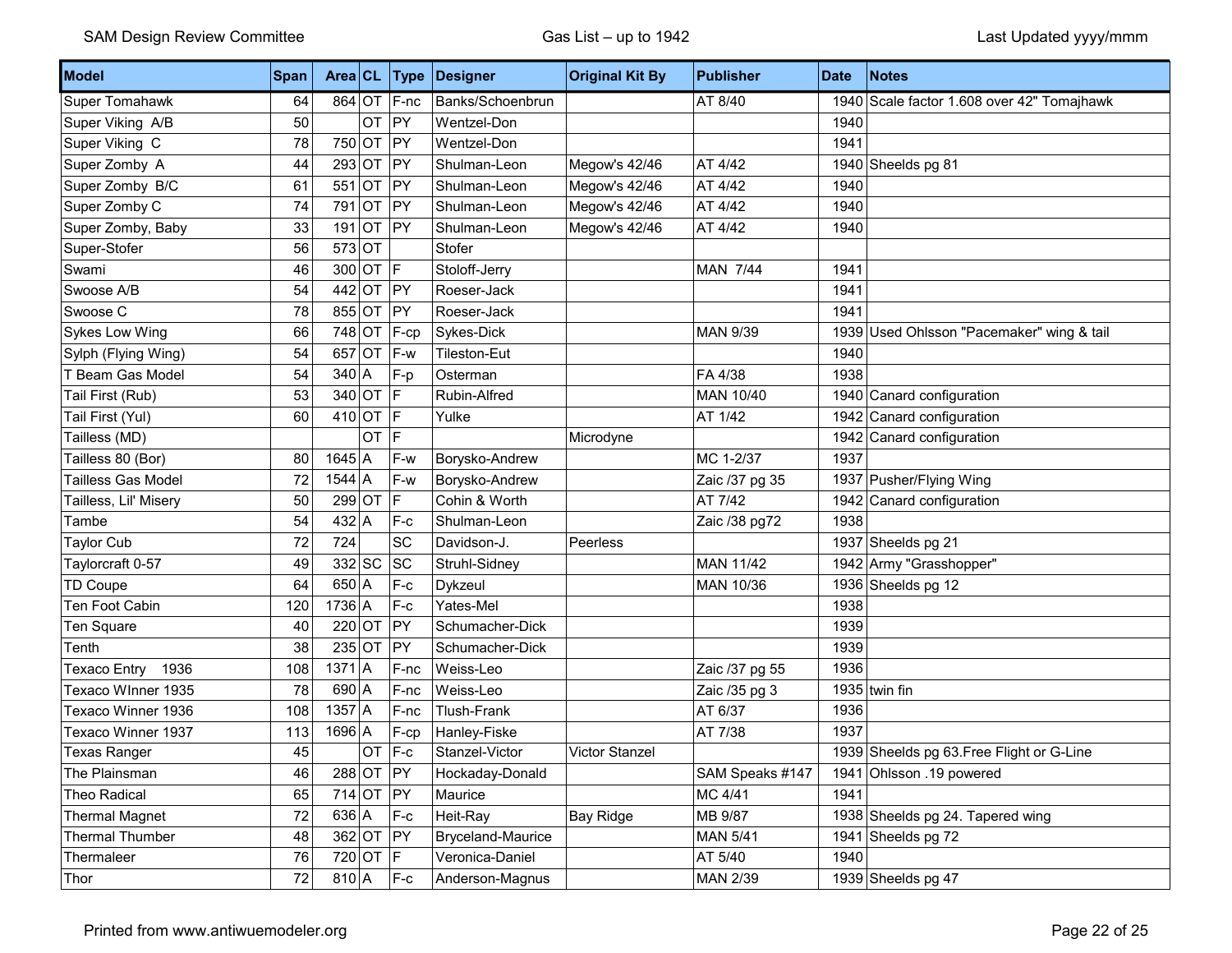| Model                    | Span | Area CL      |    | <b>Type</b> | Designer                       | <b>Original Kit By</b> | <b>Publisher</b> | <b>Date</b> | Notes                                           |
|--------------------------|------|--------------|----|-------------|--------------------------------|------------------------|------------------|-------------|-------------------------------------------------|
| Three Wheeling Gas Model | 68   | $623$ OT     |    | p/cp        | Westburg-Peter                 |                        | <b>MAN 3/39</b>  |             | 1939 Sheelds pg 48. Tricycle landing gear       |
| Three Wheeling Triped    | 68   | $623$ OT     |    | p/cp        | Westburg-Peter                 |                        | MAN 3/39         |             | 1939 Sheelds pg 48. Tricycle landing gear       |
| Three-Foot Gas Model     | 36   | $241$ OT     |    | F-c         | Abzug-Malcolm                  |                        | <b>MAN 1/39</b>  |             | 1939 Sheelds pg 54. aka Shrimpo S-4             |
| Thunderbird 38           | 38   |              | OT | F-c         |                                | Standard               |                  | 1939        |                                                 |
| Thunderbird 45           | 45   | $272$ A      |    | $F-c$       | Chaplaskie-Chester             | New Cyclone            |                  |             | 1938 Sheelds pg 28                              |
| Thunderbird 50           | 50   | $366$ OT     |    | F-c         |                                | Standard               |                  | 1940        |                                                 |
| Thunderbird 66           | 66   |              | OT | $F-c$       | Chaplaskie-Chester   Aircrft   |                        |                  |             | 1939 Sheelds pg 69                              |
| Thunderbird I            | 72   | 756 A        |    | $F-c$       | Chaplaskie-Chester New Cyclone |                        |                  |             | 1938 Sheelds pg 28                              |
| Thunderbolt (Baron)      | 40   |              | OT |             | Baron-Jim                      |                        |                  | 1940        |                                                 |
| Thunderbolt (DeBolt)     | 38   | $280$ OT     |    | PY          | DeBolt-Hal                     |                        |                  |             | 1940 aka (incorrectly) as Whizzawing            |
| Thunderbolt (DeBolt)     | 42   | $332$ OT     |    | PY          | DeBolt-Hal                     |                        | FA 12/43         | 1940        | aka (incorrectly) as Whizzawing                 |
| Thunderbolt (DeBolt)     | 67   | $332$ OT     |    | PY          | DeBolt-Hal                     |                        |                  |             | 1940 aka (incorrectly) as Whizzawing            |
| Thunderbolt (Debolt) R/C | 43   | $350$ OT     |    | PY          | DeBolt-Hal                     |                        | <b>MAN 8/95</b>  |             | 1940 Hal's replica for SAM R/C assist use       |
| Tiger Zipper             | 66   |              | OT | PY          | Brandenburg-Ralph              |                        | 152              |             | 1941 aka Zipper-Stretched", or Stretched Zipper |
| <b>Timers Nightmare</b>  | 44   | $231$ OT     |    | PY          | Ehling-Frank                   |                        | AT 4/43          |             | 1942 approved in SAM Speaks #130                |
| Tipper                   |      |              | OT | $F$ -pb     | Hollinger-Chuck                |                        |                  |             | 1941 SAM Speaks # 184                           |
| Tomahawk                 | 42.5 | $334$ OT     |    | F-nc        | Maurice                        |                        | AT 8/40          | 1940        |                                                 |
| Tomahawk - Super         | 64   | 864 OT       |    | F-nc        | Banks/Schoenbrun               |                        | AT 8/40          |             | 1940 Scale factor 1.608 over 42" Tomajhawk      |
| Tomorrow                 | 86   |              | OT | E           |                                | Tomorrow               |                  | 1940        |                                                 |
| Top Hat                  | 112  |              | OT | $F-nc$      |                                | New Zealand            |                  | 1939        |                                                 |
| Topper 41 (BR)           | 41   | $241$ A      |    | $F-c$       | Murray-Gordon                  | <b>Bay Ridge</b>       |                  |             | 1938 Sheelds pg59. Elliptical Dihedral          |
| Topper 41 (Con)          | 41   | $241$ A      |    | $F-c$       | Murray-Gordon                  | (1941)                 |                  |             | 1938 Sheelds pg59. Elliptical Dihedral          |
| Topper 52 (BR)           | 52   | $367$ A      |    | $F-c$       | Murray-Gordon                  | <b>Bay Ridge</b>       |                  |             | 1938 Sheelds pg59. Elliptical Dihedral          |
| Torc                     | 90   |              | Α  | $F-c$       | Ciapp-George                   |                        | MB 3-4/78 (76"   |             | 1937 Original power Model C Baby Cyclone        |
| Tornado                  | 30   | $165$ A      |    | Paul        |                                |                        | <b>MAN 4/46</b>  |             | 1937 Bill Northrop Plans                        |
| Torpedo II               | 79   | $671$ A      |    | F-nc        | Adams-Leslie                   |                        | Zaic /37 pg 115  |             | 1937 Twin fins, straight dihedral.              |
| Torpedo III              | 60   | $432$ A      |    | F-nc        | Adams-Leslie                   |                        | Zaic /38 pg 71   |             | 1938 Twin fins, straight dihedral.              |
| Toughie (Gra)            | 76   |              | Α  | F           | Gray                           |                        | MI 7/38          | 1938        |                                                 |
| Toughie (Ort)            | 60   | $405 \mid A$ |    | $F-c$       | Orthof-Alan                    |                        | FA 8/38          | 1938        |                                                 |
| <b>Trenton Terror</b>    | 72   | 766 A        |    | $F-c$       | DeAngeles-Mickey               |                        | FA 4/38          |             | 1938 Sheelds pg 38                              |
| Triangle                 | 48   | $345$ A      |    | F-nc        | Ehling-Frank                   |                        |                  |             | 1938 Wedge shape fuselage. O&R .23 power        |
| Triax                    | 72   |              | OT | F           | Shaw-Russ                      | W.I.T.                 |                  |             | 1939 Sheelds pg 55                              |
| Triplane                 | 30   | $354$ OT F   |    |             | Lindberg-Paul                  |                        | PA 6/40          | 1940        |                                                 |
| Triwing                  | 42   |              |    | 384 OT PY   | nemeth                         | Nemeth                 | Sheeld Pg 69     | 1940        |                                                 |
| Trix                     | 52   | $420 \mid A$ |    | F.          | Schumacher-Dick                |                        |                  | 1937        |                                                 |
| Tubby                    | 52   | $370$ A      |    | $F-c$       | Weathers-Elbert                |                        |                  |             | 1936 Sheelds pg 8                               |
| <b>Turner Special</b>    | 83   | $990 \mid A$ |    | F-c         | Turner-Dennis                  |                        | <b>MAN 5/36</b>  |             | 1936 Sheelds pg 10. Sam speaks #156 pg 8        |
| Twin Boom (Lin)          | 49   |              |    | OT F-pb     | Lindberg-Paul                  |                        | PA 8/40          | 1940        |                                                 |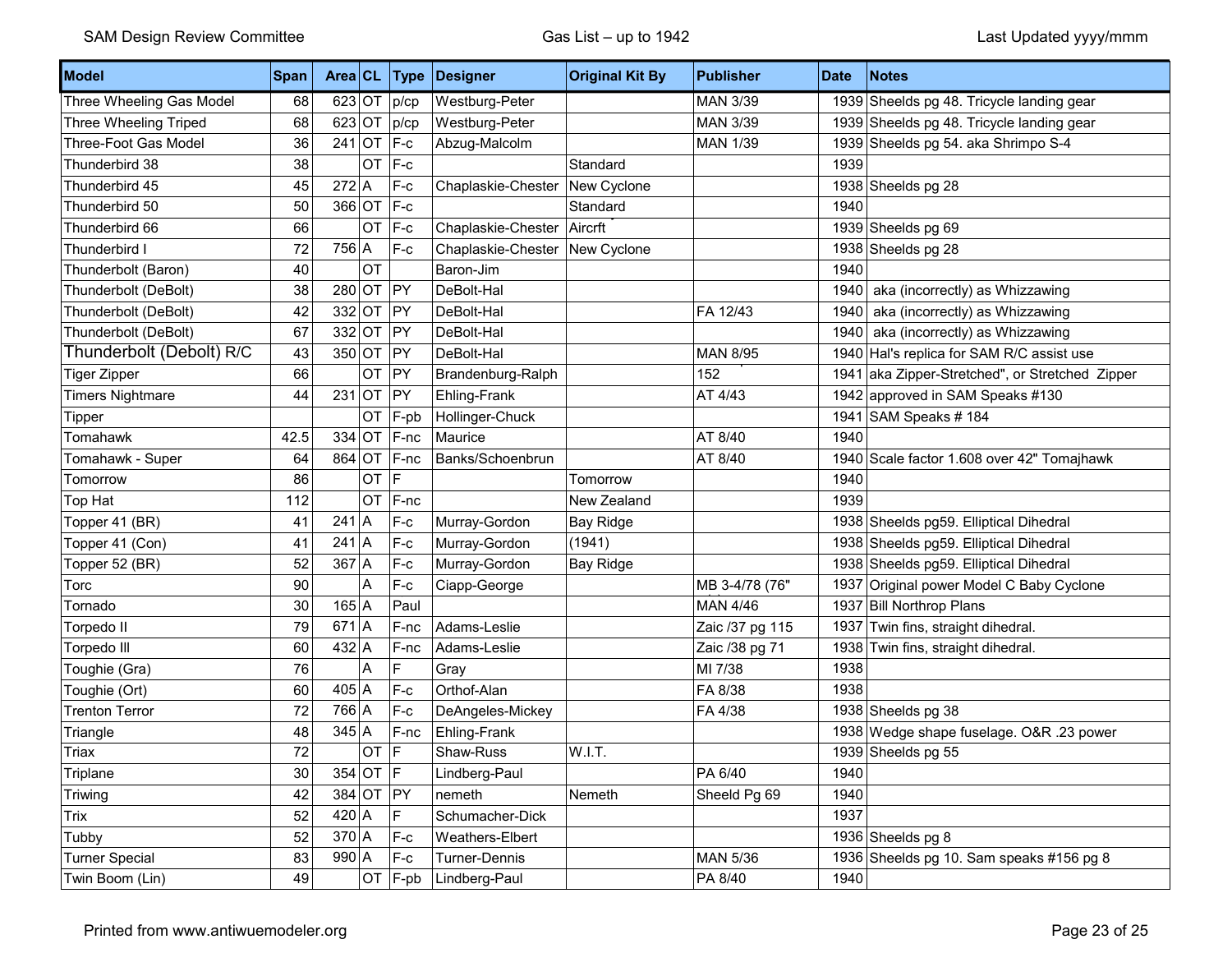| Model                     | Span |          |            |                        | Area CL Type Designer | <b>Original Kit By</b> | <b>Publisher</b> | <b>Date</b> | <b>Notes</b>                                     |
|---------------------------|------|----------|------------|------------------------|-----------------------|------------------------|------------------|-------------|--------------------------------------------------|
| Twin Boom (She)           | 114  | $970$ A  |            | F-pb                   | Shereshaw-Ben         |                        | Zaic /37 pg 109  |             | 1937 Twin booms                                  |
| Twin Cyclone              | 57   | $346$ A  |            | $F-c$                  | Laurie-Tom            |                        | Zaic /38 pg 58   |             | 1938 Twin fins                                   |
| Twin Engine Experimental  | 70   | $440$ OT |            | F-nc                   | Sadler-J/Thomas-H     |                        | AT 8/40          |             | 1940 (F)Brown Jr, (Rr)Dennymite SAM Speaks #159  |
| <b>Twin Motored Model</b> | 72   | $719$ A  |            | F-cp                   | Ehling-Frank          |                        | Zaic /38 pg 62   |             | 1938 Twin fins, twin motors                      |
| Two-in-One                | 68   |          | Α          | $F-c$                  | Struck-Henry          |                        | MAB 6/36         |             | 1936 Rubber & Gas Model                          |
| U 239 Pusher              | 60   |          | A          | F.                     | deBobrovsky           |                        |                  |             |                                                  |
| Udets Flamongo            | 33   |          | $264$ OT   | F-b                    | Bowers-Peter          |                        | Zaic /34 pg 119  |             | 1939 Power-Brat                                  |
| <b>Under Construction</b> | 72   | $396$ A  |            | F-nc                   | Roll-Michael          |                        | Zaic /38 pg 65   |             | 1938 Hollowed balsa fuselage, gull wings         |
| Up-N-Atom                 | 41   |          | 250 OT PY  |                        | Eisinger-Larry        |                        | MC 2/41          |             | 1941 Power-Atom .09 engine                       |
| Utility Gas Job           | 54   |          | 788 OT F   |                        | Hacker-Allan          |                        | FA 1/42          | 1941        |                                                  |
| V B 41 A Stribnra         | 52   | $364$ OT |            |                        | Busek-G (Czech)       |                        |                  | 1941        |                                                  |
| V B 43 Beta Minor         | 52   |          | OT         |                        | Busek-G (Czech)       |                        |                  | 1941        |                                                  |
| V B 45 Kondor             | 57   |          | OT         |                        | Busek-G (Czech)       |                        |                  | 1941        |                                                  |
| V B 48 Ostriz             | 50   |          | OT         |                        | Busek-G (Czech)       |                        |                  | 1941        |                                                  |
| VB 601                    | 56   |          | OT         |                        | Busek-G (Czech)       |                        |                  | 1942        |                                                  |
| Vagabond (Eag)            | 74   |          | $684$ OT F |                        |                       | Eagle (1945)           |                  | 1942        |                                                  |
| Vagabond (Zie)            | 44   |          | 330 OT F   |                        | Ziehl                 |                        | <b>MAN 11/43</b> | 1942        |                                                  |
| Valkyrie                  | 120  | $1870$ A |            | PY                     | Goldberg-Carl         |                        | Zaic /38 pg 48   |             | 1938 Sheelds pg 14/31. - Air Trails 9/38 & 10/38 |
| Vampire                   | 43   |          |            | 300 OT F-c             | Stahl-Earl            |                        | <b>MAN 1/44</b>  | 1941        |                                                  |
| Vanguard "66"             | 66   |          |            | $532$ OT F-nc          |                       | Advanced Engr.         |                  |             | 1941 Sheelds pg 58                               |
| Varsity                   | 50   |          |            | $370$ OT F-nc          |                       | Scientific             |                  |             | 1941 Sheelds pg 76                               |
| VB <sub>2</sub>           | 92   |          | A          | $F-c$                  | Vartanian             |                        |                  |             | 1935 Pond lists span 96                          |
| <b>VDH Plastic Plane</b>  | 50   |          | OT         | $F-c$                  | Mackley-W.B           | <b>VDH Corp</b>        |                  |             | 1939 Sheelds pg 47. RTF (Ready to Fly)           |
| Vee                       | 68   |          | OT         | F-nc                   | Ullenberg             |                        | MAN 6/43         | 1942        |                                                  |
| Vee Tailed Swallow        | 84   | 794 A    |            | F-nc                   | Lowe-Ralph            |                        | Zaic /34 pg120   | 1937        |                                                  |
| Venus                     | 72   |          | OT         | $F-c$                  | Mackley-W.B (N Z)     |                        | 94               | 1939        |                                                  |
| Vespa                     | 51   |          |            | $459$ OT F-nc          | Bagalini-Marino       |                        |                  |             | 1941 SAM Speaks #89. 1941 Italian Nat's          |
| Viking                    | 48   |          | 288 OT F-c |                        | Elgin-Joe             | Cleveland              | Kit # GP-5020    |             | 1940 Sheelds pg 57 (Mini Playboy Sr. Cabin)      |
| Virginia Champ            | 60   |          | 582 OT PY  |                        | Little-Bob            |                        | FA 4/40          |             | 1940 Sharp Class C Pylon                         |
| <b>VMS Gamma</b>          | 45   |          | 278 OT F-c |                        |                       | Village Mdl Shop       |                  |             | 1940 Sheelds pg 70                               |
| Wahoo                     | 33   |          | 180 OT PY  |                        |                       | Polk's                 |                  |             | 1940 Sheelds pg 58                               |
| Wasp (Hea)                | 42   |          | A          |                        |                       | Heathe                 |                  | 1938        |                                                  |
| Wasp (Ont)                | 60   | $493$ A  |            | PY                     | Milligan-Bob          | Ontario Mdlcraft       |                  | 1938        |                                                  |
| Wasp (Wig)                | 40   | $246$ A  |            | PY                     | Wigdor-Wiggy          |                        | AM 4/38          |             | 1938 4th model Wigdor designed in England        |
| Webb Gas Job              | 72   |          | l A        | $F-c$                  | Webb                  |                        |                  |             | 1938 Resembles Puss Moth                         |
| Wedgy                     | 42   |          |            | $275$ OT F-nc          | Shulman-Leon          |                        | MAN 11/40        |             | 1939 Sheelds pg 60                               |
| Wedgy                     | 52   |          |            | 430 OT $ F\text{-nc} $ | Shulman-Leon          |                        |                  | 1939        |                                                  |
| Wedgy                     | 75   |          |            | $864$ OT F-nc          | Shulman-Leon          |                        |                  | 1939        |                                                  |